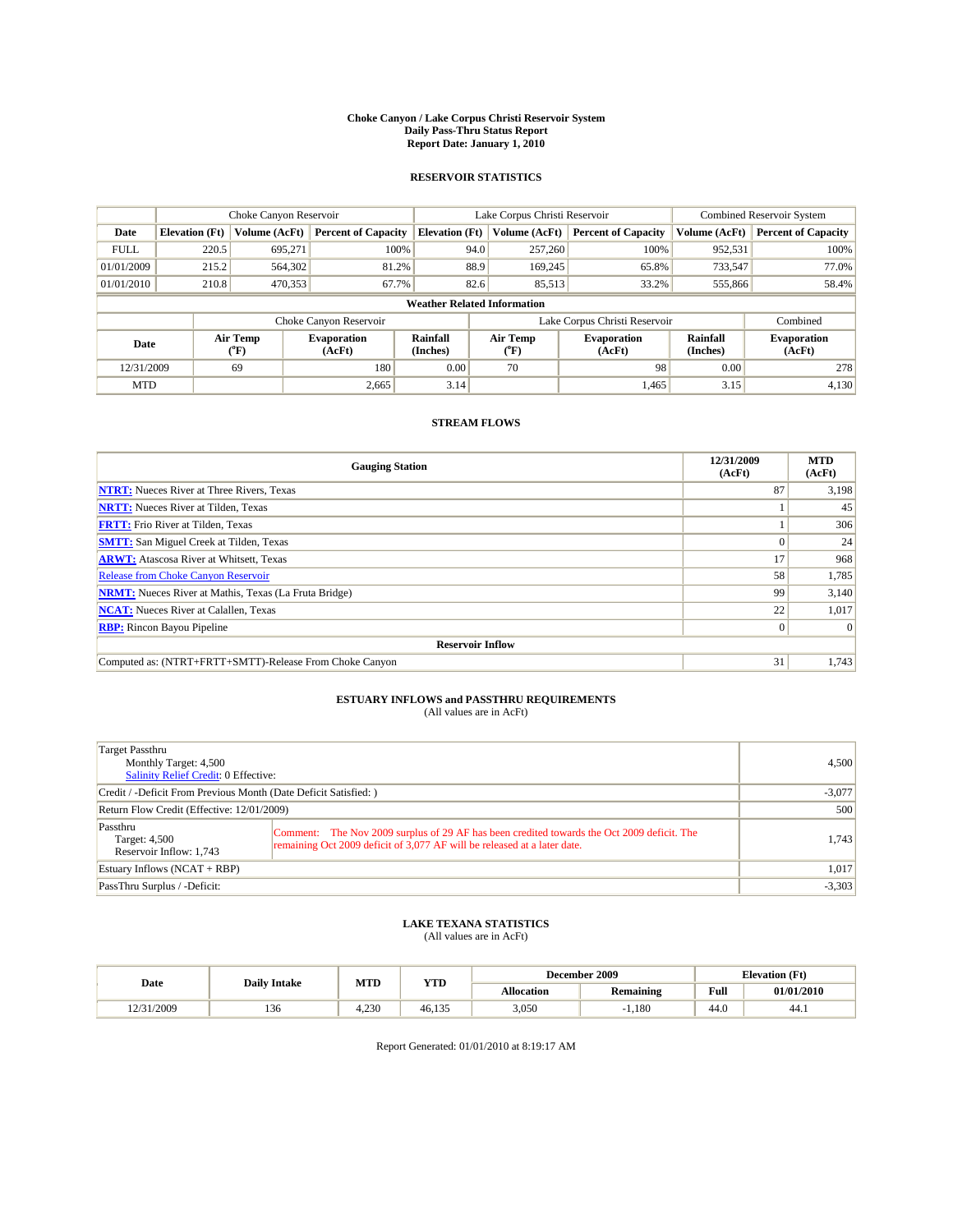#### **Choke Canyon / Lake Corpus Christi Reservoir System Daily Pass-Thru Status Report Report Date: January 2, 2010**

## **RESERVOIR STATISTICS**

|             | Choke Canyon Reservoir             |                  |                              |                             | Lake Corpus Christi Reservoir |                               |                      | <b>Combined Reservoir System</b> |  |  |
|-------------|------------------------------------|------------------|------------------------------|-----------------------------|-------------------------------|-------------------------------|----------------------|----------------------------------|--|--|
| Date        | <b>Elevation</b> (Ft)              | Volume (AcFt)    | <b>Percent of Capacity</b>   | <b>Elevation</b> (Ft)       | Volume (AcFt)                 | <b>Percent of Capacity</b>    | Volume (AcFt)        | <b>Percent of Capacity</b>       |  |  |
| <b>FULL</b> | 220.5                              | 695,271          | 100%                         | 94.0                        | 257,260                       | 100%                          | 952,531              | 100%                             |  |  |
| 01/02/2009  | 215.2                              | 564,302          | 81.2%                        | 88.9                        | 168,602                       | 65.5%                         | 732,904              | 76.9%                            |  |  |
| 01/02/2010  | 210.9                              | 471.786          | 67.9%                        | 82.6                        | 85,830                        | 33.4%                         | 557,616              | 58.5%                            |  |  |
|             | <b>Weather Related Information</b> |                  |                              |                             |                               |                               |                      |                                  |  |  |
|             |                                    |                  | Choke Canyon Reservoir       |                             |                               | Lake Corpus Christi Reservoir |                      | Combined                         |  |  |
| Date        |                                    | Air Temp<br>(°F) | <b>Evaporation</b><br>(AcFt) | <b>Rainfall</b><br>(Inches) | Air Temp<br>(°F)              | <b>Evaporation</b><br>(AcFt)  | Rainfall<br>(Inches) | <b>Evaporation</b><br>(AcFt)     |  |  |
| 01/01/2010  |                                    | 55               | 96                           | 0.00                        | 56                            | 55                            | 0.00                 | 151                              |  |  |
| <b>MTD</b>  |                                    |                  | 96                           | 0.00                        |                               | 55                            | 0.00                 | 151                              |  |  |

## **STREAM FLOWS**

| <b>Gauging Station</b>                                       | 01/01/2010<br>(AcFt) | <b>MTD</b><br>(AcFt) |
|--------------------------------------------------------------|----------------------|----------------------|
| <b>NTRT:</b> Nueces River at Three Rivers, Texas             | 79                   | 79                   |
| <b>NRTT:</b> Nueces River at Tilden, Texas                   |                      |                      |
| <b>FRTT:</b> Frio River at Tilden, Texas                     |                      |                      |
| <b>SMTT:</b> San Miguel Creek at Tilden, Texas               |                      | $\Omega$             |
| <b>ARWT:</b> Atascosa River at Whitsett, Texas               | 15 <sup>1</sup>      | 15                   |
| <b>Release from Choke Canyon Reservoir</b>                   | 58                   | 58                   |
| <b>NRMT:</b> Nueces River at Mathis, Texas (La Fruta Bridge) | 95                   | 95                   |
| <b>NCAT:</b> Nueces River at Calallen, Texas                 | 6                    | 6                    |
| <b>RBP:</b> Rincon Bayou Pipeline                            | $\overline{0}$       | $\Omega$             |
| <b>Reservoir Inflow</b>                                      |                      |                      |
| Computed as: (NTRT+FRTT+SMTT)-Release From Choke Canyon      | 23                   | 23                   |

# **ESTUARY INFLOWS and PASSTHRU REQUIREMENTS**<br>(All values are in AcFt)

| <b>Target Passthru</b><br>Monthly Target: 2,500<br>Salinity Relief Credit: 0 Effective: | 2,500    |    |
|-----------------------------------------------------------------------------------------|----------|----|
| Credit / -Deficit From Previous Month (Date Deficit Satisfied: )                        | $-3,303$ |    |
| Return Flow Credit (Effective: )                                                        | 0        |    |
| Passthru<br>Target: 2,500<br>Reservoir Inflow: 23                                       | Comment: | 23 |
| Estuary Inflows $(NCAT + RBP)$                                                          | 6        |    |
| PassThru Surplus / -Deficit:                                                            | $-3,320$ |    |

## **LAKE TEXANA STATISTICS** (All values are in AcFt)

|            | <b>Daily Intake</b> | MTD | T/TD<br>1 I D |            | January 2010     |                                             | <b>Elevation</b> (Ft) |
|------------|---------------------|-----|---------------|------------|------------------|---------------------------------------------|-----------------------|
| Date       |                     |     |               | Allocation | <b>Remaining</b> | Full<br>the contract of the contract of the | 01/02/2010            |
| 01/01/2010 | 139<br>1J.          | 139 | 139           | 3,050      | 2.01<br>2.711    | 44.0                                        | 44.1                  |

Report Generated: 01/04/2010 at 9:45:54 AM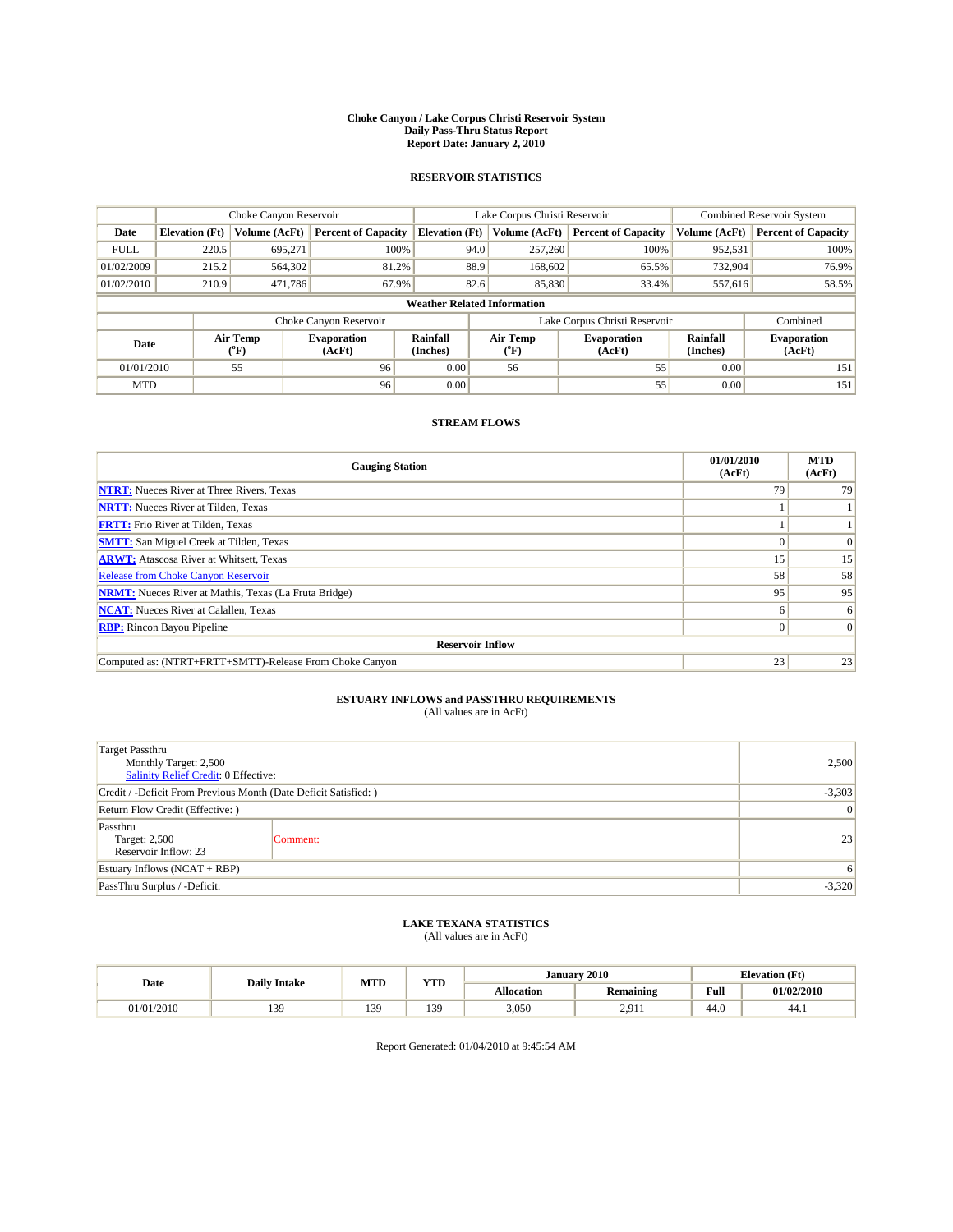#### **Choke Canyon / Lake Corpus Christi Reservoir System Daily Pass-Thru Status Report Report Date: January 3, 2010**

## **RESERVOIR STATISTICS**

|             | Choke Canyon Reservoir             |                  |                              |                             | Lake Corpus Christi Reservoir |                               |                      | <b>Combined Reservoir System</b> |  |  |
|-------------|------------------------------------|------------------|------------------------------|-----------------------------|-------------------------------|-------------------------------|----------------------|----------------------------------|--|--|
| Date        | <b>Elevation</b> (Ft)              | Volume (AcFt)    | <b>Percent of Capacity</b>   | <b>Elevation</b> (Ft)       | Volume (AcFt)                 | <b>Percent of Capacity</b>    | Volume (AcFt)        | <b>Percent of Capacity</b>       |  |  |
| <b>FULL</b> | 220.5                              | 695,271          | 100%                         | 94.0                        | 257,260                       | 100%                          | 952,531              | 100%                             |  |  |
| 01/03/2009  | 215.2                              | 564,073          | 81.1%                        | 88.9                        | 168,923                       | 65.7%                         | 732,996              | 77.0%                            |  |  |
| 01/03/2010  | 210.9                              | 471,375          | 67.8%                        | 82.6                        | 85.724                        | 33.3%                         | 557,099              | 58.5%                            |  |  |
|             | <b>Weather Related Information</b> |                  |                              |                             |                               |                               |                      |                                  |  |  |
|             |                                    |                  | Choke Canyon Reservoir       |                             |                               | Lake Corpus Christi Reservoir |                      | Combined                         |  |  |
| Date        |                                    | Air Temp<br>(°F) | <b>Evaporation</b><br>(AcFt) | <b>Rainfall</b><br>(Inches) | Air Temp<br>(°F)              | <b>Evaporation</b><br>(AcFt)  | Rainfall<br>(Inches) | <b>Evaporation</b><br>(AcFt)     |  |  |
| 01/02/2010  |                                    | 60               | 72                           | 0.00                        | 59                            | 62                            | 0.00                 | 134                              |  |  |
| <b>MTD</b>  |                                    |                  | 168                          | 0.00                        |                               | 117                           | 0.00                 | 285                              |  |  |

## **STREAM FLOWS**

| <b>Gauging Station</b>                                       | 01/02/2010<br>(AcFt) | <b>MTD</b><br>(AcFt) |  |  |  |  |
|--------------------------------------------------------------|----------------------|----------------------|--|--|--|--|
| <b>NTRT:</b> Nueces River at Three Rivers, Texas             | 77                   | 157                  |  |  |  |  |
| <b>NRTT:</b> Nueces River at Tilden, Texas                   | $\Omega$             |                      |  |  |  |  |
| <b>FRTT:</b> Frio River at Tilden, Texas                     |                      |                      |  |  |  |  |
| <b>SMTT:</b> San Miguel Creek at Tilden, Texas               |                      | $\Omega$             |  |  |  |  |
| <b>ARWT:</b> Atascosa River at Whitsett, Texas               | 14                   | 29                   |  |  |  |  |
| <b>Release from Choke Canyon Reservoir</b>                   | 58                   | 115                  |  |  |  |  |
| <b>NRMT:</b> Nueces River at Mathis, Texas (La Fruta Bridge) | 95                   | 191                  |  |  |  |  |
| <b>NCAT:</b> Nueces River at Calallen, Texas                 | 28                   | 34                   |  |  |  |  |
| <b>RBP:</b> Rincon Bayou Pipeline                            | $\vert 0 \vert$      | $\Omega$             |  |  |  |  |
| <b>Reservoir Inflow</b>                                      |                      |                      |  |  |  |  |
| Computed as: (NTRT+FRTT+SMTT)-Release From Choke Canyon      | 21                   | 44                   |  |  |  |  |

# **ESTUARY INFLOWS and PASSTHRU REQUIREMENTS**<br>(All values are in AcFt)

| <b>Target Passthru</b><br>Monthly Target: 2,500<br>Salinity Relief Credit: 0 Effective: | 2,500    |    |
|-----------------------------------------------------------------------------------------|----------|----|
| Credit / -Deficit From Previous Month (Date Deficit Satisfied: )                        | $-3,303$ |    |
| Return Flow Credit (Effective: )                                                        | 0        |    |
| Passthru<br>Target: 2,500<br>Reservoir Inflow: 44                                       | Comment: | 44 |
| Estuary Inflows $(NCAT + RBP)$                                                          | 34       |    |
| PassThru Surplus / -Deficit:                                                            | $-3,313$ |    |

## **LAKE TEXANA STATISTICS** (All values are in AcFt)

|           | <b>Daily Intake</b> | <b>MTD</b> | VTD<br>1 I.D |            | January 2010           | <b>Elevation</b> (Ft)                   |            |
|-----------|---------------------|------------|--------------|------------|------------------------|-----------------------------------------|------------|
| Date      |                     |            |              | Allocation | . .<br>Remaining       | Full<br>the contract of the contract of | 01/03/2010 |
| 1/02/2010 | 20<br>13,           | 278        | 270<br>21c   | 3,050      | 770<br><u>.</u><br>. . | 44.0                                    | 44. I      |

Report Generated: 01/04/2010 at 9:53:20 AM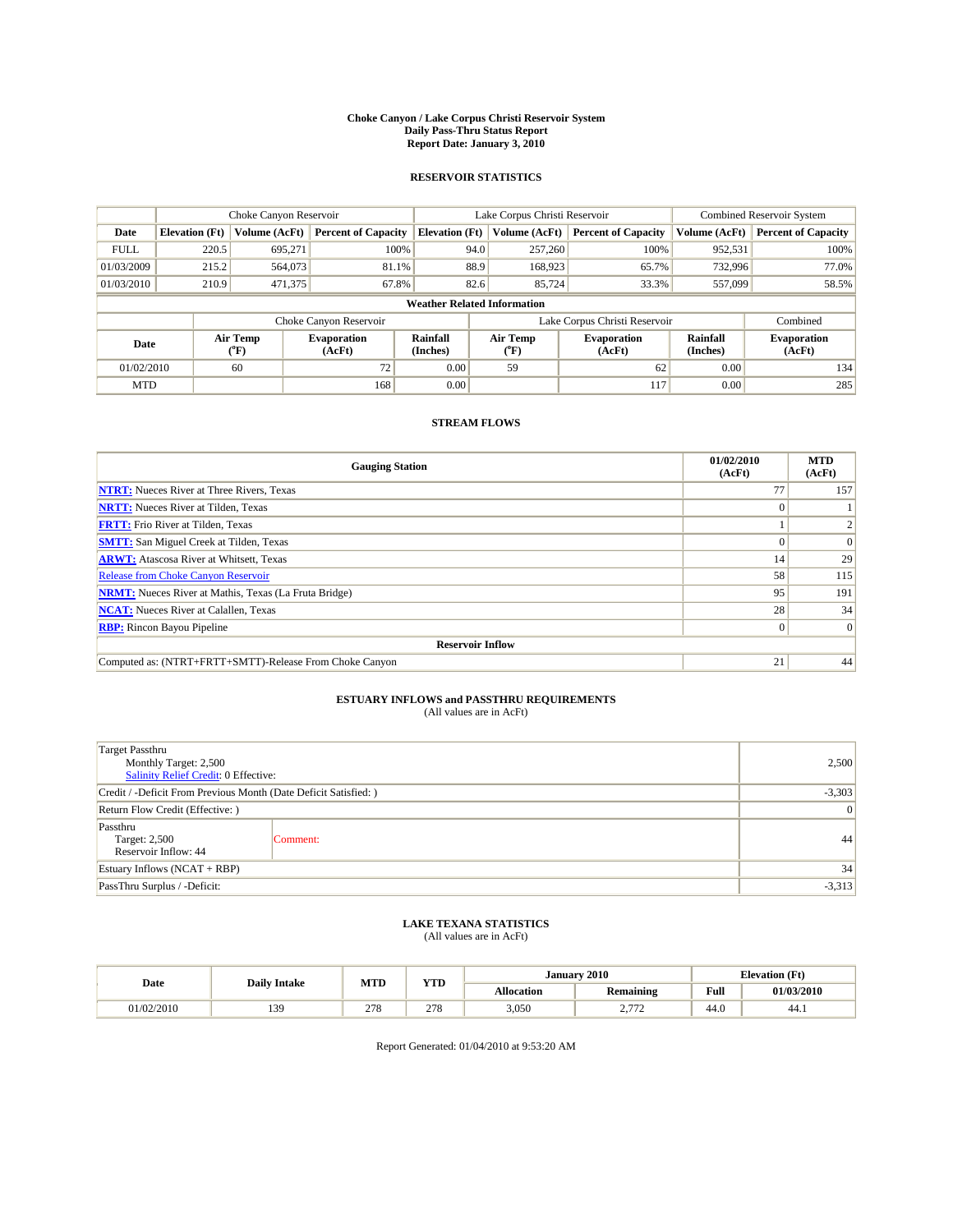#### **Choke Canyon / Lake Corpus Christi Reservoir System Daily Pass-Thru Status Report Report Date: January 4, 2010**

## **RESERVOIR STATISTICS**

|             | Choke Canyon Reservoir                                                                                 |               |                            |                       | Lake Corpus Christi Reservoir |                               |               | <b>Combined Reservoir System</b> |  |  |
|-------------|--------------------------------------------------------------------------------------------------------|---------------|----------------------------|-----------------------|-------------------------------|-------------------------------|---------------|----------------------------------|--|--|
| Date        | <b>Elevation</b> (Ft)                                                                                  | Volume (AcFt) | <b>Percent of Capacity</b> | <b>Elevation</b> (Ft) | Volume (AcFt)                 | <b>Percent of Capacity</b>    | Volume (AcFt) | <b>Percent of Capacity</b>       |  |  |
| <b>FULL</b> | 220.5                                                                                                  | 695,271       | 100%                       | 94.0                  | 257,260                       | 100%                          | 952,531       | 100%                             |  |  |
| 01/04/2009  | 215.2                                                                                                  | 564,991       | 81.3%                      | 88.9                  | 169,084                       | 65.7%                         | 734,075       | 77.1%                            |  |  |
| 01/04/2010  | 210.8                                                                                                  | 470.149       | 67.6%                      | 82.5                  | 84,882                        | 33.0%                         | 555,031       | 58.3%                            |  |  |
|             | <b>Weather Related Information</b>                                                                     |               |                            |                       |                               |                               |               |                                  |  |  |
|             |                                                                                                        |               | Choke Canyon Reservoir     |                       |                               | Lake Corpus Christi Reservoir |               | Combined                         |  |  |
|             | Air Temp<br>Air Temp<br>Rainfall<br>Evaporation<br>Date<br>(Inches)<br>(AcFt)<br>(°F)<br>(AcFt)<br>°F) |               | <b>Evaporation</b>         | Rainfall<br>(Inches)  | <b>Evaporation</b><br>(AcFt)  |                               |               |                                  |  |  |
| 01/03/2010  |                                                                                                        | 57            | 24                         | 0.01                  | 57                            |                               | 0.00          | 24                               |  |  |
| <b>MTD</b>  |                                                                                                        |               | 192                        | 0.01                  |                               | 117                           | 0.00          | 309                              |  |  |

## **STREAM FLOWS**

| <b>Gauging Station</b>                                       | 01/03/2010<br>(AcFt) | <b>MTD</b><br>(AcFt) |  |  |  |  |
|--------------------------------------------------------------|----------------------|----------------------|--|--|--|--|
| <b>NTRT:</b> Nueces River at Three Rivers, Texas             | 75                   | 232                  |  |  |  |  |
| <b>NRTT:</b> Nueces River at Tilden, Texas                   | $\theta$             |                      |  |  |  |  |
| <b>FRTT:</b> Frio River at Tilden, Texas                     |                      |                      |  |  |  |  |
| <b>SMTT:</b> San Miguel Creek at Tilden, Texas               |                      | $\Omega$             |  |  |  |  |
| <b>ARWT:</b> Atascosa River at Whitsett, Texas               | 14                   | 44                   |  |  |  |  |
| <b>Release from Choke Canyon Reservoir</b>                   | 58                   | 173                  |  |  |  |  |
| <b>NRMT:</b> Nueces River at Mathis, Texas (La Fruta Bridge) | 99                   | 290                  |  |  |  |  |
| <b>NCAT:</b> Nueces River at Calallen, Texas                 | 60                   | 93                   |  |  |  |  |
| <b>RBP:</b> Rincon Bayou Pipeline                            | $\overline{0}$       | $\Omega$             |  |  |  |  |
| <b>Reservoir Inflow</b>                                      |                      |                      |  |  |  |  |
| Computed as: (NTRT+FRTT+SMTT)-Release From Choke Canyon      | 19                   | 63                   |  |  |  |  |

# **ESTUARY INFLOWS and PASSTHRU REQUIREMENTS**<br>(All values are in AcFt)

| <b>Target Passthru</b><br>Monthly Target: 2,500<br>Salinity Relief Credit: 0 Effective: | 2,500    |    |
|-----------------------------------------------------------------------------------------|----------|----|
| Credit / -Deficit From Previous Month (Date Deficit Satisfied: )                        | $-3,303$ |    |
| Return Flow Credit (Effective: )                                                        |          | 0  |
| Passthru<br>Target: 2,500<br>Reservoir Inflow: 63                                       | Comment: | 63 |
| Estuary Inflows $(NCAT + RBP)$                                                          | 93       |    |
| PassThru Surplus / -Deficit:                                                            | $-3,273$ |    |

## **LAKE TEXANA STATISTICS** (All values are in AcFt)

|            | <b>Daily Intake</b> | <b>MTD</b> | VTD            |                   | January 2010     | <b>Elevation</b> (Ft)                   |            |
|------------|---------------------|------------|----------------|-------------------|------------------|-----------------------------------------|------------|
| Date       |                     |            | 1 I.D          | <b>Allocation</b> | . .<br>Remaining | Full<br>the contract of the contract of | 01/04/2010 |
| 01/03/2010 | 20<br>13,           | $-1$<br>т. | $41-$<br>+ 1 + | 3,050             | 2,633            | 44.0                                    | 44.1       |

Report Generated: 01/04/2010 at 9:08:07 AM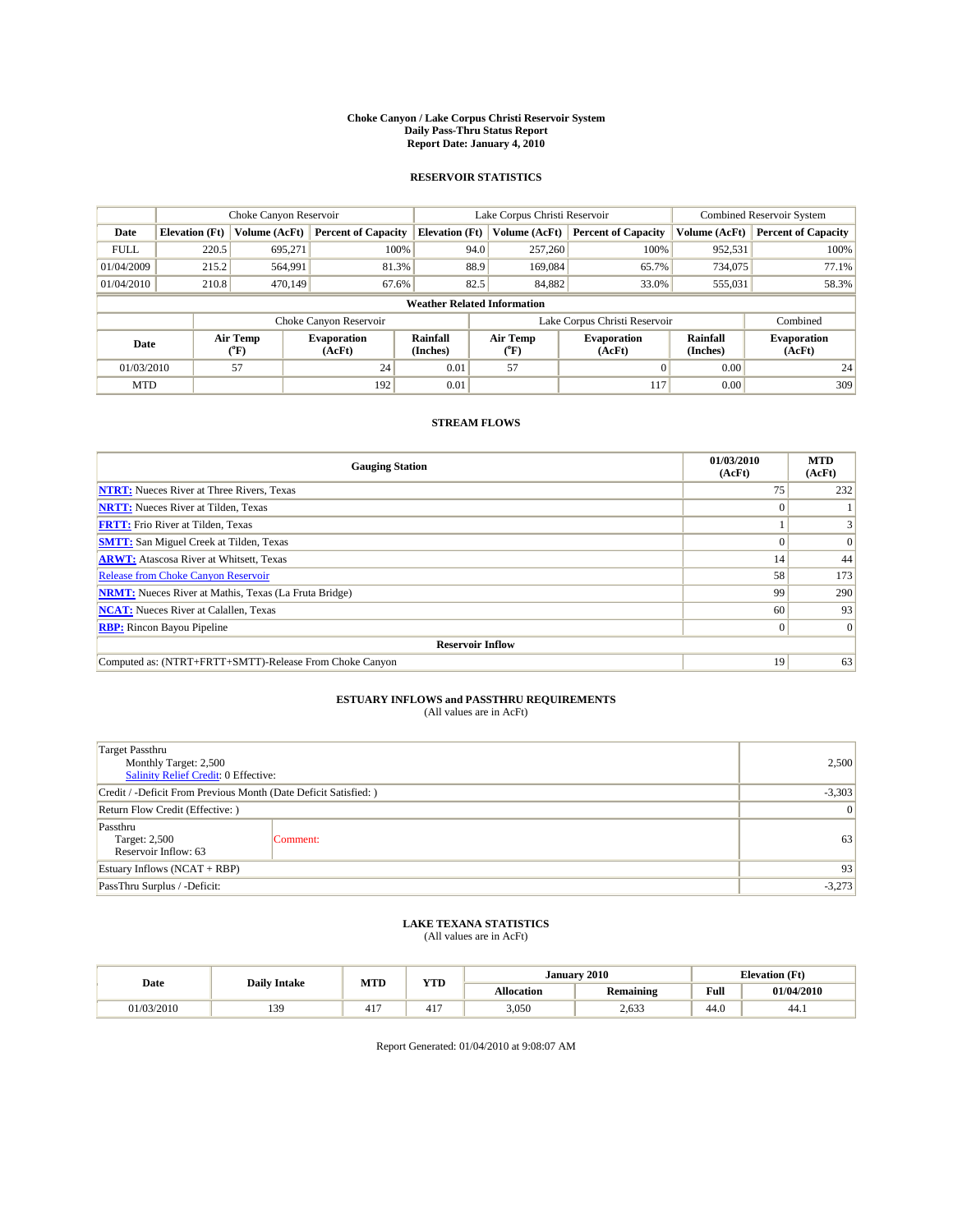#### **Choke Canyon / Lake Corpus Christi Reservoir System Daily Pass-Thru Status Report Report Date: January 5, 2010**

## **RESERVOIR STATISTICS**

|                                                                                                             |                                    | Choke Canyon Reservoir       |                            |                              | Lake Corpus Christi Reservoir |                               |               | <b>Combined Reservoir System</b> |  |  |
|-------------------------------------------------------------------------------------------------------------|------------------------------------|------------------------------|----------------------------|------------------------------|-------------------------------|-------------------------------|---------------|----------------------------------|--|--|
| Date                                                                                                        | <b>Elevation</b> (Ft)              | Volume (AcFt)                | <b>Percent of Capacity</b> | <b>Elevation</b> (Ft)        | Volume (AcFt)                 | <b>Percent of Capacity</b>    | Volume (AcFt) | <b>Percent of Capacity</b>       |  |  |
| <b>FULL</b>                                                                                                 | 220.5                              | 695,271                      | 100%                       | 94.0                         | 257,260                       | 100%                          | 952,531       | 100%                             |  |  |
| 01/05/2009                                                                                                  | 215.2                              | 564,991                      | 81.3%                      | 88.9                         | 169,084                       | 65.7%                         | 734,075       | 77.1%                            |  |  |
| 01/05/2010                                                                                                  | 210.9                              | 470,966                      | 67.7%                      | 82.6                         | 85,513                        | 33.2%                         | 556,479       | 58.4%                            |  |  |
|                                                                                                             | <b>Weather Related Information</b> |                              |                            |                              |                               |                               |               |                                  |  |  |
|                                                                                                             |                                    |                              | Choke Canyon Reservoir     |                              |                               | Lake Corpus Christi Reservoir |               | Combined                         |  |  |
| Air Temp<br><b>Rainfall</b><br>Air Temp<br><b>Evaporation</b><br>Date<br>(Inches)<br>(AcFt)<br>(°F)<br>(°F) |                                    | <b>Evaporation</b><br>(AcFt) | Rainfall<br>(Inches)       | <b>Evaporation</b><br>(AcFt) |                               |                               |               |                                  |  |  |
| 01/04/2010                                                                                                  |                                    | 51                           | 132                        | 0.00                         | 51                            | 49                            | 0.00          | 181                              |  |  |
| <b>MTD</b>                                                                                                  |                                    |                              | 324                        | 0.01                         |                               | 166                           | 0.00          | 490                              |  |  |

## **STREAM FLOWS**

| <b>Gauging Station</b>                                       | 01/04/2010<br>(AcFt) | <b>MTD</b><br>(AcFt) |  |  |  |  |
|--------------------------------------------------------------|----------------------|----------------------|--|--|--|--|
| <b>NTRT:</b> Nueces River at Three Rivers, Texas             | 73                   | 306                  |  |  |  |  |
| <b>NRTT:</b> Nueces River at Tilden, Texas                   |                      |                      |  |  |  |  |
| <b>FRTT:</b> Frio River at Tilden, Texas                     |                      |                      |  |  |  |  |
| <b>SMTT:</b> San Miguel Creek at Tilden, Texas               |                      | $\Omega$             |  |  |  |  |
| <b>ARWT:</b> Atascosa River at Whitsett, Texas               |                      | 47                   |  |  |  |  |
| <b>Release from Choke Canyon Reservoir</b>                   | 58                   | 230                  |  |  |  |  |
| <b>NRMT:</b> Nueces River at Mathis, Texas (La Fruta Bridge) | 127                  | 417                  |  |  |  |  |
| <b>NCAT:</b> Nueces River at Calallen, Texas                 | 22                   | 115                  |  |  |  |  |
| <b>RBP:</b> Rincon Bayou Pipeline                            | $\vert 0 \vert$      | $\Omega$             |  |  |  |  |
| <b>Reservoir Inflow</b>                                      |                      |                      |  |  |  |  |
| Computed as: (NTRT+FRTT+SMTT)-Release From Choke Canyon      | 20                   | 83                   |  |  |  |  |

# **ESTUARY INFLOWS and PASSTHRU REQUIREMENTS**<br>(All values are in AcFt)

| <b>Target Passthru</b><br>Monthly Target: 2,500<br>Salinity Relief Credit: 0 Effective: | 2,500    |    |
|-----------------------------------------------------------------------------------------|----------|----|
| Credit / -Deficit From Previous Month (Date Deficit Satisfied: )                        | $-3,303$ |    |
| Return Flow Credit (Effective: )                                                        |          | 0  |
| Passthru<br>Target: 2,500<br>Reservoir Inflow: 83                                       | Comment: | 83 |
| Estuary Inflows $(NCAT + RBP)$                                                          | 115      |    |
| PassThru Surplus / -Deficit:                                                            | $-3,271$ |    |

## **LAKE TEXANA STATISTICS** (All values are in AcFt)

| Date       | <b>Daily Intake</b> | MTD       | VTD        |                   | January 2010     | <b>Elevation</b> (Ft)                   |            |
|------------|---------------------|-----------|------------|-------------------|------------------|-----------------------------------------|------------|
|            |                     |           | 1 I.D      | <b>Allocation</b> | . .<br>Remaining | Full<br>the contract of the contract of | 01/05/2010 |
| 01/04/2010 | $\sim$<br>          | --<br>554 | - -<br>554 | 3,050             | 2,496            | 44.0                                    | 44. I      |

Report Generated: 01/05/2010 at 8:57:00 AM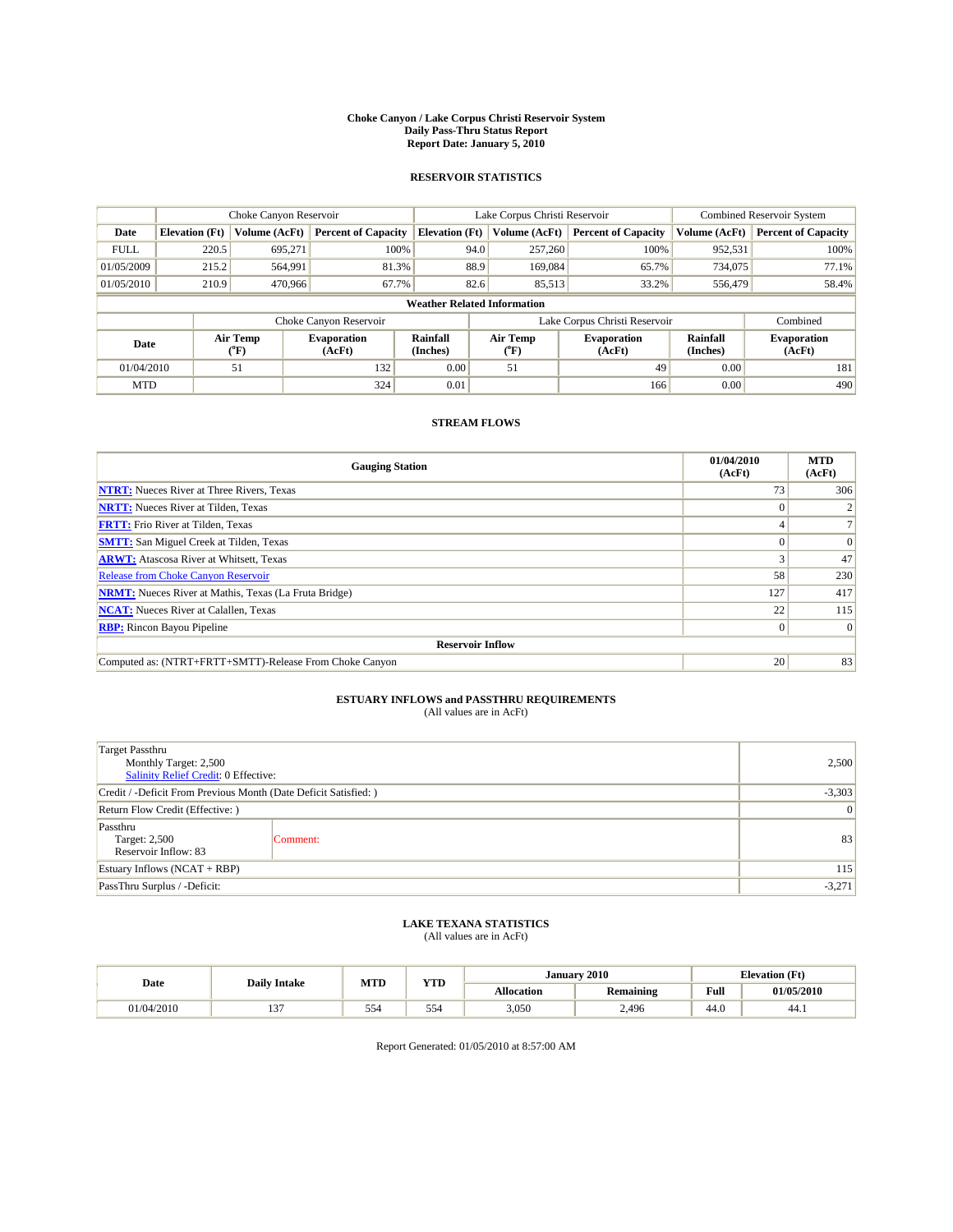#### **Choke Canyon / Lake Corpus Christi Reservoir System Daily Pass-Thru Status Report Report Date: January 6, 2010**

## **RESERVOIR STATISTICS**

|                                    |                                    | Choke Canyon Reservoir |                            |                       | Lake Corpus Christi Reservoir |                               |                              | <b>Combined Reservoir System</b> |  |  |
|------------------------------------|------------------------------------|------------------------|----------------------------|-----------------------|-------------------------------|-------------------------------|------------------------------|----------------------------------|--|--|
| Date                               | <b>Elevation</b> (Ft)              | Volume (AcFt)          | <b>Percent of Capacity</b> | <b>Elevation</b> (Ft) | Volume (AcFt)                 | <b>Percent of Capacity</b>    | Volume (AcFt)                | <b>Percent of Capacity</b>       |  |  |
| <b>FULL</b>                        | 220.5                              | 695,271                | 100%                       | 94.0                  | 257,260                       | 100%                          | 952,531                      | 100%                             |  |  |
| 01/06/2009                         | 215.2                              | 564,761                | 81.2%                      | 88.9                  | 168,762                       | 65.6%                         | 733,523                      | 77.0%                            |  |  |
| 01/06/2010                         | 210.9                              | 470,558                | 67.7%                      | 82.6                  | 85,302                        | 33.2%                         | 555,860                      | 58.4%                            |  |  |
|                                    | <b>Weather Related Information</b> |                        |                            |                       |                               |                               |                              |                                  |  |  |
|                                    |                                    |                        | Choke Canyon Reservoir     |                       |                               | Lake Corpus Christi Reservoir |                              | Combined                         |  |  |
| Air Temp<br>Date<br>(AcFt)<br>(°F) |                                    | <b>Evaporation</b>     | Rainfall<br>(Inches)       | Air Temp<br>(°F)      | <b>Evaporation</b><br>(AcFt)  | Rainfall<br>(Inches)          | <b>Evaporation</b><br>(AcFt) |                                  |  |  |
| 01/05/2010                         |                                    | 53                     | 96                         | 0.00                  | 51                            | 55                            | 0.00                         | 151                              |  |  |
| <b>MTD</b>                         |                                    |                        | 420                        | 0.01                  |                               | 221                           | 0.00                         | 641                              |  |  |

## **STREAM FLOWS**

| <b>Gauging Station</b>                                       | 01/05/2010<br>(AcFt) | <b>MTD</b><br>(AcFt) |  |  |  |
|--------------------------------------------------------------|----------------------|----------------------|--|--|--|
| <b>NTRT:</b> Nueces River at Three Rivers, Texas             | 73                   | 379                  |  |  |  |
| <b>NRTT:</b> Nueces River at Tilden, Texas                   |                      |                      |  |  |  |
| <b>FRTT:</b> Frio River at Tilden, Texas                     |                      |                      |  |  |  |
| <b>SMTT:</b> San Miguel Creek at Tilden, Texas               |                      | $\Omega$             |  |  |  |
| <b>ARWT:</b> Atascosa River at Whitsett, Texas               | 15                   | 62                   |  |  |  |
| Release from Choke Canyon Reservoir                          | 58                   | 288                  |  |  |  |
| <b>NRMT:</b> Nueces River at Mathis, Texas (La Fruta Bridge) | 200                  | 617                  |  |  |  |
| <b>NCAT:</b> Nueces River at Calallen, Texas                 | 34                   | 149                  |  |  |  |
| <b>RBP:</b> Rincon Bayou Pipeline                            | $\overline{0}$       | $\Omega$             |  |  |  |
| <b>Reservoir Inflow</b>                                      |                      |                      |  |  |  |
| Computed as: (NTRT+FRTT+SMTT)-Release From Choke Canyon      | 17                   | 99                   |  |  |  |

## **ESTUARY INFLOWS and PASSTHRU REQUIREMENTS**

|  | (All values are in AcFt) |  |
|--|--------------------------|--|
|--|--------------------------|--|

| Target Passthru<br>Monthly Target: 2,500<br><b>Salinity Relief Credit: 0 Effective:</b> |                                                                                                                                                | 2,500           |
|-----------------------------------------------------------------------------------------|------------------------------------------------------------------------------------------------------------------------------------------------|-----------------|
| Credit / -Deficit From Previous Month (Date Deficit Satisfied: )                        |                                                                                                                                                | $-3,303$        |
| Return Flow Credit (Effective: )                                                        |                                                                                                                                                | $\vert 0 \vert$ |
| Passthru<br>Target: 2,500<br>Reservoir Inflow: 99                                       | Comment: The remaining Oct 2009 deficit of 3,077 AF, plus the Dec 2009 deficit of 226 AF, will be<br>passed thru during the month of Jan 2010. | 99              |
| Estuary Inflows $(NCAT + RBP)$                                                          |                                                                                                                                                | 149             |
| PassThru Surplus / -Deficit:                                                            |                                                                                                                                                | $-3,254$        |

## **LAKE TEXANA STATISTICS** (All values are in AcFt)

|           | <b>Daily Intake</b> | MTD | <b>YTD</b> | January 2010      |                         | <b>Elevation</b> (Ft)                   |            |
|-----------|---------------------|-----|------------|-------------------|-------------------------|-----------------------------------------|------------|
| Date      |                     |     |            | <b>Allocation</b> | . .<br><b>Remaining</b> | Full<br>the contract of the contract of | 01/06/2010 |
| 1/05/2010 | $\sim$<br>$\sim$    | 691 | 691        | 3,050             | 2,359                   | 44.0                                    | 44.)       |

Report Generated: 01/06/2010 at 10:29:07 AM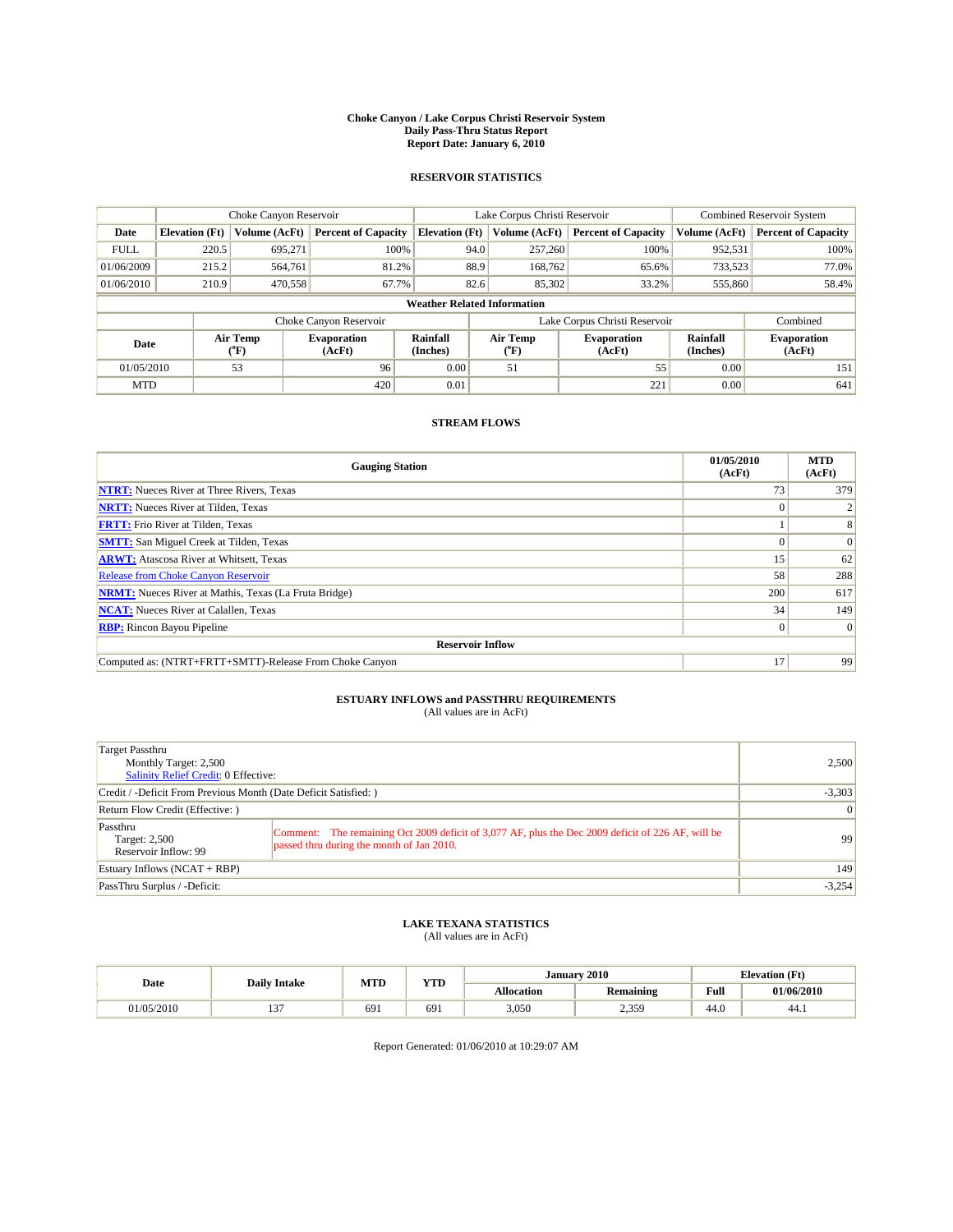#### **Choke Canyon / Lake Corpus Christi Reservoir System Daily Pass-Thru Status Report Report Date: January 7, 2010**

## **RESERVOIR STATISTICS**

|             | Choke Canyon Reservoir |                             |                              |                       | Lake Corpus Christi Reservoir      | <b>Combined Reservoir System</b>                     |               |                              |
|-------------|------------------------|-----------------------------|------------------------------|-----------------------|------------------------------------|------------------------------------------------------|---------------|------------------------------|
| Date        | <b>Elevation</b> (Ft)  | Volume (AcFt)               | <b>Percent of Capacity</b>   | <b>Elevation</b> (Ft) | Volume (AcFt)                      | <b>Percent of Capacity</b>                           | Volume (AcFt) | <b>Percent of Capacity</b>   |
| <b>FULL</b> | 220.5                  | 695,271                     | 100%                         |                       | 257,260<br>94.0                    | 100%                                                 | 952,531       | 100%                         |
| 01/07/2009  | 215.2                  | 564,532                     | 81.2%                        |                       | 88.9<br>168,441                    | 65.5%                                                | 732,973       | 77.0%                        |
| 01/07/2010  | 210.7                  | 468,090                     | 67.3%                        |                       | 82.6<br>85,302                     | 33.2%                                                | 553,392       | 58.1%                        |
|             |                        |                             |                              |                       | <b>Weather Related Information</b> |                                                      |               |                              |
|             |                        |                             | Choke Canyon Reservoir       |                       | Lake Corpus Christi Reservoir      |                                                      |               | Combined                     |
| Date        |                        | Air Temp<br>${}^{\circ}$ F) | <b>Evaporation</b><br>(AcFt) | Rainfall<br>(Inches)  | Air Temp<br>(°F)                   | Rainfall<br><b>Evaporation</b><br>(Inches)<br>(AcFt) |               | <b>Evaporation</b><br>(AcFt) |
| 01/06/2010  |                        | 62                          | 36                           | 0.00                  | 64                                 | 12                                                   | 0.00          | 48                           |
| <b>MTD</b>  |                        |                             | 456                          | 0.01                  |                                    | 233                                                  | 0.00          | 689                          |

## **STREAM FLOWS**

| <b>Gauging Station</b>                                       | 01/06/2010<br>(AcFt) | <b>MTD</b><br>(AcFt) |
|--------------------------------------------------------------|----------------------|----------------------|
| <b>NTRT:</b> Nueces River at Three Rivers, Texas             | 73                   | 453                  |
| <b>NRTT:</b> Nueces River at Tilden, Texas                   | $\Omega$             |                      |
| <b>FRTT:</b> Frio River at Tilden, Texas                     |                      | 9                    |
| <b>SMTT:</b> San Miguel Creek at Tilden, Texas               |                      | $\Omega$             |
| <b>ARWT:</b> Atascosa River at Whitsett, Texas               | 14                   | 76                   |
| <b>Release from Choke Canyon Reservoir</b>                   | 58                   | 345                  |
| <b>NRMT:</b> Nueces River at Mathis, Texas (La Fruta Bridge) | 214                  | 832                  |
| <b>NCAT:</b> Nueces River at Calallen, Texas                 | 36                   | 185                  |
| <b>RBP:</b> Rincon Bayou Pipeline                            | 67                   | 67                   |
| <b>Reservoir Inflow</b>                                      |                      |                      |
| Computed as: (NTRT+FRTT+SMTT)-Release From Choke Canyon      | 17                   | 116                  |

# **ESTUARY INFLOWS and PASSTHRU REQUIREMENTS**<br>(All values are in AcFt)

| Target Passthru<br>Monthly Target: 2,500<br>Salinity Relief Credit: 0 Effective: |                                                                                                                                                | 2,500    |
|----------------------------------------------------------------------------------|------------------------------------------------------------------------------------------------------------------------------------------------|----------|
| Credit / -Deficit From Previous Month (Date Deficit Satisfied: )                 |                                                                                                                                                | $-3,303$ |
| Return Flow Credit (Effective: 01/06/2010)                                       |                                                                                                                                                | 500      |
| Passthru<br>Target: 2,500<br>Reservoir Inflow: 116                               | Comment: The remaining Oct 2009 deficit of 3,077 AF, plus the Dec 2009 deficit of 226 AF, will be<br>passed thru during the month of Jan 2010. | 116      |
| Estuary Inflows $(NCAT + RBP)$                                                   |                                                                                                                                                | 252      |
| PassThru Surplus / -Deficit:                                                     |                                                                                                                                                | 0        |

# **LAKE TEXANA STATISTICS** (All values are in AcFt)

|            | <b>Daily Intake</b> |     | <b>TIMP</b><br>MTD | 2010<br><b>January</b> |                            |      | <b>Elevation</b> (Ft) |
|------------|---------------------|-----|--------------------|------------------------|----------------------------|------|-----------------------|
| Date       |                     |     | 1 I.D              | Allocation             | Remaining                  | Full | 01/07/2010            |
| 01/06/2010 | $\sim$              | 828 | 828                | 3,050                  | 222<br><i><u>L.LLL</u></i> | 44.0 | 44.1                  |

Report Generated: 01/07/2010 at 10:21:43 AM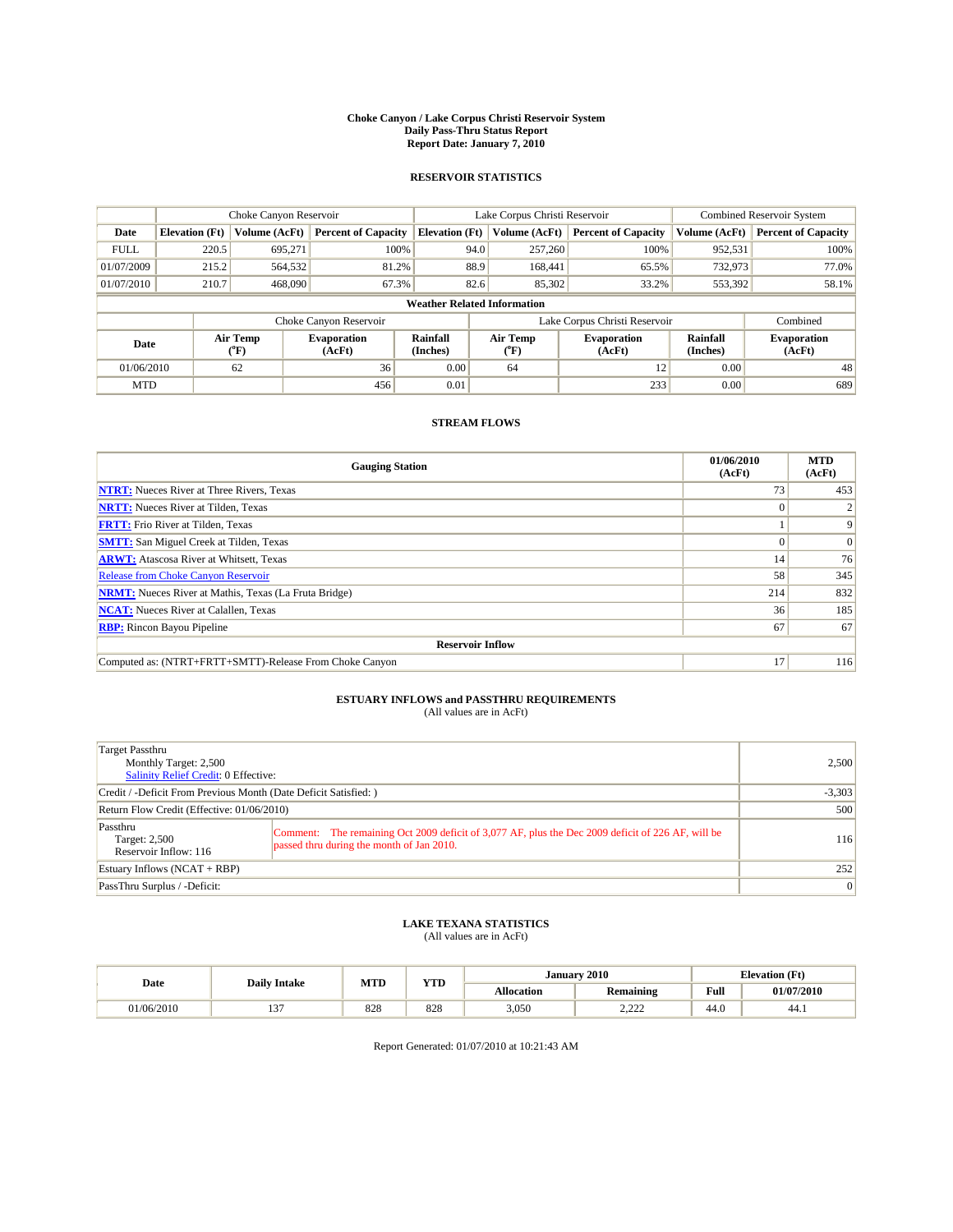#### **Choke Canyon / Lake Corpus Christi Reservoir System Daily Pass-Thru Status Report Report Date: January 8, 2010**

## **RESERVOIR STATISTICS**

|             | Choke Canyon Reservoir |                  |                              |                                    | Lake Corpus Christi Reservoir           | <b>Combined Reservoir System</b>                     |               |                              |
|-------------|------------------------|------------------|------------------------------|------------------------------------|-----------------------------------------|------------------------------------------------------|---------------|------------------------------|
| Date        | <b>Elevation</b> (Ft)  | Volume (AcFt)    | <b>Percent of Capacity</b>   | <b>Elevation (Ft)</b>              | Volume (AcFt)                           | <b>Percent of Capacity</b>                           | Volume (AcFt) | <b>Percent of Capacity</b>   |
| <b>FULL</b> | 220.5                  | 695,271          | 100%                         | 94.0                               | 257,260                                 | 100%                                                 | 952,531       | 100%                         |
| 01/08/2009  | 215.2                  | 564,302          | 81.2%                        | 88.8                               | 168,120                                 | 65.4%                                                | 732.422       | 76.9%                        |
| 01/08/2010  | 210.8                  | 468,710          | 67.4%                        | 82.5                               | 84,882                                  | 33.0%                                                | 553,592       | 58.1%                        |
|             |                        |                  |                              | <b>Weather Related Information</b> |                                         |                                                      |               |                              |
|             |                        |                  | Choke Canyon Reservoir       |                                    |                                         | Lake Corpus Christi Reservoir                        |               | Combined                     |
| Date        |                        | Air Temp<br>(°F) | <b>Evaporation</b><br>(AcFt) | Rainfall<br>(Inches)               | Air Temp<br>$(^{\mathrm{o}}\mathrm{F})$ | Rainfall<br><b>Evaporation</b><br>(Inches)<br>(AcFt) |               | <b>Evaporation</b><br>(AcFt) |
| 01/07/2010  |                        | 53               | Pan Froze                    | 0.03                               | 57                                      | Pan Froze                                            | 0.00          | $\Omega$                     |
| <b>MTD</b>  |                        |                  | 456                          | 0.04                               |                                         | 233                                                  | 0.00          | 689                          |

## **STREAM FLOWS**

| <b>Gauging Station</b>                                       | 01/07/2010<br>(AcFt) | <b>MTD</b><br>(AcFt) |
|--------------------------------------------------------------|----------------------|----------------------|
| <b>NTRT:</b> Nueces River at Three Rivers, Texas             | 73                   | 526                  |
| <b>NRTT:</b> Nueces River at Tilden, Texas                   |                      |                      |
| <b>FRTT:</b> Frio River at Tilden, Texas                     |                      | 10                   |
| <b>SMTT:</b> San Miguel Creek at Tilden, Texas               |                      | $\Omega$             |
| <b>ARWT:</b> Atascosa River at Whitsett, Texas               | 13                   | 89                   |
| <b>Release from Choke Canyon Reservoir</b>                   | 58                   | 403                  |
| <b>NRMT:</b> Nueces River at Mathis, Texas (La Fruta Bridge) | 238                  | 1,070                |
| <b>NCAT:</b> Nueces River at Calallen, Texas                 | $\Omega$             | 185                  |
| <b>RBP:</b> Rincon Bayou Pipeline                            | 109                  | 177                  |
| <b>Reservoir Inflow</b>                                      |                      |                      |
| Computed as: (NTRT+FRTT+SMTT)-Release From Choke Canyon      | 17                   | 133                  |

# **ESTUARY INFLOWS and PASSTHRU REQUIREMENTS**<br>(All values are in AcFt)

| Target Passthru<br>Monthly Target: 2,500<br>Salinity Relief Credit: 0 Effective: |                                                                                                                                                | 2,500          |
|----------------------------------------------------------------------------------|------------------------------------------------------------------------------------------------------------------------------------------------|----------------|
| Credit / -Deficit From Previous Month (Date Deficit Satisfied: )                 |                                                                                                                                                | $-3,303$       |
| Return Flow Credit (Effective: 01/06/2010)                                       |                                                                                                                                                | 500            |
| Passthru<br>Target: 2,500<br>Reservoir Inflow: 133                               | Comment: The remaining Oct 2009 deficit of 3,077 AF, plus the Dec 2009 deficit of 226 AF, will be<br>passed thru during the month of Jan 2010. | 133            |
| Estuary Inflows (NCAT + RBP)                                                     |                                                                                                                                                | 361            |
| PassThru Surplus / -Deficit:                                                     |                                                                                                                                                | $\overline{0}$ |

## **LAKE TEXANA STATISTICS** (All values are in AcFt)

|                       | <b>Daily Intake</b> | <b>MTD</b> | VTD   | <b>January</b> | 2010             | <b>Elevation</b> (Ft) |            |
|-----------------------|---------------------|------------|-------|----------------|------------------|-----------------------|------------|
| Date                  |                     |            | 1 I.D | Allocation     | <b>Remaining</b> | <b>Full</b><br>_____  | 01/08/2010 |
| $^{07/2010}$<br>470 L | $\sim$<br>$\sim$    | 966        | 966   | 3,050          | 2,084            | $\sqrt{2}$<br>44.U    | 44.1       |

Report Generated: 01/08/2010 at 9:39:17 AM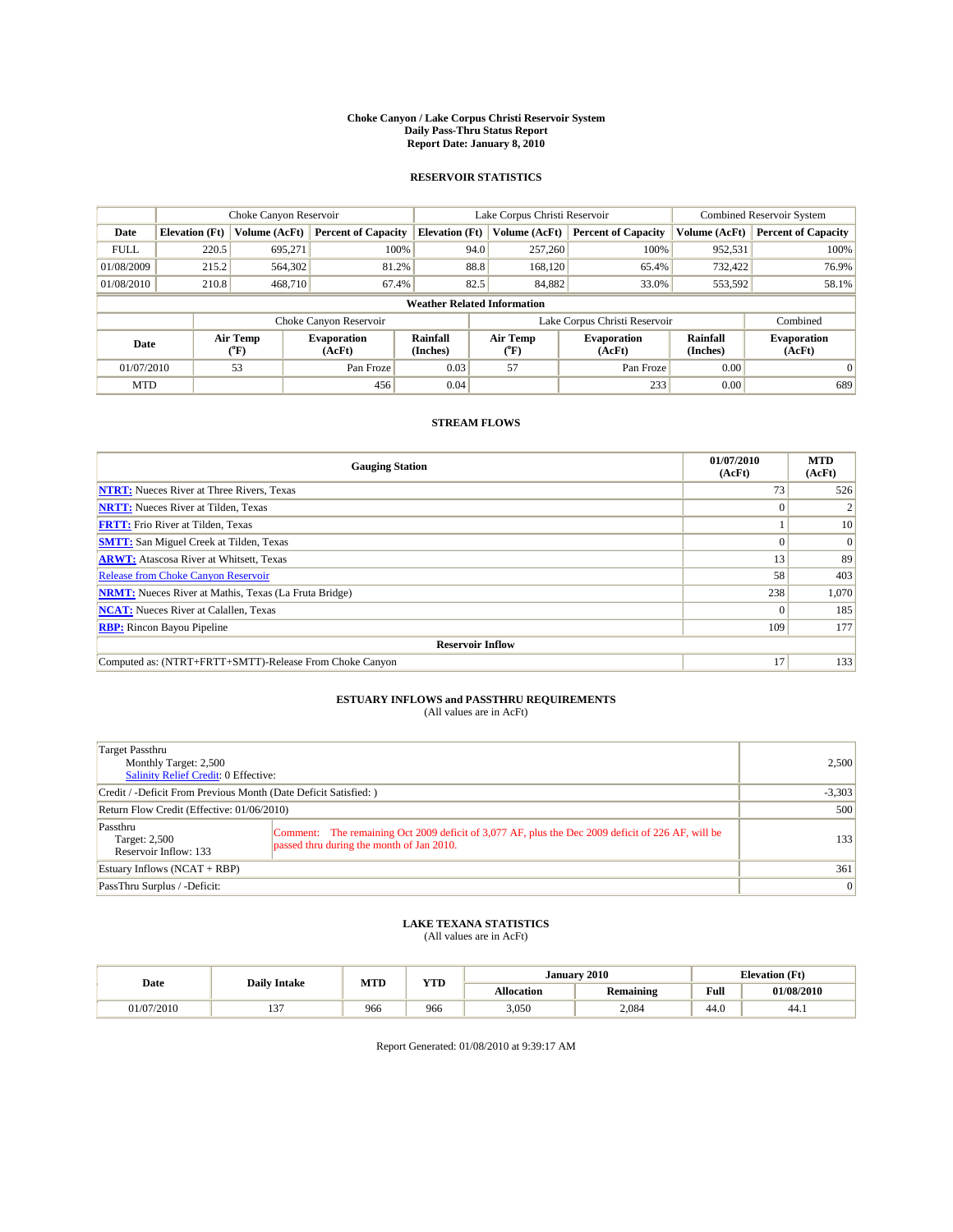#### **Choke Canyon / Lake Corpus Christi Reservoir System Daily Pass-Thru Status Report Report Date: January 9, 2010**

## **RESERVOIR STATISTICS**

|             | Choke Canyon Reservoir |                  |                              |                                    | Lake Corpus Christi Reservoir           | <b>Combined Reservoir System</b>                     |               |                              |
|-------------|------------------------|------------------|------------------------------|------------------------------------|-----------------------------------------|------------------------------------------------------|---------------|------------------------------|
| Date        | <b>Elevation</b> (Ft)  | Volume (AcFt)    | <b>Percent of Capacity</b>   | <b>Elevation (Ft)</b>              | Volume (AcFt)                           | <b>Percent of Capacity</b>                           | Volume (AcFt) | <b>Percent of Capacity</b>   |
| <b>FULL</b> | 220.5                  | 695,271          | 100%                         | 94.0                               | 257,260                                 | 100%                                                 | 952,531       | 100%                         |
| 01/09/2009  | 215.2                  | 564,073          | 81.1%                        | 88.8                               | 167,638                                 | 65.2%                                                | 731.711       | 76.8%                        |
| 01/09/2010  | 210.8                  | 470,353          | 67.7%                        | 82.5                               | 84.462                                  | 32.8%                                                | 554,815       | 58.2%                        |
|             |                        |                  |                              | <b>Weather Related Information</b> |                                         |                                                      |               |                              |
|             |                        |                  | Choke Canyon Reservoir       |                                    | Lake Corpus Christi Reservoir           |                                                      |               | Combined                     |
| Date        |                        | Air Temp<br>(°F) | <b>Evaporation</b><br>(AcFt) | Rainfall<br>(Inches)               | Air Temp<br>$(^{\mathrm{o}}\mathrm{F})$ | Rainfall<br><b>Evaporation</b><br>(Inches)<br>(AcFt) |               | <b>Evaporation</b><br>(AcFt) |
| 01/08/2010  |                        | 36               | Pan Froze                    | 0.00                               | 35                                      | Pan Froze                                            | 0.00          | $\Omega$                     |
| <b>MTD</b>  |                        |                  | 456                          | 0.04                               |                                         | 233                                                  | 0.00          | 689                          |

## **STREAM FLOWS**

| <b>Gauging Station</b>                                       | 01/08/2010<br>(AcFt) | <b>MTD</b><br>(AcFt) |
|--------------------------------------------------------------|----------------------|----------------------|
| <b>NTRT:</b> Nueces River at Three Rivers, Texas             | 71                   | 597                  |
| <b>NRTT:</b> Nueces River at Tilden, Texas                   |                      |                      |
| <b>FRTT:</b> Frio River at Tilden, Texas                     |                      | 11                   |
| <b>SMTT:</b> San Miguel Creek at Tilden, Texas               | $\theta$             | $\Omega$             |
| <b>ARWT:</b> Atascosa River at Whitsett, Texas               | 12                   | 101                  |
| <b>Release from Choke Canyon Reservoir</b>                   | 58                   | 461                  |
| <b>NRMT:</b> Nueces River at Mathis, Texas (La Fruta Bridge) | 226                  | 1,296                |
| <b>NCAT:</b> Nueces River at Calallen, Texas                 | $\Omega$             | 185                  |
| <b>RBP:</b> Rincon Bayou Pipeline                            | 107                  | 284                  |
| <b>Reservoir Inflow</b>                                      |                      |                      |
| Computed as: (NTRT+FRTT+SMTT)-Release From Choke Canyon      | 15 <sup>1</sup>      | 148                  |

# **ESTUARY INFLOWS and PASSTHRU REQUIREMENTS**<br>(All values are in AcFt)

| Target Passthru<br>Monthly Target: 2,500<br>Salinity Relief Credit: 0 Effective: |                                                                                                                                                | 2,500    |
|----------------------------------------------------------------------------------|------------------------------------------------------------------------------------------------------------------------------------------------|----------|
| Credit / -Deficit From Previous Month (Date Deficit Satisfied: )                 |                                                                                                                                                | $-3,303$ |
| Return Flow Credit (Effective: 01/06/2010)                                       |                                                                                                                                                | 500      |
| Passthru<br>Target: 2,500<br>Reservoir Inflow: 148                               | Comment: The remaining Oct 2009 deficit of 3,077 AF, plus the Dec 2009 deficit of 226 AF, will be<br>passed thru during the month of Jan 2010. | 148      |
| Estuary Inflows (NCAT + RBP)                                                     |                                                                                                                                                | 468      |
| PassThru Surplus / -Deficit:                                                     |                                                                                                                                                | 0        |

## **LAKE TEXANA STATISTICS** (All values are in AcFt)

|            | <b>Daily Intake</b> | MTD   |       |            | January 2010     | <b>Elevation (Ft)</b>                       |            |
|------------|---------------------|-------|-------|------------|------------------|---------------------------------------------|------------|
| Date       |                     |       | YTD   | Allocation | <b>Remaining</b> | Full<br>the state of the state of the state | 01/09/2010 |
| 01/08/2010 | $\sim$              | 1.103 | 1.103 | 3,050      | 1.947            | 44.0                                        | 44.)       |

Report Generated: 01/09/2010 at 9:01:04 AM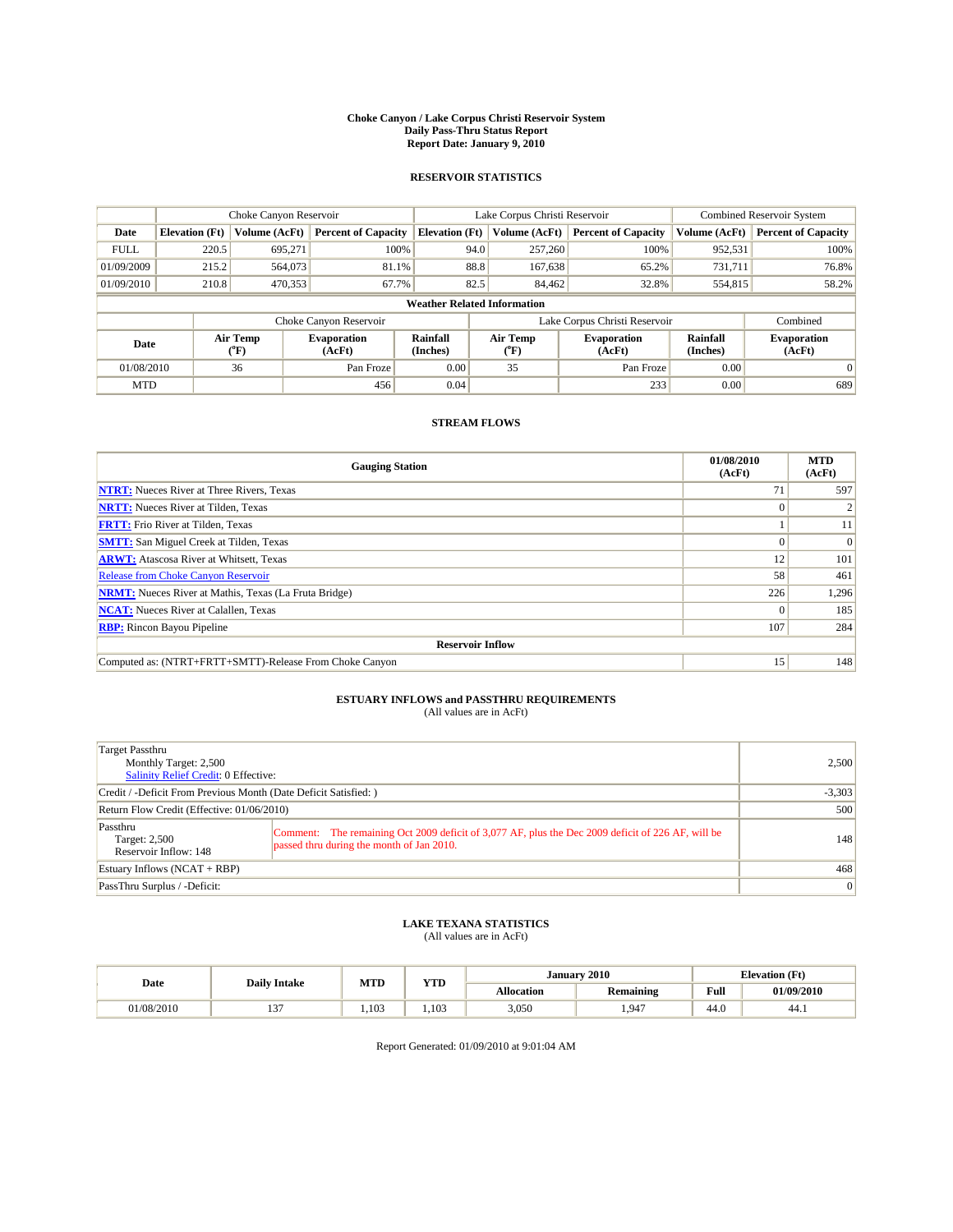#### **Choke Canyon / Lake Corpus Christi Reservoir System Daily Pass-Thru Status Report Report Date: January 10, 2010**

## **RESERVOIR STATISTICS**

|             | Choke Canyon Reservoir |                  |                              |                                    | Lake Corpus Christi Reservoir | <b>Combined Reservoir System</b>                     |               |                              |
|-------------|------------------------|------------------|------------------------------|------------------------------------|-------------------------------|------------------------------------------------------|---------------|------------------------------|
| Date        | <b>Elevation</b> (Ft)  | Volume (AcFt)    | <b>Percent of Capacity</b>   | <b>Elevation</b> (Ft)              | Volume (AcFt)                 | <b>Percent of Capacity</b>                           | Volume (AcFt) | <b>Percent of Capacity</b>   |
| <b>FULL</b> | 220.5                  | 695,271          | 100%                         | 94.0                               | 257,260                       | 100%                                                 | 952,531       | 100%                         |
| 01/10/2009  | 215.1                  | 563,614          | 81.1%                        | 88.8                               | 167,959                       | 65.3%                                                | 731,573       | 76.8%                        |
| 01/10/2010  | 210.8                  | 469,536          | 67.5%                        | 82.5                               | 84,462                        | 32.8%                                                | 553,998       | 58.2%                        |
|             |                        |                  |                              | <b>Weather Related Information</b> |                               |                                                      |               |                              |
|             |                        |                  | Choke Canyon Reservoir       |                                    | Lake Corpus Christi Reservoir |                                                      |               | Combined                     |
| Date        |                        | Air Temp<br>(°F) | <b>Evaporation</b><br>(AcFt) | Rainfall<br>(Inches)               | Air Temp<br>(°F)              | Rainfall<br><b>Evaporation</b><br>(Inches)<br>(AcFt) |               | <b>Evaporation</b><br>(AcFt) |
| 01/09/2010  |                        | 45               | Pan Froze                    | 0.00                               | 43                            | Pan Froze                                            | 0.00          | $\Omega$                     |
| <b>MTD</b>  |                        |                  | 456                          | 0.04                               |                               | 233                                                  | 0.00          | 689                          |

## **STREAM FLOWS**

| <b>Gauging Station</b>                                       | 01/09/2010<br>(AcFt) | <b>MTD</b><br>(AcFt) |  |  |  |  |  |
|--------------------------------------------------------------|----------------------|----------------------|--|--|--|--|--|
| <b>NTRT:</b> Nueces River at Three Rivers, Texas             | 71                   | 669                  |  |  |  |  |  |
| <b>NRTT:</b> Nueces River at Tilden, Texas                   | $\Omega$             |                      |  |  |  |  |  |
| <b>FRTT:</b> Frio River at Tilden, Texas                     |                      | 12                   |  |  |  |  |  |
| <b>SMTT:</b> San Miguel Creek at Tilden, Texas               |                      | $\Omega$             |  |  |  |  |  |
| <b>ARWT:</b> Atascosa River at Whitsett, Texas               | 12                   | 113                  |  |  |  |  |  |
| <b>Release from Choke Canyon Reservoir</b>                   | 58                   | 518                  |  |  |  |  |  |
| <b>NRMT:</b> Nueces River at Mathis, Texas (La Fruta Bridge) | 218                  | 1,515                |  |  |  |  |  |
| <b>NCAT:</b> Nueces River at Calallen, Texas                 | $\Omega$             | 185                  |  |  |  |  |  |
| <b>RBP:</b> Rincon Bayou Pipeline                            | 107                  | 391                  |  |  |  |  |  |
| <b>Reservoir Inflow</b>                                      |                      |                      |  |  |  |  |  |
| Computed as: (NTRT+FRTT+SMTT)-Release From Choke Canyon      | 15 <sup>7</sup>      | 163                  |  |  |  |  |  |

# **ESTUARY INFLOWS and PASSTHRU REQUIREMENTS**<br>(All values are in AcFt)

| Target Passthru<br>Monthly Target: 2,500<br>Salinity Relief Credit: 0 Effective: |                                                                                                                                                | 2.500           |
|----------------------------------------------------------------------------------|------------------------------------------------------------------------------------------------------------------------------------------------|-----------------|
| Credit / -Deficit From Previous Month (Date Deficit Satisfied: )                 |                                                                                                                                                | $-3,303$        |
| Return Flow Credit (Effective: 01/06/2010)                                       |                                                                                                                                                | 500             |
| Passthru<br>Target: 2,500<br>Reservoir Inflow: 163                               | Comment: The remaining Oct 2009 deficit of 3,077 AF, plus the Dec 2009 deficit of 226 AF, will be<br>passed thru during the month of Jan 2010. | 163             |
| Estuary Inflows $(NCAT + RBP)$                                                   |                                                                                                                                                | 576             |
| PassThru Surplus / -Deficit:                                                     |                                                                                                                                                | $\vert 0 \vert$ |

# **LAKE TEXANA STATISTICS** (All values are in AcFt)

|            | <b>Daily Intake</b> | <b>MTD</b> | <b>YTD</b> |                   | January 2010     | <b>Elevation (Ft)</b> |            |
|------------|---------------------|------------|------------|-------------------|------------------|-----------------------|------------|
| Date       |                     |            |            | <b>Allocation</b> | <b>Remaining</b> | Full                  | 01/10/2010 |
| 01/09/2010 | $\sim$              | 1.240      | 1.240      | 3,050             | .810             | 44.0                  | 44.1       |

Report Generated: 01/10/2010 at 8:05:13 AM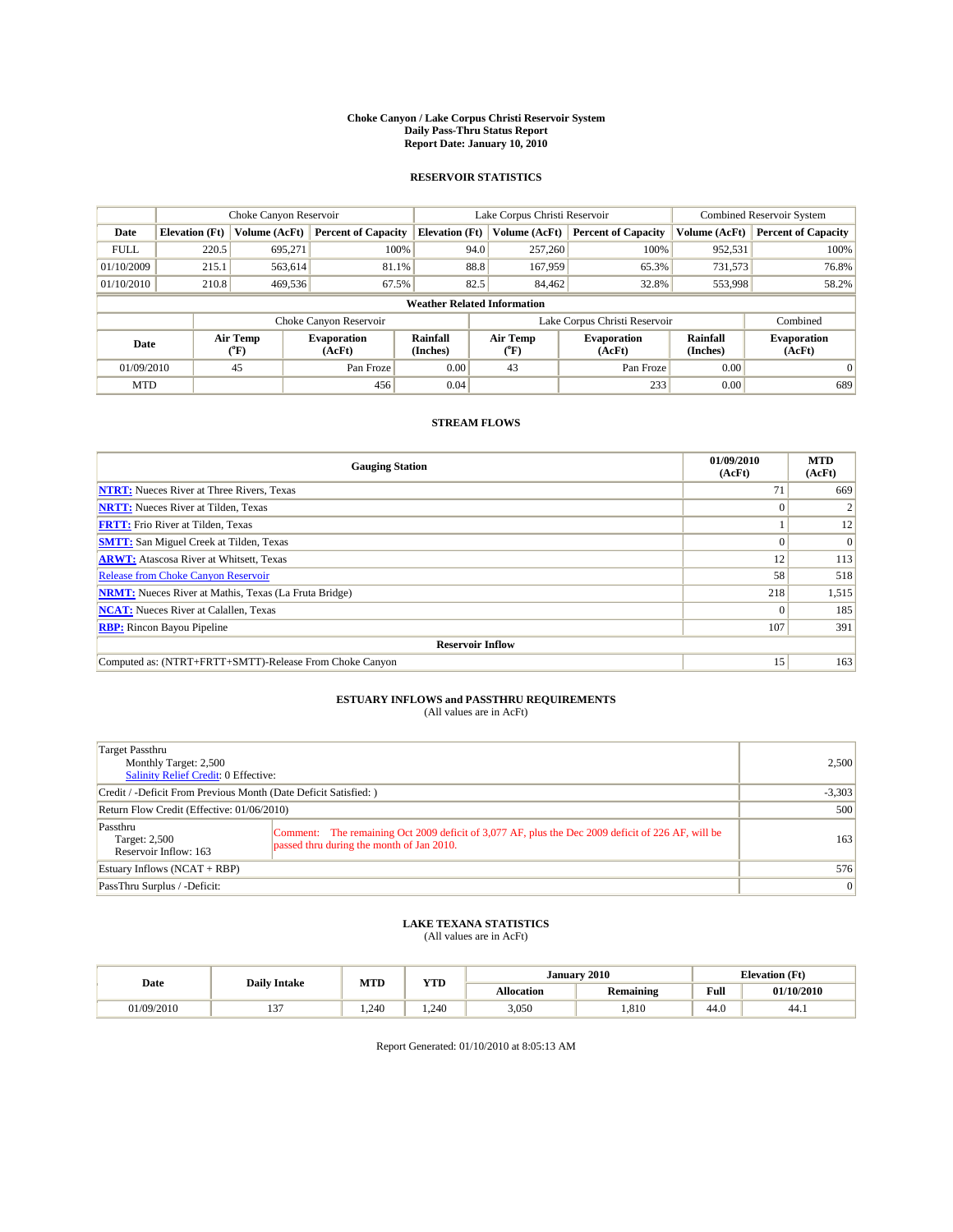#### **Choke Canyon / Lake Corpus Christi Reservoir System Daily Pass-Thru Status Report Report Date: January 11, 2010**

## **RESERVOIR STATISTICS**

|             |                       | Choke Canyon Reservoir |                              |                                    | Lake Corpus Christi Reservoir | <b>Combined Reservoir System</b>                     |               |                              |
|-------------|-----------------------|------------------------|------------------------------|------------------------------------|-------------------------------|------------------------------------------------------|---------------|------------------------------|
| Date        | <b>Elevation</b> (Ft) | <b>Volume (AcFt)</b>   | <b>Percent of Capacity</b>   | <b>Elevation</b> (Ft)              | Volume (AcFt)                 | <b>Percent of Capacity</b>                           | Volume (AcFt) | <b>Percent of Capacity</b>   |
| <b>FULL</b> | 220.5                 | 695,271                | 100%                         | 94.0                               | 257,260                       | 100%                                                 | 952,531       | 100%                         |
| 01/11/2009  | 215.1                 | 563,155                | 81.0%                        | 88.8                               | 168,120                       | 65.4%                                                | 731,275       | 76.8%                        |
| 01/11/2010  | 210.8                 | 469,329                | 67.5%                        | 82.4                               | 83,940                        | 32.6%                                                | 553,269       | 58.1%                        |
|             |                       |                        |                              | <b>Weather Related Information</b> |                               |                                                      |               |                              |
|             |                       |                        | Choke Canyon Reservoir       |                                    | Lake Corpus Christi Reservoir |                                                      |               | Combined                     |
| Date        |                       | Air Temp<br>(°F)       | <b>Evaporation</b><br>(AcFt) | <b>Rainfall</b><br>(Inches)        | Air Temp<br>(°F)              | Rainfall<br><b>Evaporation</b><br>(Inches)<br>(AcFt) |               | <b>Evaporation</b><br>(AcFt) |
| 01/10/2010  |                       | 52                     | 456                          | 0.00                               | 51                            | 237                                                  | 0.00          | 693                          |
| <b>MTD</b>  |                       |                        | 912                          | 0.04                               |                               | 470                                                  | 0.00          | 1,382                        |

## **STREAM FLOWS**

| <b>Gauging Station</b>                                       | 01/10/2010<br>(AcFt) | <b>MTD</b><br>(AcFt) |
|--------------------------------------------------------------|----------------------|----------------------|
| <b>NTRT:</b> Nueces River at Three Rivers, Texas             | 71                   | 740                  |
| <b>NRTT:</b> Nueces River at Tilden, Texas                   | $\Omega$             |                      |
| <b>FRTT:</b> Frio River at Tilden, Texas                     |                      | 13                   |
| <b>SMTT:</b> San Miguel Creek at Tilden, Texas               |                      | $\Omega$             |
| <b>ARWT:</b> Atascosa River at Whitsett, Texas               | 12                   | 125                  |
| <b>Release from Choke Canyon Reservoir</b>                   | 58                   | 576                  |
| <b>NRMT:</b> Nueces River at Mathis, Texas (La Fruta Bridge) | 242                  | 1,757                |
| <b>NCAT:</b> Nueces River at Calallen, Texas                 | $\Omega$             | 185                  |
| <b>RBP:</b> Rincon Bayou Pipeline                            | 89                   | 480                  |
| <b>Reservoir Inflow</b>                                      |                      |                      |
| Computed as: (NTRT+FRTT+SMTT)-Release From Choke Canyon      | 15 <sup>7</sup>      | 177                  |

# **ESTUARY INFLOWS and PASSTHRU REQUIREMENTS**<br>(All values are in AcFt)

| Target Passthru<br>Monthly Target: 2,500<br>Salinity Relief Credit: 0 Effective: |                                                                                                                                                | 2.500           |
|----------------------------------------------------------------------------------|------------------------------------------------------------------------------------------------------------------------------------------------|-----------------|
| Credit / -Deficit From Previous Month (Date Deficit Satisfied: )                 |                                                                                                                                                | $-3,303$        |
| Return Flow Credit (Effective: 01/06/2010)                                       |                                                                                                                                                | 500             |
| Passthru<br>Target: 2,500<br>Reservoir Inflow: 177                               | Comment: The remaining Oct 2009 deficit of 3,077 AF, plus the Dec 2009 deficit of 226 AF, will be<br>passed thru during the month of Jan 2010. | 177             |
| Estuary Inflows $(NCAT + RBP)$                                                   |                                                                                                                                                | 665             |
| PassThru Surplus / -Deficit:                                                     |                                                                                                                                                | $\vert 0 \vert$ |

# **LAKE TEXANA STATISTICS** (All values are in AcFt)

|            |                     | <b>MTD</b> | <b>YTD</b> |                   | January 2010     | <b>Elevation</b> (Ft) |            |
|------------|---------------------|------------|------------|-------------------|------------------|-----------------------|------------|
| Date       | <b>Daily Intake</b> |            |            | <b>Allocation</b> | <b>Remaining</b> | Full                  | 01/11/2010 |
| 01/10/2010 | 150                 | 1.376      | .376       | 3,050             | . . 674          | 44.0                  | 44.)       |

Report Generated: 01/11/2010 at 9:17:47 AM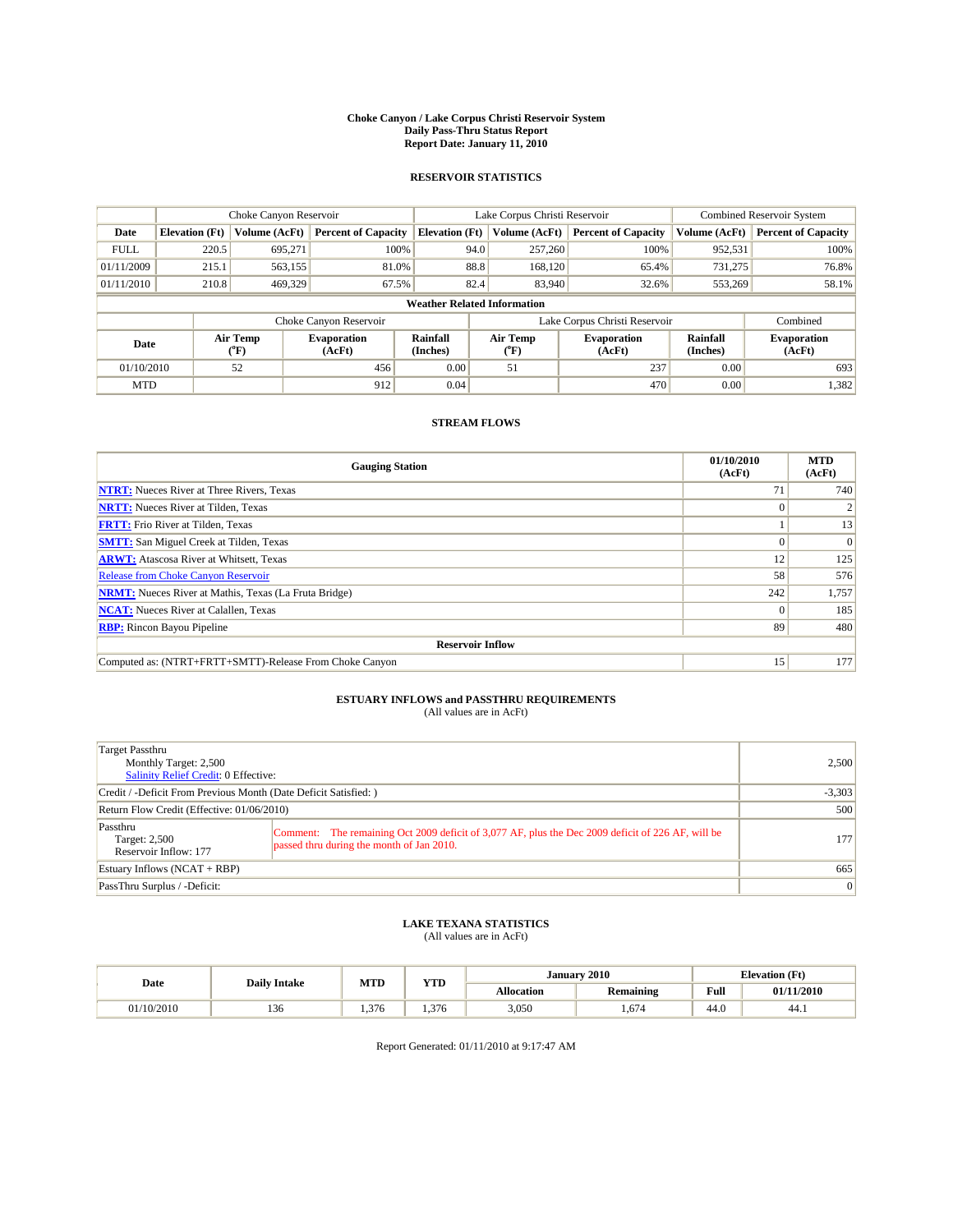#### **Choke Canyon / Lake Corpus Christi Reservoir System Daily Pass-Thru Status Report Report Date: January 12, 2010**

## **RESERVOIR STATISTICS**

|             | Choke Canyon Reservoir |                      |                              |                                    | Lake Corpus Christi Reservoir | <b>Combined Reservoir System</b>                     |               |                              |
|-------------|------------------------|----------------------|------------------------------|------------------------------------|-------------------------------|------------------------------------------------------|---------------|------------------------------|
| Date        | <b>Elevation</b> (Ft)  | <b>Volume (AcFt)</b> | <b>Percent of Capacity</b>   | <b>Elevation</b> (Ft)              | Volume (AcFt)                 | <b>Percent of Capacity</b>                           | Volume (AcFt) | <b>Percent of Capacity</b>   |
| <b>FULL</b> | 220.5                  | 695,271              | 100%                         | 94.0                               | 257,260                       | 100%                                                 | 952,531       | 100%                         |
| 01/12/2009  | 215.1                  | 562,925              | 81.0%                        | 88.8                               | 167,317                       | 65.0%                                                | 730,242       | 76.7%                        |
| 01/12/2010  | 210.8                  | 468,916              | 67.4%                        | 82.4                               | 83,732                        | 32.5%                                                | 552,648       | 58.0%                        |
|             |                        |                      |                              | <b>Weather Related Information</b> |                               |                                                      |               |                              |
|             |                        |                      | Choke Canyon Reservoir       |                                    | Lake Corpus Christi Reservoir |                                                      |               | Combined                     |
| Date        |                        | Air Temp<br>(°F)     | <b>Evaporation</b><br>(AcFt) | <b>Rainfall</b><br>(Inches)        | Air Temp<br>(°F)              | Rainfall<br><b>Evaporation</b><br>(Inches)<br>(AcFt) |               | <b>Evaporation</b><br>(AcFt) |
| 01/11/2010  |                        | 63                   | 72                           | 0.00                               | 64                            | 61                                                   | 0.00          | 133                          |
| <b>MTD</b>  |                        |                      | 984                          | 0.04                               |                               | 531                                                  | 0.00          | 1,515                        |

## **STREAM FLOWS**

| <b>Gauging Station</b>                                       | 01/11/2010<br>(AcFt) | <b>MTD</b><br>(AcFt) |
|--------------------------------------------------------------|----------------------|----------------------|
| <b>NTRT:</b> Nueces River at Three Rivers, Texas             | 69                   | 810                  |
| <b>NRTT:</b> Nueces River at Tilden, Texas                   | $\Omega$             |                      |
| <b>FRTT:</b> Frio River at Tilden, Texas                     |                      | 13                   |
| <b>SMTT:</b> San Miguel Creek at Tilden, Texas               |                      | $\Omega$             |
| <b>ARWT:</b> Atascosa River at Whitsett, Texas               | 12                   | 137                  |
| <b>Release from Choke Canyon Reservoir</b>                   | 58                   | 633                  |
| <b>NRMT:</b> Nueces River at Mathis, Texas (La Fruta Bridge) | 260                  | 2,017                |
| <b>NCAT:</b> Nueces River at Calallen, Texas                 | $\Omega$             | 185                  |
| <b>RBP:</b> Rincon Bayou Pipeline                            | 79                   | 560                  |
| <b>Reservoir Inflow</b>                                      |                      |                      |
| Computed as: (NTRT+FRTT+SMTT)-Release From Choke Canyon      | 13                   | 190                  |

# **ESTUARY INFLOWS and PASSTHRU REQUIREMENTS**<br>(All values are in AcFt)

| Target Passthru<br>Monthly Target: 2,500<br>Salinity Relief Credit: 0 Effective: |                                                                                                                                                | 2.500           |
|----------------------------------------------------------------------------------|------------------------------------------------------------------------------------------------------------------------------------------------|-----------------|
| Credit / -Deficit From Previous Month (Date Deficit Satisfied: )                 | $-3,303$                                                                                                                                       |                 |
| Return Flow Credit (Effective: 01/06/2010)                                       | 500                                                                                                                                            |                 |
| Passthru<br>Target: 2,500<br>Reservoir Inflow: 190                               | Comment: The remaining Oct 2009 deficit of 3,077 AF, plus the Dec 2009 deficit of 226 AF, will be<br>passed thru during the month of Jan 2010. | 190             |
| Estuary Inflows $(NCAT + RBP)$                                                   |                                                                                                                                                | 744             |
| PassThru Surplus / -Deficit:                                                     |                                                                                                                                                | $\vert 0 \vert$ |

# **LAKE TEXANA STATISTICS** (All values are in AcFt)

| Date       | <b>Daily Intake</b> | <b>MTD</b> | <b>YTD</b> | <b>Elevation</b> (Ft)<br>January 2010 |                  |      |            |
|------------|---------------------|------------|------------|---------------------------------------|------------------|------|------------|
|            |                     |            |            | <b>Allocation</b>                     | <b>Remaining</b> | Full | 01/12/2010 |
| 01/11/2010 | 130                 | 1.506      | 1.506      | 3,050                                 | 1.544            | 44.0 | 44.0       |

Report Generated: 01/12/2010 at 10:07:26 AM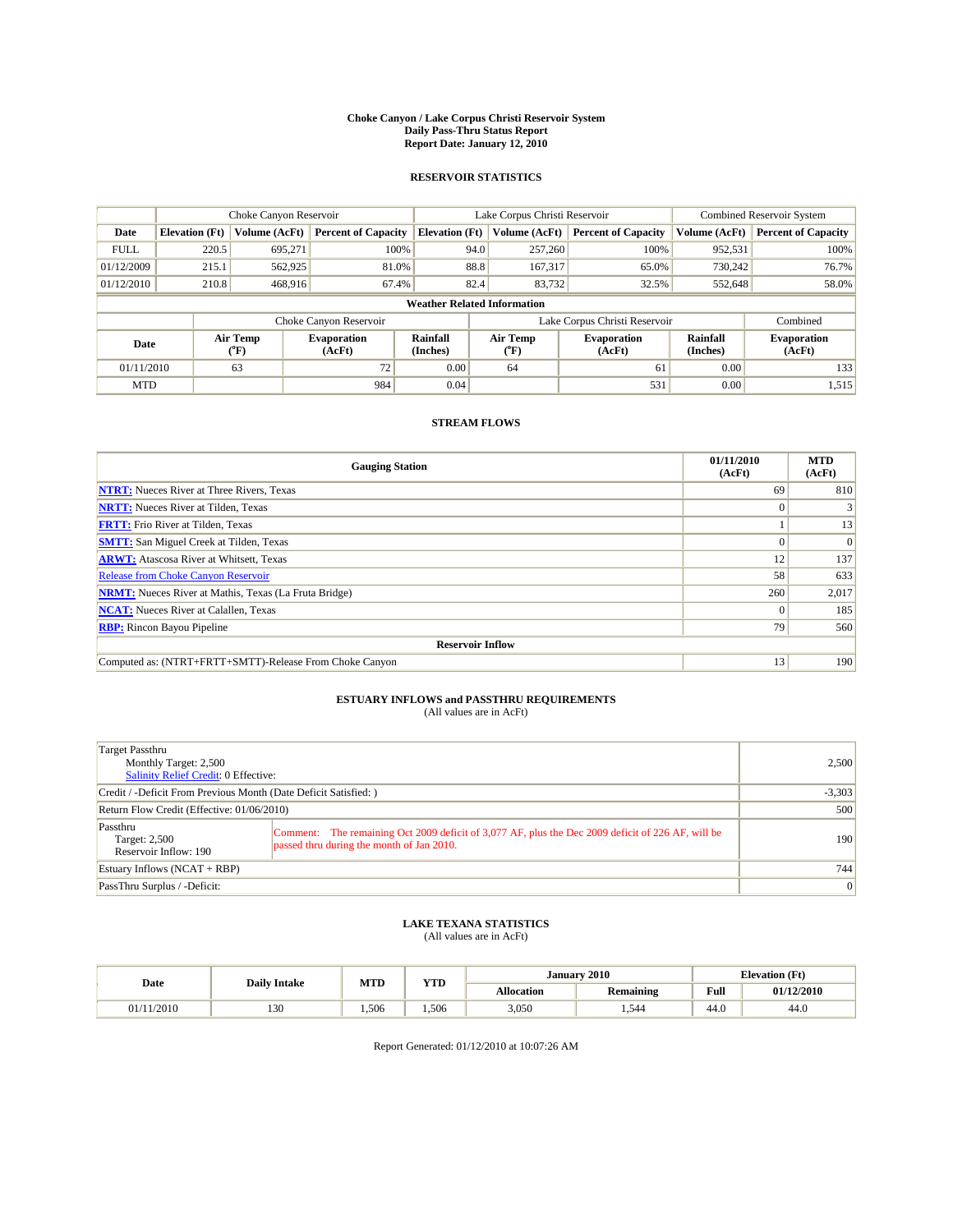#### **Choke Canyon / Lake Corpus Christi Reservoir System Daily Pass-Thru Status Report Report Date: January 13, 2010**

## **RESERVOIR STATISTICS**

|             |                       | Choke Canyon Reservoir |                              |                                    | Lake Corpus Christi Reservoir | <b>Combined Reservoir System</b> |                      |                              |
|-------------|-----------------------|------------------------|------------------------------|------------------------------------|-------------------------------|----------------------------------|----------------------|------------------------------|
| Date        | <b>Elevation</b> (Ft) | Volume (AcFt)          | <b>Percent of Capacity</b>   | <b>Elevation</b> (Ft)              | Volume (AcFt)                 | <b>Percent of Capacity</b>       | Volume (AcFt)        | <b>Percent of Capacity</b>   |
| <b>FULL</b> | 220.5                 | 695,271                | 100%                         | 94.0                               | 257,260                       | 100%                             | 952,531              | 100%                         |
| 01/13/2009  | 215.1                 | 562,693                | 80.9%                        | 88.8                               | 167,317                       | 65.0%                            | 730,010              | 76.6%                        |
| 01/13/2010  | 210.8                 | 468,916                | 67.4%                        | 82.4                               | 83,628                        | 32.5%                            | 552,544              | 58.0%                        |
|             |                       |                        |                              | <b>Weather Related Information</b> |                               |                                  |                      |                              |
|             |                       |                        | Choke Canyon Reservoir       |                                    | Lake Corpus Christi Reservoir |                                  |                      | Combined                     |
| Date        |                       | Air Temp<br>(°F)       | <b>Evaporation</b><br>(AcFt) | Rainfall<br>(Inches)               | Air Temp<br>("F)              | <b>Evaporation</b><br>(AcFt)     | Rainfall<br>(Inches) | <b>Evaporation</b><br>(AcFt) |
| 01/12/2010  |                       | 55                     | 36                           | 0.07                               | 58                            | 24                               | 0.07                 | 60                           |
| <b>MTD</b>  |                       |                        | 1.020                        | 0.11                               |                               | 555                              | 0.07                 | 1,575                        |

## **STREAM FLOWS**

| <b>Gauging Station</b>                                       | 01/12/2010<br>(AcFt) | <b>MTD</b><br>(AcFt) |
|--------------------------------------------------------------|----------------------|----------------------|
| <b>NTRT:</b> Nueces River at Three Rivers, Texas             | 69                   | 879                  |
| <b>NRTT:</b> Nueces River at Tilden, Texas                   | $\Omega$             |                      |
| <b>FRTT:</b> Frio River at Tilden, Texas                     |                      | 14                   |
| <b>SMTT:</b> San Miguel Creek at Tilden, Texas               |                      | $\Omega$             |
| <b>ARWT:</b> Atascosa River at Whitsett, Texas               | 12                   | 149                  |
| <b>Release from Choke Canyon Reservoir</b>                   | 58                   | 691                  |
| <b>NRMT:</b> Nueces River at Mathis, Texas (La Fruta Bridge) | 296                  | 2,313                |
| <b>NCAT:</b> Nueces River at Calallen, Texas                 | $\Omega$             | 185                  |
| <b>RBP:</b> Rincon Bayou Pipeline                            | 79                   | 639                  |
| <b>Reservoir Inflow</b>                                      |                      |                      |
| Computed as: (NTRT+FRTT+SMTT)-Release From Choke Canyon      | 13                   | 203                  |

# **ESTUARY INFLOWS and PASSTHRU REQUIREMENTS**

| (All values are in AcFt) |  |
|--------------------------|--|
|--------------------------|--|

| Target Passthru<br>Monthly Target: 2,500<br><b>Salinity Relief Credit: 0 Effective:</b> |                                                                                                                                                |     |  |  |
|-----------------------------------------------------------------------------------------|------------------------------------------------------------------------------------------------------------------------------------------------|-----|--|--|
| Credit / -Deficit From Previous Month (Date Deficit Satisfied: )                        |                                                                                                                                                |     |  |  |
| Return Flow Credit (Effective: 01/06/2010)                                              |                                                                                                                                                |     |  |  |
| Passthru<br>Target: 2,500<br>Reservoir Inflow: 203                                      | Comment: The remaining Oct 2009 deficit of 3,077 AF, plus the Dec 2009 deficit of 226 AF, will be<br>passed thru during the month of Jan 2010. | 203 |  |  |
| Estuary Inflows $(NCAT + RBP)$                                                          | 824                                                                                                                                            |     |  |  |
| PassThru Surplus / -Deficit:                                                            | $\vert 0 \vert$                                                                                                                                |     |  |  |

## **LAKE TEXANA STATISTICS** (All values are in AcFt)

| Date       | <b>Daily Intake</b> | MTD   | VTT<br>1 I.D | January 2010<br><b>Elevation</b> (Ft) |                  |                                             |            |
|------------|---------------------|-------|--------------|---------------------------------------|------------------|---------------------------------------------|------------|
|            |                     |       |              | <b>Allocation</b>                     | <b>Remaining</b> | Full<br>the state of the state of the state | 01/13/2010 |
| 01/12/2010 | ر. ر                | 1.561 | 1.561        | 3,050                                 | 1,489            | 44.0                                        | 44.U       |

Report Generated: 01/15/2010 at 9:15:10 AM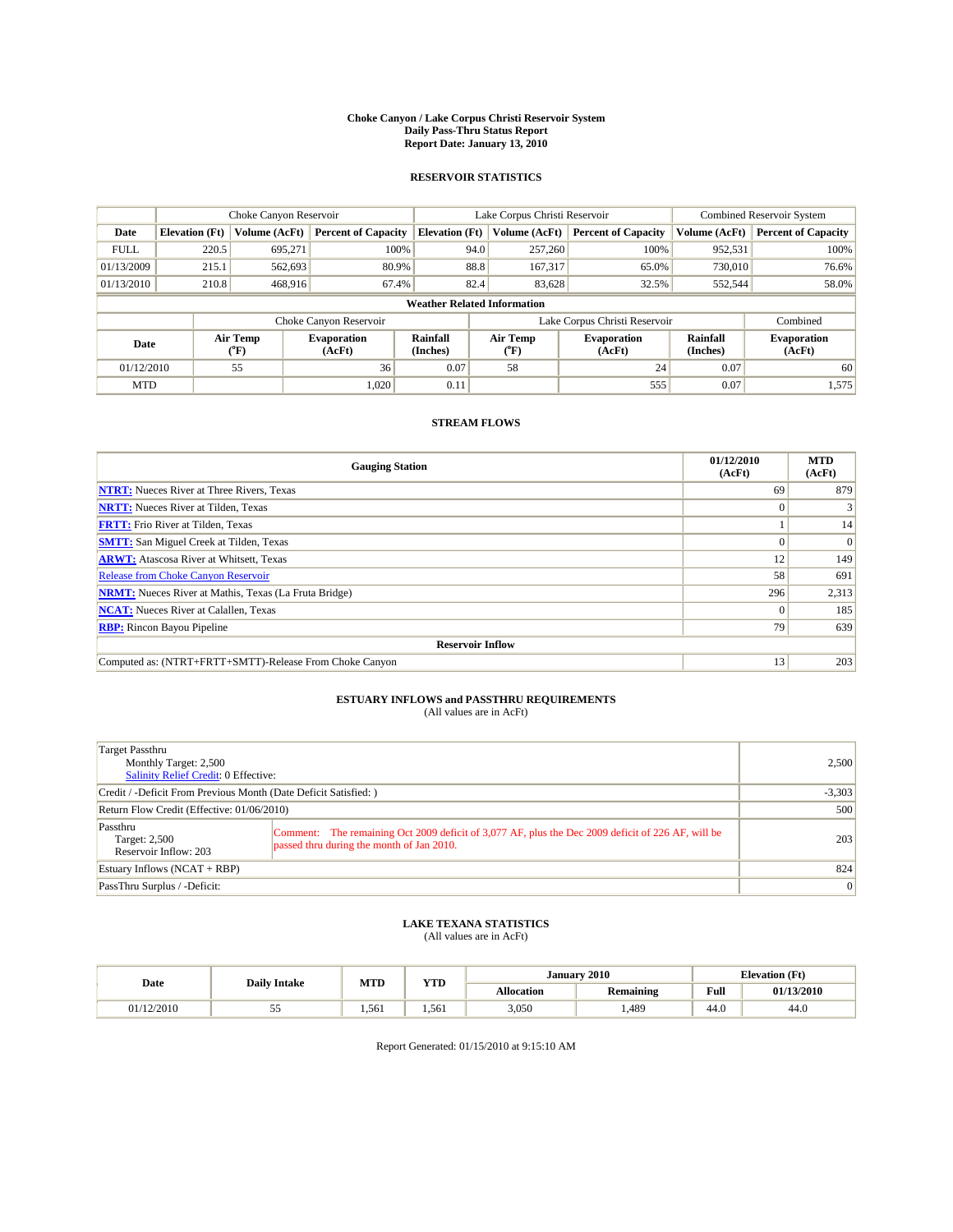#### **Choke Canyon / Lake Corpus Christi Reservoir System Daily Pass-Thru Status Report Report Date: January 14, 2010**

## **RESERVOIR STATISTICS**

|             |                       | Choke Canyon Reservoir |                              |                                    | Lake Corpus Christi Reservoir | <b>Combined Reservoir System</b> |                      |                              |
|-------------|-----------------------|------------------------|------------------------------|------------------------------------|-------------------------------|----------------------------------|----------------------|------------------------------|
| Date        | <b>Elevation</b> (Ft) | Volume (AcFt)          | <b>Percent of Capacity</b>   | <b>Elevation</b> (Ft)              | Volume (AcFt)                 | <b>Percent of Capacity</b>       | Volume (AcFt)        | <b>Percent of Capacity</b>   |
| <b>FULL</b> | 220.5                 | 695,271                | 100%                         | 94.0                               | 257,260                       | 100%                             | 952,531              | 100%                         |
| 01/14/2009  | 215.1                 | 562,461                | 80.9%                        | 88.7                               | 166,677                       | 64.8%                            | 729,138              | 76.5%                        |
| 01/14/2010  | 210.7                 | 468,296                | 67.4%                        | 82.4                               | 83,524                        | 32.5%                            | 551,820              | 57.9%                        |
|             |                       |                        |                              | <b>Weather Related Information</b> |                               |                                  |                      |                              |
|             |                       |                        | Choke Canyon Reservoir       |                                    | Lake Corpus Christi Reservoir |                                  |                      | Combined                     |
| Date        |                       | Air Temp<br>(°F)       | <b>Evaporation</b><br>(AcFt) | Rainfall<br>(Inches)               | Air Temp<br>("F)              | <b>Evaporation</b><br>(AcFt)     | Rainfall<br>(Inches) | <b>Evaporation</b><br>(AcFt) |
| 01/13/2010  |                       | 59                     | 72                           | 0.12                               | 55                            |                                  | 0.30                 | 72                           |
| <b>MTD</b>  |                       |                        | 1.092                        | 0.23                               |                               | 555                              | 0.37                 | 1,647                        |

## **STREAM FLOWS**

| <b>Gauging Station</b>                                       | 01/13/2010<br>(AcFt) | <b>MTD</b><br>(AcFt) |
|--------------------------------------------------------------|----------------------|----------------------|
| <b>NTRT:</b> Nueces River at Three Rivers, Texas             | 71                   | 951                  |
| <b>NRTT:</b> Nueces River at Tilden, Texas                   | $\theta$             |                      |
| <b>FRTT:</b> Frio River at Tilden, Texas                     |                      | 15                   |
| <b>SMTT:</b> San Miguel Creek at Tilden, Texas               |                      | $\Omega$             |
| <b>ARWT:</b> Atascosa River at Whitsett, Texas               | 12                   | 161                  |
| <b>Release from Choke Canyon Reservoir</b>                   | 58                   | 748                  |
| <b>NRMT:</b> Nueces River at Mathis, Texas (La Fruta Bridge) | 347                  | 2,660                |
| <b>NCAT:</b> Nueces River at Calallen, Texas                 | $\theta$             | 185                  |
| <b>RBP:</b> Rincon Bayou Pipeline                            | 77                   | 717                  |
| <b>Reservoir Inflow</b>                                      |                      |                      |
| Computed as: (NTRT+FRTT+SMTT)-Release From Choke Canyon      | 15 <sup>1</sup>      | 218                  |

# **ESTUARY INFLOWS and PASSTHRU REQUIREMENTS**<br>(All values are in AcFt)

| Target Passthru<br>Monthly Target: 2,500<br>Salinity Relief Credit: 0 Effective: |                                                                                                                                                | 2,500           |  |  |
|----------------------------------------------------------------------------------|------------------------------------------------------------------------------------------------------------------------------------------------|-----------------|--|--|
| Credit / -Deficit From Previous Month (Date Deficit Satisfied: )                 |                                                                                                                                                |                 |  |  |
| Return Flow Credit (Effective: 01/06/2010)                                       |                                                                                                                                                |                 |  |  |
| Passthru<br>Target: 2,500<br>Reservoir Inflow: 218                               | Comment: The remaining Oct 2009 deficit of 3,077 AF, plus the Dec 2009 deficit of 226 AF, will be<br>passed thru during the month of Jan 2010. | 218             |  |  |
| Estuary Inflows $(NCAT + RBP)$                                                   | 901                                                                                                                                            |                 |  |  |
| PassThru Surplus / -Deficit:                                                     |                                                                                                                                                | $\vert 0 \vert$ |  |  |

## **LAKE TEXANA STATISTICS** (All values are in AcFt)

|            | <b>Daily Intake</b> | <b>MTD</b> | <b>YTD</b> | January 2010<br><b>Elevation</b> (Ft) |                  |                                             |            |
|------------|---------------------|------------|------------|---------------------------------------|------------------|---------------------------------------------|------------|
| Date       |                     |            |            | <b>Allocation</b>                     | <b>Remaining</b> | Full<br>the state of the state of the state | 01/14/2010 |
| 01/13/2010 |                     | .569       | 1.569      | 3,050                                 | 1.481            | 44.0                                        | 44.0       |

Report Generated: 01/15/2010 at 9:17:13 AM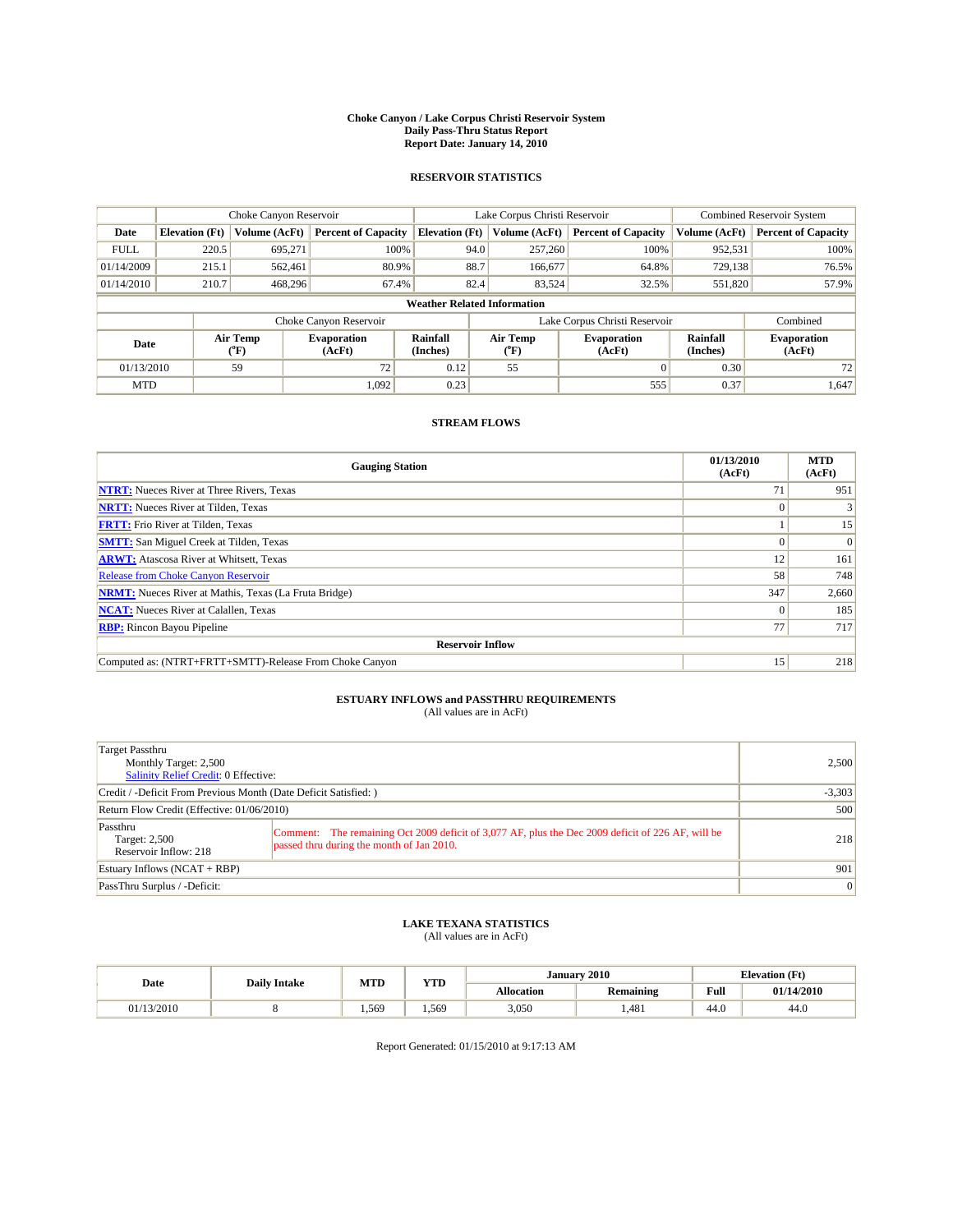#### **Choke Canyon / Lake Corpus Christi Reservoir System Daily Pass-Thru Status Report Report Date: January 15, 2010**

## **RESERVOIR STATISTICS**

|             |                       | Choke Canyon Reservoir |                              |                                    | Lake Corpus Christi Reservoir | <b>Combined Reservoir System</b> |                      |                              |
|-------------|-----------------------|------------------------|------------------------------|------------------------------------|-------------------------------|----------------------------------|----------------------|------------------------------|
| Date        | <b>Elevation</b> (Ft) | <b>Volume (AcFt)</b>   | <b>Percent of Capacity</b>   | <b>Elevation</b> (Ft)              | Volume (AcFt)                 | <b>Percent of Capacity</b>       | Volume (AcFt)        | <b>Percent of Capacity</b>   |
| <b>FULL</b> | 220.5                 | 695,271                | 100%                         | 94.0                               | 257,260                       | 100%                             | 952,531              | 100%                         |
| 01/15/2009  | 215.1                 | 561,997                | 80.8%                        | 88.7                               | 166,357                       | 64.7%                            | 728,354              | 76.5%                        |
| 01/15/2010  | 210.9                 | 470,558                | 67.7%                        | 82.6                               | 85,619                        | 33.3%                            | 556,177              | 58.4%                        |
|             |                       |                        |                              | <b>Weather Related Information</b> |                               |                                  |                      |                              |
|             |                       |                        | Choke Canyon Reservoir       |                                    | Lake Corpus Christi Reservoir |                                  |                      | Combined                     |
| Date        |                       | Air Temp<br>(°F)       | <b>Evaporation</b><br>(AcFt) | Rainfall<br>(Inches)               | Air Temp<br>("F)              | <b>Evaporation</b><br>(AcFt)     | Rainfall<br>(Inches) | <b>Evaporation</b><br>(AcFt) |
| 01/14/2010  |                       | 66                     | 168                          | 2.16                               | 68                            | Pan overflow                     | 1.64                 | 168                          |
| <b>MTD</b>  |                       |                        | 1.260                        | 2.39                               |                               | 555                              | 2.01                 | 1,815                        |

## **STREAM FLOWS**

| <b>Gauging Station</b>                                       | 01/14/2010<br>(AcFt) | <b>MTD</b><br>(AcFt) |
|--------------------------------------------------------------|----------------------|----------------------|
| <b>NTRT:</b> Nueces River at Three Rivers, Texas             | 75                   | 1,026                |
| <b>NRTT:</b> Nueces River at Tilden, Texas                   | $\Omega$             |                      |
| <b>FRTT:</b> Frio River at Tilden, Texas                     |                      | 16                   |
| <b>SMTT:</b> San Miguel Creek at Tilden, Texas               |                      | $\Omega$             |
| <b>ARWT:</b> Atascosa River at Whitsett, Texas               | 18                   | 178                  |
| <b>Release from Choke Canyon Reservoir</b>                   | 58                   | 806                  |
| <b>NRMT:</b> Nueces River at Mathis, Texas (La Fruta Bridge) | 282                  | 2,942                |
| <b>NCAT:</b> Nueces River at Calallen, Texas                 |                      | 186                  |
| <b>RBP:</b> Rincon Bayou Pipeline                            | 28                   | 744                  |
| <b>Reservoir Inflow</b>                                      |                      |                      |
| Computed as: (NTRT+FRTT+SMTT)-Release From Choke Canyon      | 19                   | 237                  |

# **ESTUARY INFLOWS and PASSTHRU REQUIREMENTS**<br>(All values are in AcFt)

| Target Passthru<br>Monthly Target: 2,500<br>Salinity Relief Credit: 0 Effective: |                                                                                                                                                |                 |  |  |  |
|----------------------------------------------------------------------------------|------------------------------------------------------------------------------------------------------------------------------------------------|-----------------|--|--|--|
| Credit / -Deficit From Previous Month (Date Deficit Satisfied: )                 |                                                                                                                                                |                 |  |  |  |
| Return Flow Credit (Effective: 01/06/2010)                                       |                                                                                                                                                |                 |  |  |  |
| Passthru<br>Target: 2,500<br>Reservoir Inflow: 237                               | Comment: The remaining Oct 2009 deficit of 3,077 AF, plus the Dec 2009 deficit of 226 AF, will be<br>passed thru during the month of Jan 2010. | 237             |  |  |  |
| Estuary Inflows (NCAT + RBP)                                                     | 930                                                                                                                                            |                 |  |  |  |
| PassThru Surplus / -Deficit:                                                     |                                                                                                                                                | $\vert 0 \vert$ |  |  |  |

## **LAKE TEXANA STATISTICS** (All values are in AcFt)

| Date       | <b>Daily Intake</b> |      | <b>YTD</b><br><b>MTD</b> |            | January 2010     | <b>Elevation</b> (Ft)                   |            |  |
|------------|---------------------|------|--------------------------|------------|------------------|-----------------------------------------|------------|--|
|            |                     |      |                          | Allocation | <b>Remaining</b> | Full<br>the contract of the contract of | 01/15/2010 |  |
| 01/14/2010 | ◡                   | .621 | 1.621                    | 3,050      | .429             | 44.0                                    | 44.0       |  |

Report Generated: 01/15/2010 at 9:18:12 AM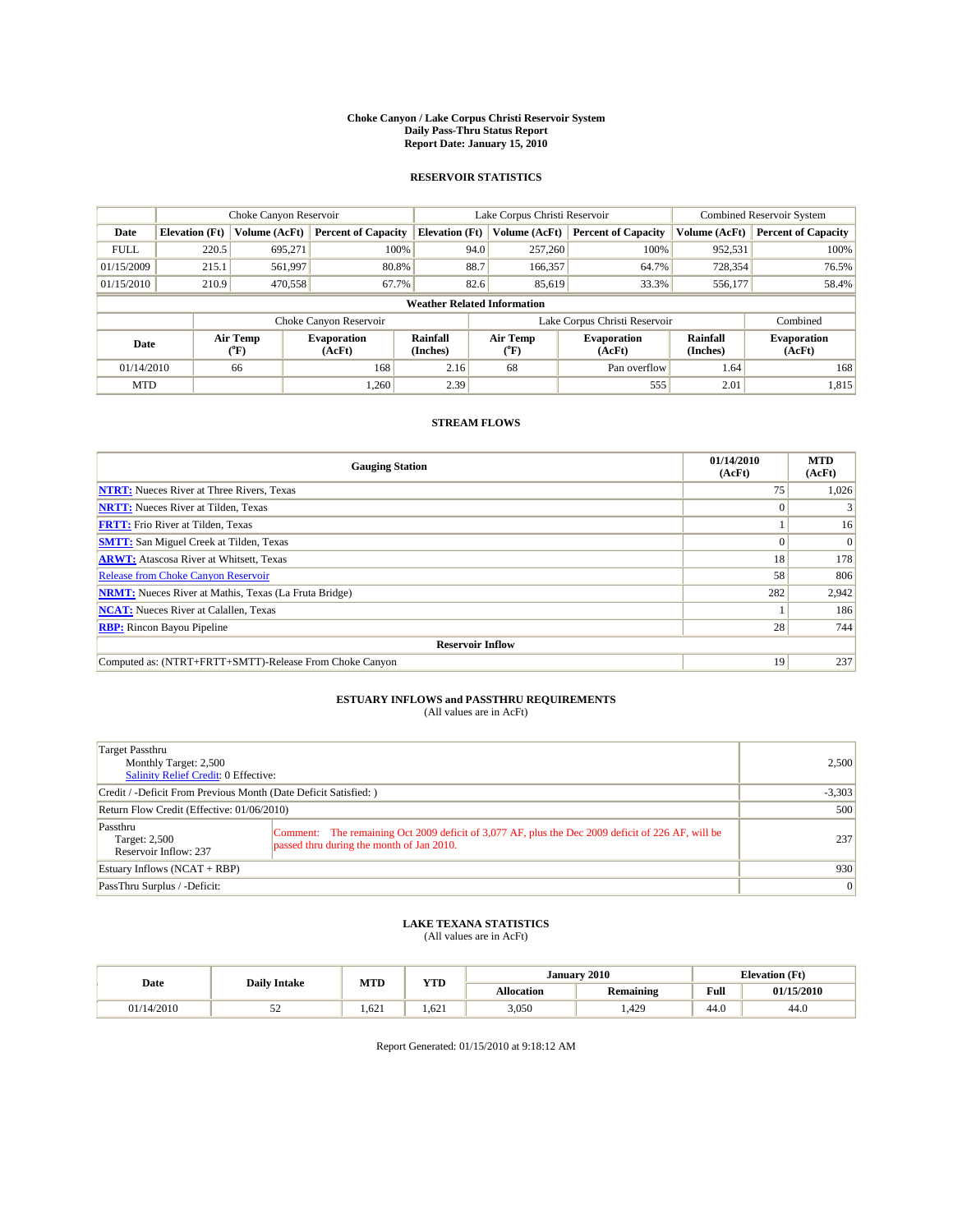#### **Choke Canyon / Lake Corpus Christi Reservoir System Daily Pass-Thru Status Report Report Date: January 16, 2010**

## **RESERVOIR STATISTICS**

|             |                       | Choke Canyon Reservoir |                              |                                    | Lake Corpus Christi Reservoir | <b>Combined Reservoir System</b> |                      |                              |
|-------------|-----------------------|------------------------|------------------------------|------------------------------------|-------------------------------|----------------------------------|----------------------|------------------------------|
| Date        | <b>Elevation</b> (Ft) | <b>Volume (AcFt)</b>   | <b>Percent of Capacity</b>   | <b>Elevation</b> (Ft)              | Volume (AcFt)                 | <b>Percent of Capacity</b>       | Volume (AcFt)        | <b>Percent of Capacity</b>   |
| <b>FULL</b> | 220.5                 | 695,271                | 100%                         | 94.0                               | 257,260                       | 100%                             | 952,531              | 100%                         |
| 01/16/2009  | 215.1                 | 561,766                | 80.8%                        | 88.7                               | 166,517                       | 64.7%                            | 728,283              | 76.5%                        |
| 01/16/2010  | 211.0                 | 474,064                | 68.2%                        | 82.8                               | 87,855                        | 34.2%                            | 561,919              | 59.0%                        |
|             |                       |                        |                              | <b>Weather Related Information</b> |                               |                                  |                      |                              |
|             |                       |                        | Choke Canyon Reservoir       |                                    | Lake Corpus Christi Reservoir |                                  |                      | Combined                     |
| Date        |                       | Air Temp<br>(°F)       | <b>Evaporation</b><br>(AcFt) | Rainfall<br>(Inches)               | Air Temp<br>("F)              | <b>Evaporation</b><br>(AcFt)     | Rainfall<br>(Inches) | <b>Evaporation</b><br>(AcFt) |
| 01/15/2010  |                       | 56                     | 145                          | 1.25                               | 57                            | Pan overflow                     | 1.40                 | 145                          |
| <b>MTD</b>  |                       |                        | 1.405                        | 3.64                               |                               | 555                              | 3.41                 | 1.960                        |

## **STREAM FLOWS**

| <b>Gauging Station</b>                                       | 01/15/2010<br>(AcFt) | <b>MTD</b><br>(AcFt) |
|--------------------------------------------------------------|----------------------|----------------------|
| <b>NTRT:</b> Nueces River at Three Rivers, Texas             | 568                  | 1,594                |
| <b>NRTT:</b> Nueces River at Tilden, Texas                   | 20                   | 22                   |
| <b>FRTT:</b> Frio River at Tilden, Texas                     | 10                   | 26                   |
| <b>SMTT:</b> San Miguel Creek at Tilden, Texas               | 36                   | 36                   |
| <b>ARWT:</b> Atascosa River at Whitsett, Texas               | 617                  | 796                  |
| <b>Release from Choke Canyon Reservoir</b>                   | 58                   | 863                  |
| <b>NRMT:</b> Nueces River at Mathis, Texas (La Fruta Bridge) | 826                  | 3,768                |
| <b>NCAT:</b> Nueces River at Calallen, Texas                 | 576                  | 761                  |
| <b>RBP:</b> Rincon Bayou Pipeline                            | $\vert 0 \vert$      | 744                  |
| <b>Reservoir Inflow</b>                                      |                      |                      |
| Computed as: (NTRT+FRTT+SMTT)-Release From Choke Canyon      | 556                  | 792                  |

# **ESTUARY INFLOWS and PASSTHRU REQUIREMENTS**<br>(All values are in AcFt)

| Target Passthru<br>Monthly Target: 2,500<br>Salinity Relief Credit: 0 Effective: |                                                                                                                                                | 2.500    |  |  |
|----------------------------------------------------------------------------------|------------------------------------------------------------------------------------------------------------------------------------------------|----------|--|--|
| Credit / -Deficit From Previous Month (Date Deficit Satisfied: )                 | $-3,303$                                                                                                                                       |          |  |  |
| Return Flow Credit (Effective: 01/06/2010)                                       |                                                                                                                                                |          |  |  |
| Passthru<br>Target: 2,500<br>Reservoir Inflow: 792                               | Comment: The remaining Oct 2009 deficit of 3,077 AF, plus the Dec 2009 deficit of 226 AF, will be<br>passed thru during the month of Jan 2010. | 792      |  |  |
| Estuary Inflows $(NCAT + RBP)$                                                   | 1,506                                                                                                                                          |          |  |  |
| PassThru Surplus / -Deficit:                                                     |                                                                                                                                                | $-2,090$ |  |  |

# **LAKE TEXANA STATISTICS** (All values are in AcFt)

| Date       |                     | <b>MTD</b>        | <b>YTD</b>              |                   | January 2010     |      | <b>Elevation (Ft)</b> |
|------------|---------------------|-------------------|-------------------------|-------------------|------------------|------|-----------------------|
|            | <b>Daily Intake</b> |                   |                         | <b>Allocation</b> | <b>Remaining</b> | Full | 01/16/2010            |
| 01/15/2010 | $\sim$<br>1 J J     | 755<br>. <i>.</i> | $- - -$<br>. . <i>.</i> | 3,050             | 295<br>1.273     | 44.0 | 44.)                  |

Report Generated: 01/16/2010 at 8:17:43 AM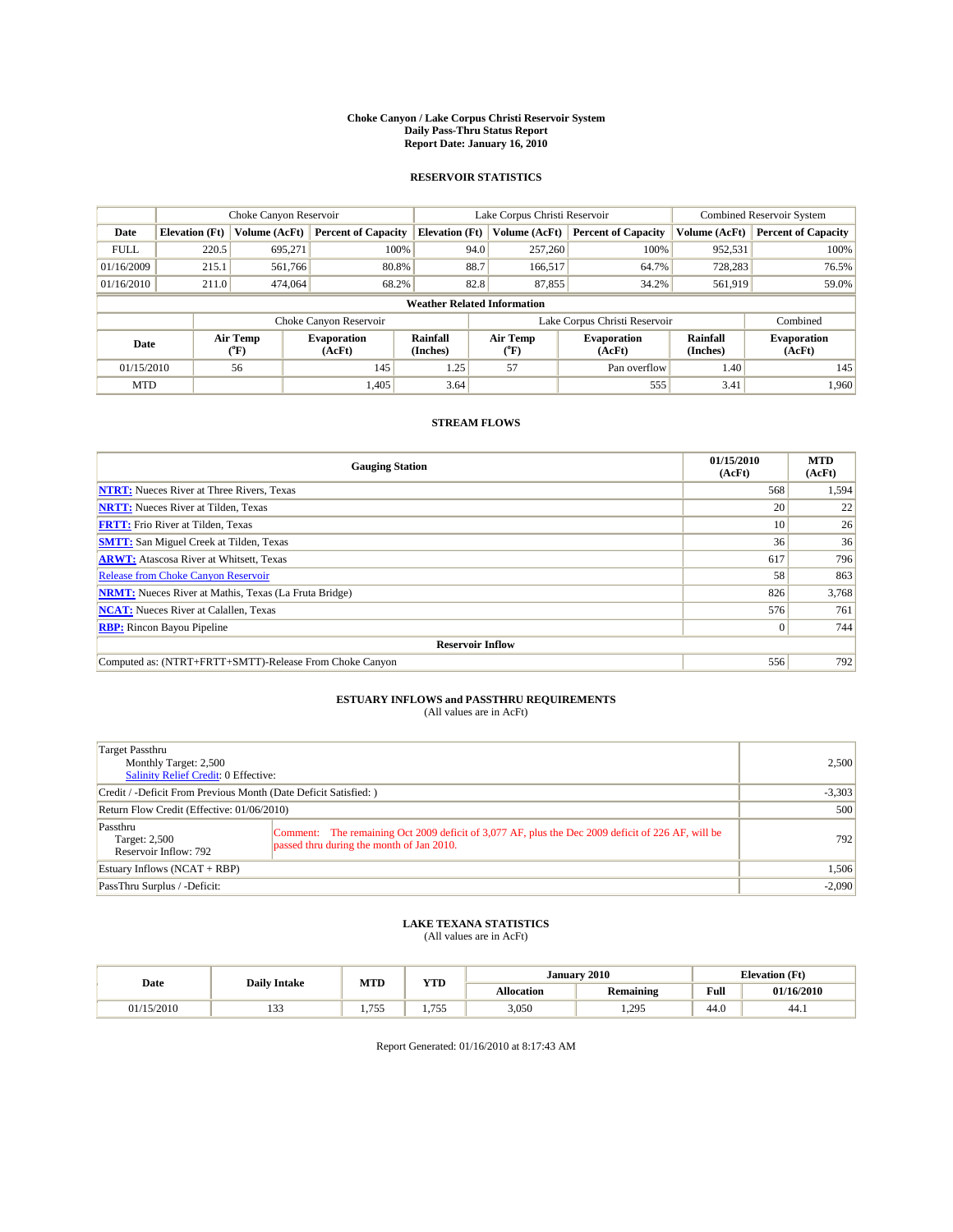#### **Choke Canyon / Lake Corpus Christi Reservoir System Daily Pass-Thru Status Report Report Date: January 17, 2010**

## **RESERVOIR STATISTICS**

|             | Choke Canyon Reservoir |                          | Lake Corpus Christi Reservoir |                                    |                               |                          | <b>Combined Reservoir System</b> |                      |                              |
|-------------|------------------------|--------------------------|-------------------------------|------------------------------------|-------------------------------|--------------------------|----------------------------------|----------------------|------------------------------|
| Date        | <b>Elevation</b> (Ft)  | Volume (AcFt)            | <b>Percent of Capacity</b>    | <b>Elevation</b> (Ft)              |                               | Volume (AcFt)            | <b>Percent of Capacity</b>       | Volume (AcFt)        | <b>Percent of Capacity</b>   |
| <b>FULL</b> | 220.5                  | 695,271                  | 100%                          |                                    | 94.0                          | 257,260                  | 100%                             | 952,531              | 100%                         |
| 01/17/2009  | 215.0                  | 561,534                  | 80.8%                         |                                    | 88.7                          | 166,037                  | 64.5%                            | 727,571              | 76.4%                        |
| 01/17/2010  | 211.1                  | 475,317                  | 68.4%                         |                                    | 83.2                          | 91,884                   | 35.7%                            | 567,201              | 59.5%                        |
|             |                        |                          |                               | <b>Weather Related Information</b> |                               |                          |                                  |                      |                              |
|             |                        |                          | Choke Canyon Reservoir        |                                    | Lake Corpus Christi Reservoir |                          |                                  | Combined             |                              |
| Date        |                        | Air Temp<br>$\rm ^{o}F)$ | <b>Evaporation</b><br>(AcFt)  | Rainfall<br>(Inches)               |                               | Air Temp<br>$\rm ^{o}F)$ | <b>Evaporation</b><br>(AcFt)     | Rainfall<br>(Inches) | <b>Evaporation</b><br>(AcFt) |
| 01/16/2010  |                        | 62                       | 109                           | 0.00                               |                               | 61                       | 90                               | 0.00                 | 199                          |
| <b>MTD</b>  |                        |                          | 1,514                         | 3.64                               |                               |                          | 645                              | 3.41                 | 2,159                        |

## **STREAM FLOWS**

| <b>Gauging Station</b>                                       | 01/16/2010<br>(AcFt) | <b>MTD</b><br>(AcFt) |
|--------------------------------------------------------------|----------------------|----------------------|
| <b>NTRT:</b> Nueces River at Three Rivers, Texas             | 2.739                | 4,333                |
| <b>NRTT:</b> Nueces River at Tilden, Texas                   | 183                  | 205                  |
| <b>FRTT:</b> Frio River at Tilden, Texas                     | 127                  | 153                  |
| <b>SMTT:</b> San Miguel Creek at Tilden, Texas               | 796                  | 832                  |
| <b>ARWT:</b> Atascosa River at Whitsett, Texas               | 2,839                | 3,634                |
| <b>Release from Choke Canyon Reservoir</b>                   | 58                   | 921                  |
| <b>NRMT:</b> Nueces River at Mathis, Texas (La Fruta Bridge) | 836                  | 4,603                |
| <b>NCAT:</b> Nueces River at Calallen, Texas                 | 2,620                | 3,382                |
| <b>RBP:</b> Rincon Bayou Pipeline                            | $\vert 0 \vert$      | 744                  |
| <b>Reservoir Inflow</b>                                      |                      |                      |
| Computed as: (NTRT+FRTT+SMTT)-Release From Choke Canyon      | 3,605                | 4,397                |

# **ESTUARY INFLOWS and PASSTHRU REQUIREMENTS**<br>(All values are in AcFt)

| Target Passthru<br>Monthly Target: 2,500<br>Salinity Relief Credit: 0 Effective: |                                                                                                                                                | 2.500    |  |
|----------------------------------------------------------------------------------|------------------------------------------------------------------------------------------------------------------------------------------------|----------|--|
| Credit / -Deficit From Previous Month (Date Deficit Satisfied: )                 | $-3,303$                                                                                                                                       |          |  |
| Return Flow Credit (Effective: 01/06/2010)                                       |                                                                                                                                                |          |  |
| Passthru<br>Target: 2,500<br>Reservoir Inflow: 4,397                             | Comment: The remaining Oct 2009 deficit of 3,077 AF, plus the Dec 2009 deficit of 226 AF, will be<br>passed thru during the month of Jan 2010. | 2,500    |  |
| Estuary Inflows $(NCAT + RBP)$                                                   | 4,126                                                                                                                                          |          |  |
| PassThru Surplus / -Deficit:                                                     |                                                                                                                                                | $-1,177$ |  |

# **LAKE TEXANA STATISTICS** (All values are in AcFt)

| Date       | <b>Daily Intake</b> | <b>MTD</b> | <b>YTD</b> |                   | January 2010     |      | <b>Elevation (Ft)</b> |
|------------|---------------------|------------|------------|-------------------|------------------|------|-----------------------|
|            |                     |            |            | <b>Allocation</b> | <b>Remaining</b> | Full | 01/17/2010            |
| 01/16/2010 |                     | 1.896      | .896       | 3,050             | 1.154            | 44.0 | -44.1                 |

Report Generated: 01/17/2010 at 8:21:41 AM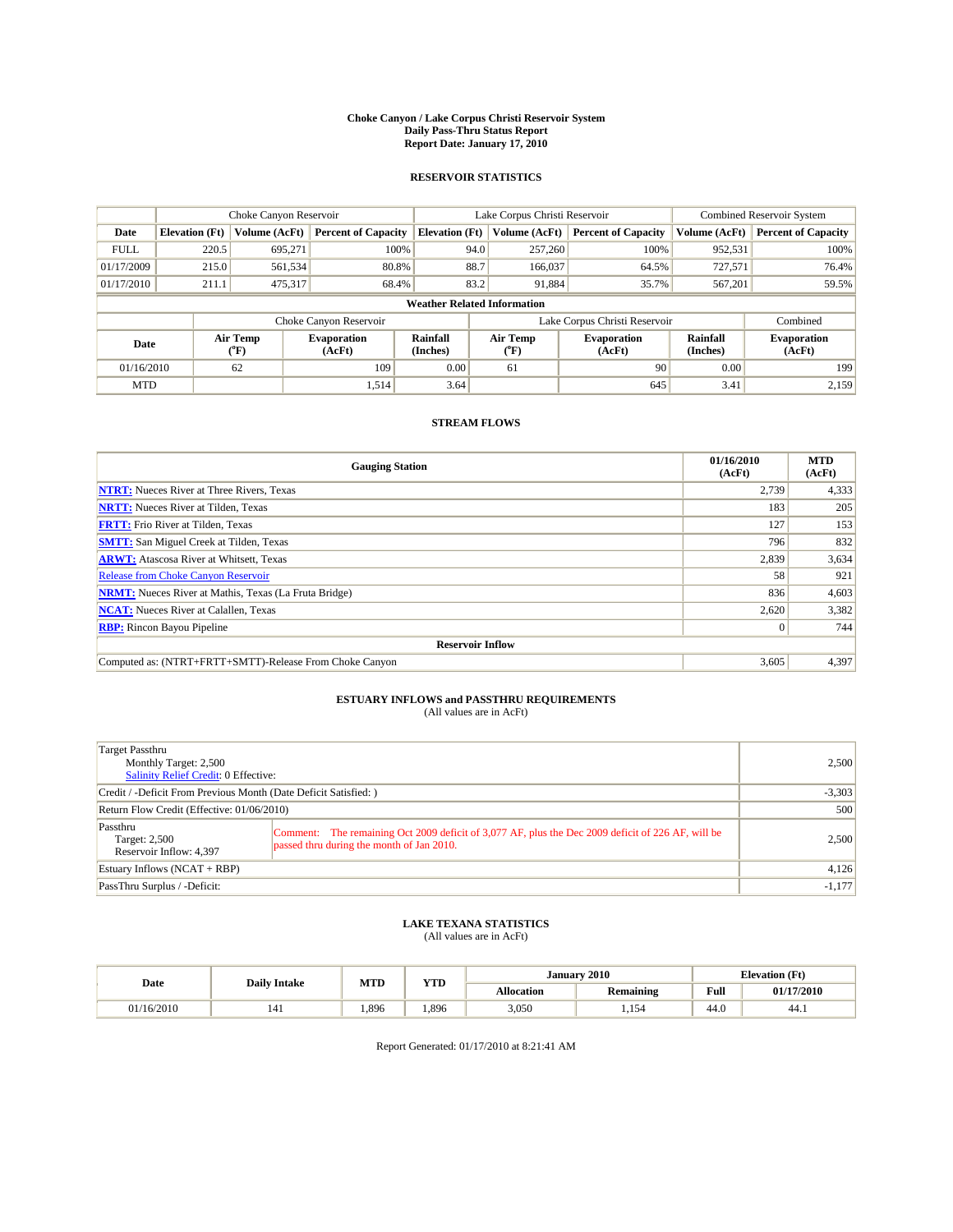#### **Choke Canyon / Lake Corpus Christi Reservoir System Daily Pass-Thru Status Report Report Date: January 18, 2010**

## **RESERVOIR STATISTICS**

|             |                       | Choke Canyon Reservoir |                              |                                    | Lake Corpus Christi Reservoir | <b>Combined Reservoir System</b> |                      |                              |
|-------------|-----------------------|------------------------|------------------------------|------------------------------------|-------------------------------|----------------------------------|----------------------|------------------------------|
| Date        | <b>Elevation</b> (Ft) | <b>Volume (AcFt)</b>   | <b>Percent of Capacity</b>   | <b>Elevation</b> (Ft)              | Volume (AcFt)                 | <b>Percent of Capacity</b>       | Volume (AcFt)        | <b>Percent of Capacity</b>   |
| <b>FULL</b> | 220.5                 | 695,271                | 100%                         | 94.0                               | 257,260                       | 100%                             | 952,531              | 100%                         |
| 01/18/2009  | 215.0                 | 561,302                | 80.7%                        | 88.7                               | 166,197                       | 64.6%                            | 727.499              | 76.4%                        |
| 01/18/2010  | 211.2                 | 477,181                | 68.6%                        | 83.5                               | 95,459                        | 37.1%                            | 572,640              | 60.1%                        |
|             |                       |                        |                              | <b>Weather Related Information</b> |                               |                                  |                      |                              |
|             |                       |                        | Choke Canyon Reservoir       |                                    | Lake Corpus Christi Reservoir |                                  |                      | Combined                     |
| Date        |                       | Air Temp<br>(°F)       | <b>Evaporation</b><br>(AcFt) | <b>Rainfall</b><br>(Inches)        | Air Temp<br>(°F)              | <b>Evaporation</b><br>(AcFt)     | Rainfall<br>(Inches) | <b>Evaporation</b><br>(AcFt) |
| 01/17/2010  |                       | 69                     | 109                          | 0.00                               | 67                            | 13                               | 0.00                 | 122                          |
| <b>MTD</b>  |                       |                        | 1,623                        | 3.64                               |                               | 658                              | 3.41                 | 2,281                        |

## **STREAM FLOWS**

| <b>Gauging Station</b>                                       | 01/17/2010<br>(AcFt) | <b>MTD</b><br>(AcFt) |
|--------------------------------------------------------------|----------------------|----------------------|
| <b>NTRT:</b> Nueces River at Three Rivers, Texas             | 3,752                | 8,085                |
| <b>NRTT:</b> Nueces River at Tilden, Texas                   | 1,302                | 1,507                |
| <b>FRTT:</b> Frio River at Tilden, Texas                     | 921                  | 1,074                |
| <b>SMTT:</b> San Miguel Creek at Tilden, Texas               | 244                  | 1,076                |
| <b>ARWT:</b> Atascosa River at Whitsett, Texas               | 7,821                | 11,455               |
| <b>Release from Choke Canyon Reservoir</b>                   | 58                   | 979                  |
| <b>NRMT:</b> Nueces River at Mathis, Texas (La Fruta Bridge) | 67                   | 4,671                |
| <b>NCAT:</b> Nueces River at Calallen, Texas                 | 1,880                | 5,261                |
| <b>RBP:</b> Rincon Bayou Pipeline                            | $\vert 0 \vert$      | 744                  |
| <b>Reservoir Inflow</b>                                      |                      |                      |
| Computed as: (NTRT+FRTT+SMTT)-Release From Choke Canyon      | 4,859                | 9,257                |

# **ESTUARY INFLOWS and PASSTHRU REQUIREMENTS**

|  | (All values are in AcFt) |
|--|--------------------------|
|--|--------------------------|

| <b>Target Passthru</b><br>Monthly Target: 2,500<br>Salinity Relief Credit: 0 Effective: | 2,500    |       |
|-----------------------------------------------------------------------------------------|----------|-------|
| Credit / -Deficit From Previous Month (Date Deficit Satisfied: )                        | $-3,303$ |       |
| Return Flow Credit (Effective: 01/06/2010)                                              | 500      |       |
| Passthru<br>Target: 2,500<br>Reservoir Inflow: 9,257                                    | Comment: | 2,500 |
| Estuary Inflows (NCAT + RBP)                                                            | 6,006    |       |
| PassThru Surplus / -Deficit:                                                            |          | 703   |

## **LAKE TEXANA STATISTICS** (All values are in AcFt)

|            | <b>Daily Intake</b> | MTD   | <b>XZOD</b><br>1 I.D | January 2010<br><b>Elevation</b> (Ft) |                  |                                         |            |
|------------|---------------------|-------|----------------------|---------------------------------------|------------------|-----------------------------------------|------------|
| Date       |                     |       |                      | <b>Allocation</b>                     | <b>Remaining</b> | Full<br>the contract of the contract of | 01/18/2010 |
| 01/17/2010 | 141                 | 2.037 | 2.037                | 3.050                                 | 1,013            | 44.0                                    | 44.1       |

Report Generated: 01/18/2010 at 9:32:34 AM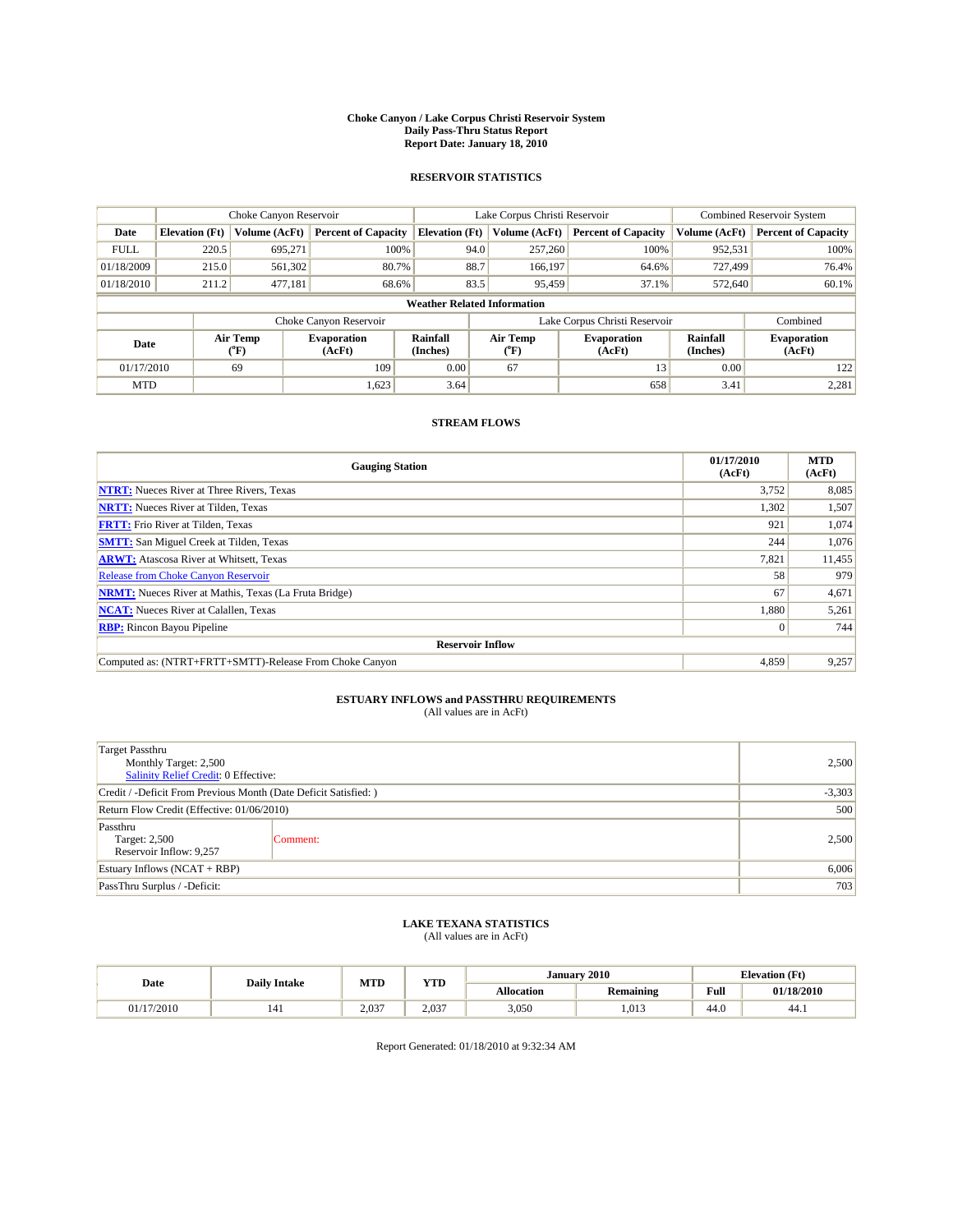#### **Choke Canyon / Lake Corpus Christi Reservoir System Daily Pass-Thru Status Report Report Date: January 19, 2010**

## **RESERVOIR STATISTICS**

|             | Choke Canyon Reservoir |                      |                              |                                    | Lake Corpus Christi Reservoir | <b>Combined Reservoir System</b> |                      |                              |
|-------------|------------------------|----------------------|------------------------------|------------------------------------|-------------------------------|----------------------------------|----------------------|------------------------------|
| Date        | <b>Elevation</b> (Ft)  | <b>Volume (AcFt)</b> | <b>Percent of Capacity</b>   | <b>Elevation</b> (Ft)              | Volume (AcFt)                 | <b>Percent of Capacity</b>       | Volume (AcFt)        | <b>Percent of Capacity</b>   |
| <b>FULL</b> | 220.5                  | 695,271              | 100%                         | 94.0                               | 257,260                       | 100%                             | 952,531              | 100%                         |
| 01/19/2009  | 215.0                  | 561,070              | 80.7%                        | 88.7                               | 165,877                       | 64.5%                            | 726,947              | 76.3%                        |
| 01/19/2010  | 211.2                  | 478,428              | 68.8%                        | 84.0                               | 101.215                       | 39.3%                            | 579,643              | 60.9%                        |
|             |                        |                      |                              | <b>Weather Related Information</b> |                               |                                  |                      |                              |
|             |                        |                      | Choke Canyon Reservoir       |                                    | Lake Corpus Christi Reservoir |                                  |                      | Combined                     |
| Date        |                        | Air Temp<br>(°F)     | <b>Evaporation</b><br>(AcFt) | <b>Rainfall</b><br>(Inches)        | Air Temp<br>(°F)              | <b>Evaporation</b><br>(AcFt)     | Rainfall<br>(Inches) | <b>Evaporation</b><br>(AcFt) |
| 01/18/2010  |                        | 75                   | 109                          | 0.00                               | 71                            | 41                               | 0.00                 | 150                          |
| <b>MTD</b>  |                        |                      | 1,732                        | 3.64                               |                               | 699                              | 3.41                 | 2,431                        |

## **STREAM FLOWS**

| <b>Gauging Station</b>                                       | 01/18/2010<br>(AcFt) | <b>MTD</b><br>(AcFt) |  |  |  |  |
|--------------------------------------------------------------|----------------------|----------------------|--|--|--|--|
| <b>NTRT:</b> Nueces River at Three Rivers, Texas             | 6,630                | 14,715               |  |  |  |  |
| <b>NRTT:</b> Nueces River at Tilden, Texas                   | 1,792                | 3,300                |  |  |  |  |
| <b>FRTT:</b> Frio River at Tilden, Texas                     | 1,598                | 2,672                |  |  |  |  |
| <b>SMTT:</b> San Miguel Creek at Tilden, Texas               | 411                  | 1,487                |  |  |  |  |
| <b>ARWT:</b> Atascosa River at Whitsett, Texas               | 5,717                | 17,172               |  |  |  |  |
| <b>Release from Choke Canyon Reservoir</b>                   | 58                   | 1,036                |  |  |  |  |
| <b>NRMT:</b> Nueces River at Mathis, Texas (La Fruta Bridge) | 62                   | 4,732                |  |  |  |  |
| <b>NCAT:</b> Nueces River at Calallen, Texas                 | 717                  | 5,978                |  |  |  |  |
| <b>RBP:</b> Rincon Bayou Pipeline                            | $\overline{0}$       | 744                  |  |  |  |  |
| <b>Reservoir Inflow</b>                                      |                      |                      |  |  |  |  |
| Computed as: (NTRT+FRTT+SMTT)-Release From Choke Canyon      | 8,581                | 17,838               |  |  |  |  |

# **ESTUARY INFLOWS and PASSTHRU REQUIREMENTS**<br>(All values are in AcFt)

| <b>Target Passthru</b><br>Monthly Target: 2,500<br><b>Salinity Relief Credit: 0 Effective:</b> | 2,500    |       |
|------------------------------------------------------------------------------------------------|----------|-------|
| Credit / -Deficit From Previous Month (Date Deficit Satisfied: )                               | $-3,303$ |       |
| Return Flow Credit (Effective: 01/06/2010)                                                     | 500      |       |
| Passthru<br>Target: 2,500<br>Reservoir Inflow: 17,838                                          | Comment: | 2,500 |
| Estuary Inflows $(NCAT + RBP)$                                                                 | 6,722    |       |
| PassThru Surplus / -Deficit:                                                                   |          | 1,419 |

## **LAKE TEXANA STATISTICS** (All values are in AcFt)

| <b>Daily Intake</b> |  | <b>MTD</b>                   | <b>YTD</b>                   | January 2010<br><b>Elevation (Ft)</b> |                  |      |            |
|---------------------|--|------------------------------|------------------------------|---------------------------------------|------------------|------|------------|
| Date                |  |                              |                              | <b>Allocation</b>                     | <b>Remaining</b> | Full | 01/19/2010 |
| 01/18/2010          |  | 170<br>$10^{-1}$<br>$\sim$ 1 | 170<br>$10^{-1}$<br><u>.</u> | 3,050                                 | 072<br>O/L       | 44.0 | 44.1       |

Report Generated: 01/19/2010 at 9:30:45 AM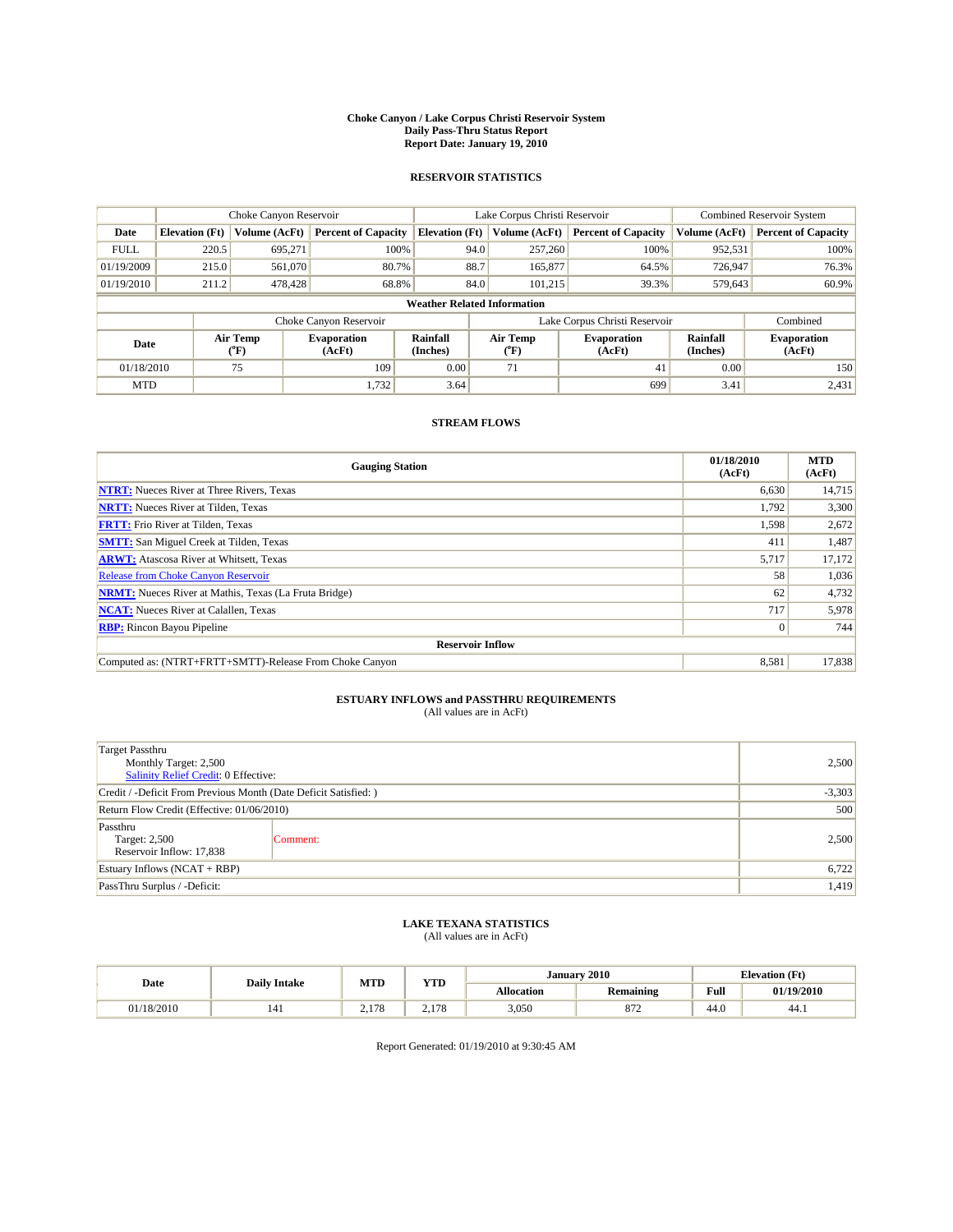#### **Choke Canyon / Lake Corpus Christi Reservoir System Daily Pass-Thru Status Report Report Date: January 20, 2010**

## **RESERVOIR STATISTICS**

|             | Choke Canyon Reservoir |                  |                              |                                    | Lake Corpus Christi Reservoir | <b>Combined Reservoir System</b> |                      |                              |
|-------------|------------------------|------------------|------------------------------|------------------------------------|-------------------------------|----------------------------------|----------------------|------------------------------|
| Date        | <b>Elevation</b> (Ft)  | Volume (AcFt)    | <b>Percent of Capacity</b>   | <b>Elevation</b> (Ft)              | Volume (AcFt)                 | <b>Percent of Capacity</b>       | Volume (AcFt)        | <b>Percent of Capacity</b>   |
| <b>FULL</b> | 220.5                  | 695,271          | 100%                         | 94.0                               | 257,260                       | 100%                             | 952,531              | 100%                         |
| 01/20/2009  | 215.0                  | 560,606          | 80.6%                        | 88.7                               | 165,718                       | 64.4%                            | 726,324              | 76.3%                        |
| 01/20/2010  | 211.3                  | 480,303          | 69.1%                        | 84.7                               | 109,254                       | 42.5%                            | 589,557              | 61.9%                        |
|             |                        |                  |                              | <b>Weather Related Information</b> |                               |                                  |                      |                              |
|             |                        |                  | Choke Canyon Reservoir       |                                    | Lake Corpus Christi Reservoir |                                  |                      | Combined                     |
| Date        |                        | Air Temp<br>(°F) | <b>Evaporation</b><br>(AcFt) | Rainfall<br>(Inches)               | Air Temp<br>("F)              | <b>Evaporation</b><br>(AcFt)     | Rainfall<br>(Inches) | <b>Evaporation</b><br>(AcFt) |
| 01/19/2010  |                        | 80               | 170                          | 0.00                               | 77                            | 72                               | 0.00                 | 242                          |
| <b>MTD</b>  |                        |                  | 1,902                        | 3.64                               |                               | 771                              | 3.41                 | 2,673                        |

## **STREAM FLOWS**

| <b>Gauging Station</b>                                       | 01/19/2010<br>(AcFt) | <b>MTD</b><br>(AcFt) |  |  |  |  |
|--------------------------------------------------------------|----------------------|----------------------|--|--|--|--|
| <b>NTRT:</b> Nueces River at Three Rivers, Texas             | 6.074                | 20,789               |  |  |  |  |
| <b>NRTT:</b> Nueces River at Tilden, Texas                   | 2,164                | 5,463                |  |  |  |  |
| <b>FRTT:</b> Frio River at Tilden, Texas                     | 1,870                | 4,542                |  |  |  |  |
| <b>SMTT:</b> San Miguel Creek at Tilden, Texas               | 195                  | 1,681                |  |  |  |  |
| <b>ARWT:</b> Atascosa River at Whitsett, Texas               | 1,435                | 18,607               |  |  |  |  |
| <b>Release from Choke Canyon Reservoir</b>                   | 58                   | 1,094                |  |  |  |  |
| <b>NRMT:</b> Nueces River at Mathis, Texas (La Fruta Bridge) | 99                   | 4,831                |  |  |  |  |
| <b>NCAT:</b> Nueces River at Calallen, Texas                 | 270                  | 6,248                |  |  |  |  |
| <b>RBP:</b> Rincon Bayou Pipeline                            | $\vert 0 \vert$      | 744                  |  |  |  |  |
| <b>Reservoir Inflow</b>                                      |                      |                      |  |  |  |  |
| Computed as: (NTRT+FRTT+SMTT)-Release From Choke Canyon      | 8,081                | 25,919               |  |  |  |  |

# **ESTUARY INFLOWS and PASSTHRU REQUIREMENTS**<br>(All values are in AcFt)

| Target Passthru<br>Monthly Target: 2,500<br>Salinity Relief Credit: 0 Effective: |                                                                                          | 2,500 |  |  |  |
|----------------------------------------------------------------------------------|------------------------------------------------------------------------------------------|-------|--|--|--|
| Credit / -Deficit From Previous Month (Date Deficit Satisfied: )                 |                                                                                          |       |  |  |  |
| Return Flow Credit (Effective: 01/06/2010)                                       |                                                                                          |       |  |  |  |
| Passthru<br>Target: 2,500<br>Reservoir Inflow: 25,919                            | Comment: The remaining Oct 2009 deficit of 2,333 AF will be passed thru at a later date. | 2.500 |  |  |  |
| Estuary Inflows (NCAT + RBP)                                                     | 6,992                                                                                    |       |  |  |  |
| PassThru Surplus / -Deficit:                                                     |                                                                                          | 1,689 |  |  |  |

# **LAKE TEXANA STATISTICS** (All values are in AcFt)

| <b>Daily Intake</b> |     | MTD             | <b>XZOD</b> | January 2010<br><b>Elevation</b> (Ft) |                  |                                         |            |
|---------------------|-----|-----------------|-------------|---------------------------------------|------------------|-----------------------------------------|------------|
| Date                |     |                 | .           | <b>Allocation</b>                     | <b>Remaining</b> | Full<br>the contract of the contract of | 01/20/2010 |
| 01/19/2010          | 141 | 0.220<br>ں ے دے | 2.320       | 3.050                                 | 730              | 44.0                                    | -44.1      |

Report Generated: 01/20/2010 at 8:56:53 AM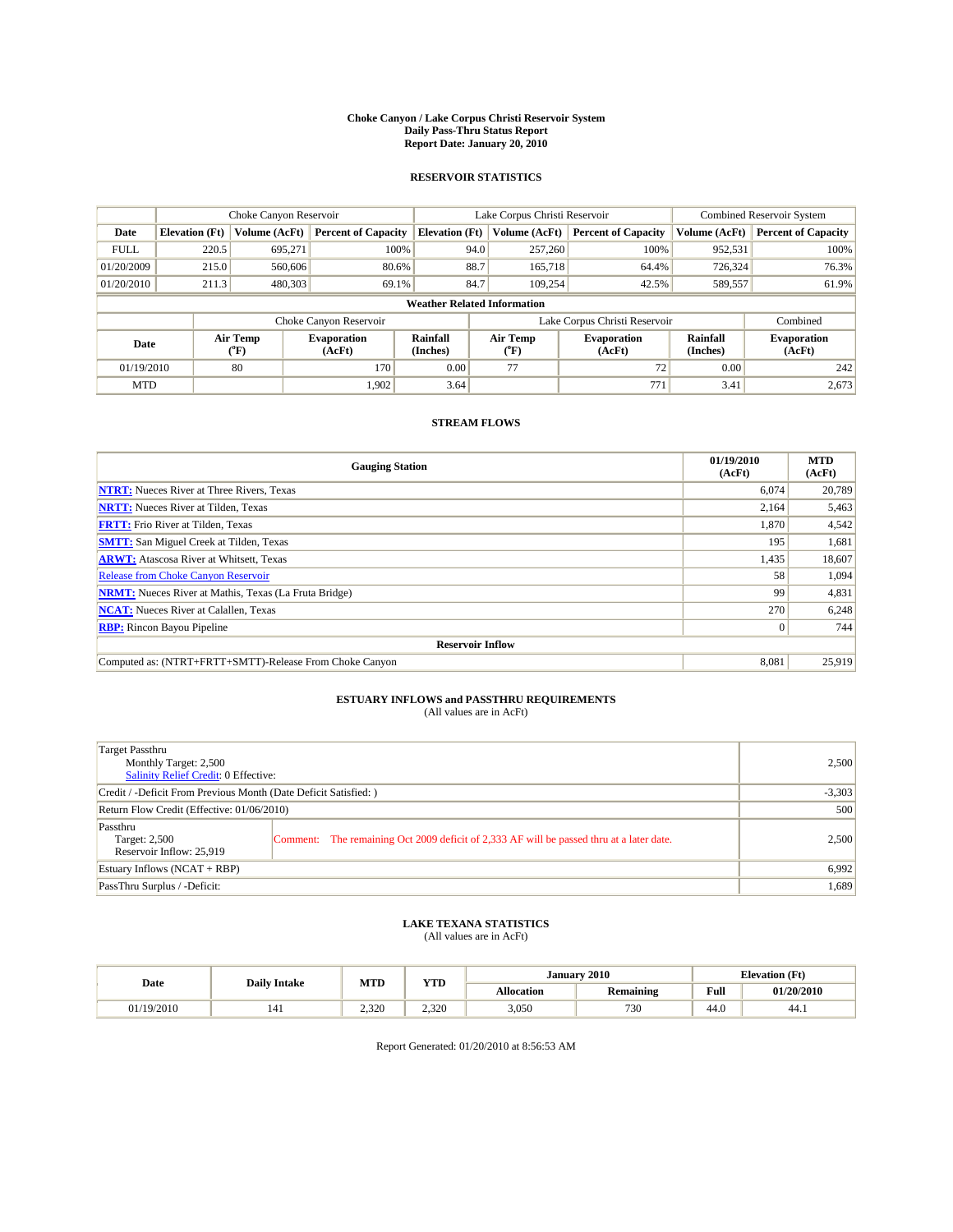#### **Choke Canyon / Lake Corpus Christi Reservoir System Daily Pass-Thru Status Report Report Date: January 21, 2010**

## **RESERVOIR STATISTICS**

|             | Choke Canyon Reservoir |                  |                              |                                    | Lake Corpus Christi Reservoir        | <b>Combined Reservoir System</b> |                      |                              |
|-------------|------------------------|------------------|------------------------------|------------------------------------|--------------------------------------|----------------------------------|----------------------|------------------------------|
| Date        | <b>Elevation</b> (Ft)  | Volume (AcFt)    | <b>Percent of Capacity</b>   | <b>Elevation</b> (Ft)              | Volume (AcFt)                        | <b>Percent of Capacity</b>       | Volume (AcFt)        | <b>Percent of Capacity</b>   |
| <b>FULL</b> | 220.5                  | 695,271          | 100%                         | 94.0                               | 257,260                              | 100%                             | 952,531              | 100%                         |
| 01/21/2009  | 215.0                  | 560,376          | 80.6%                        | 88.6                               | 165,079                              | 64.2%                            | 725,455              | 76.2%                        |
| 01/21/2010  | 211.4                  | 482,374          | 69.4%                        | 85.0                               | 113,354                              | 44.1%                            | 595,728              | 62.5%                        |
|             |                        |                  |                              | <b>Weather Related Information</b> |                                      |                                  |                      |                              |
|             |                        |                  | Choke Canyon Reservoir       |                                    | Lake Corpus Christi Reservoir        |                                  |                      | Combined                     |
| Date        |                        | Air Temp<br>(°F) | <b>Evaporation</b><br>(AcFt) | Rainfall<br>(Inches)               | Air Temp<br>$^{\prime\prime} \rm{F}$ | <b>Evaporation</b><br>(AcFt)     | Rainfall<br>(Inches) | <b>Evaporation</b><br>(AcFt) |
| 01/20/2010  |                        | 76               | 61                           | 0.00                               | 77                                   | 66                               | 0.00                 | 127                          |
| <b>MTD</b>  |                        |                  | 1.963                        | 3.64                               |                                      | 837                              | 3.41                 | 2,800                        |

## **STREAM FLOWS**

| <b>Gauging Station</b>                                       | 01/20/2010<br>(AcFt) | <b>MTD</b><br>(AcFt) |
|--------------------------------------------------------------|----------------------|----------------------|
| <b>NTRT:</b> Nueces River at Three Rivers, Texas             | 2.779                | 23,568               |
| <b>NRTT:</b> Nueces River at Tilden, Texas                   | 2,600                | 8,064                |
| <b>FRTT:</b> Frio River at Tilden, Texas                     | 705                  | 5,247                |
| <b>SMTT:</b> San Miguel Creek at Tilden, Texas               | 77                   | 1,759                |
| <b>ARWT:</b> Atascosa River at Whitsett, Texas               | 464                  | 19,072               |
| <b>Release from Choke Canyon Reservoir</b>                   | 58                   | 1,151                |
| <b>NRMT:</b> Nueces River at Mathis, Texas (La Fruta Bridge) | 155                  | 4,986                |
| <b>NCAT:</b> Nueces River at Calallen, Texas                 | 73                   | 6,321                |
| <b>RBP:</b> Rincon Bayou Pipeline                            | $\overline{0}$       | 744                  |
| <b>Reservoir Inflow</b>                                      |                      |                      |
| Computed as: (NTRT+FRTT+SMTT)-Release From Choke Canyon      | 3,504                | 29,422               |

# **ESTUARY INFLOWS and PASSTHRU REQUIREMENTS**<br>(All values are in AcFt)

| Target Passthru<br>Monthly Target: 2,500<br>Salinity Relief Credit: 0 Effective: |                                                                                          | 2,500 |  |  |  |
|----------------------------------------------------------------------------------|------------------------------------------------------------------------------------------|-------|--|--|--|
| Credit / -Deficit From Previous Month (Date Deficit Satisfied: )                 |                                                                                          |       |  |  |  |
| Return Flow Credit (Effective: 01/06/2010)                                       |                                                                                          |       |  |  |  |
| Passthru<br>Target: 2,500<br>Reservoir Inflow: 29.422                            | Comment: The remaining Oct 2009 deficit of 2,333 AF will be passed thru at a later date. | 2.500 |  |  |  |
| Estuary Inflows $(NCAT + RBP)$                                                   |                                                                                          | 7,066 |  |  |  |
| PassThru Surplus / -Deficit:                                                     |                                                                                          | 1,763 |  |  |  |

## **LAKE TEXANA STATISTICS** (All values are in AcFt)

| <b>Daily Intake</b> |     | MTD   | <b>XZOD</b> |                   | January 2010     | <b>Elevation</b> (Ft)                   |            |
|---------------------|-----|-------|-------------|-------------------|------------------|-----------------------------------------|------------|
| Date                |     |       | 1 I.D       | <b>Allocation</b> | <b>Remaining</b> | Full<br>the contract of the contract of | 01/21/2010 |
| 01/20/2010          | 141 | 2.461 | 2.461       | 3.050             | 589              | 44.0                                    | 44.1       |

Report Generated: 01/21/2010 at 9:21:58 AM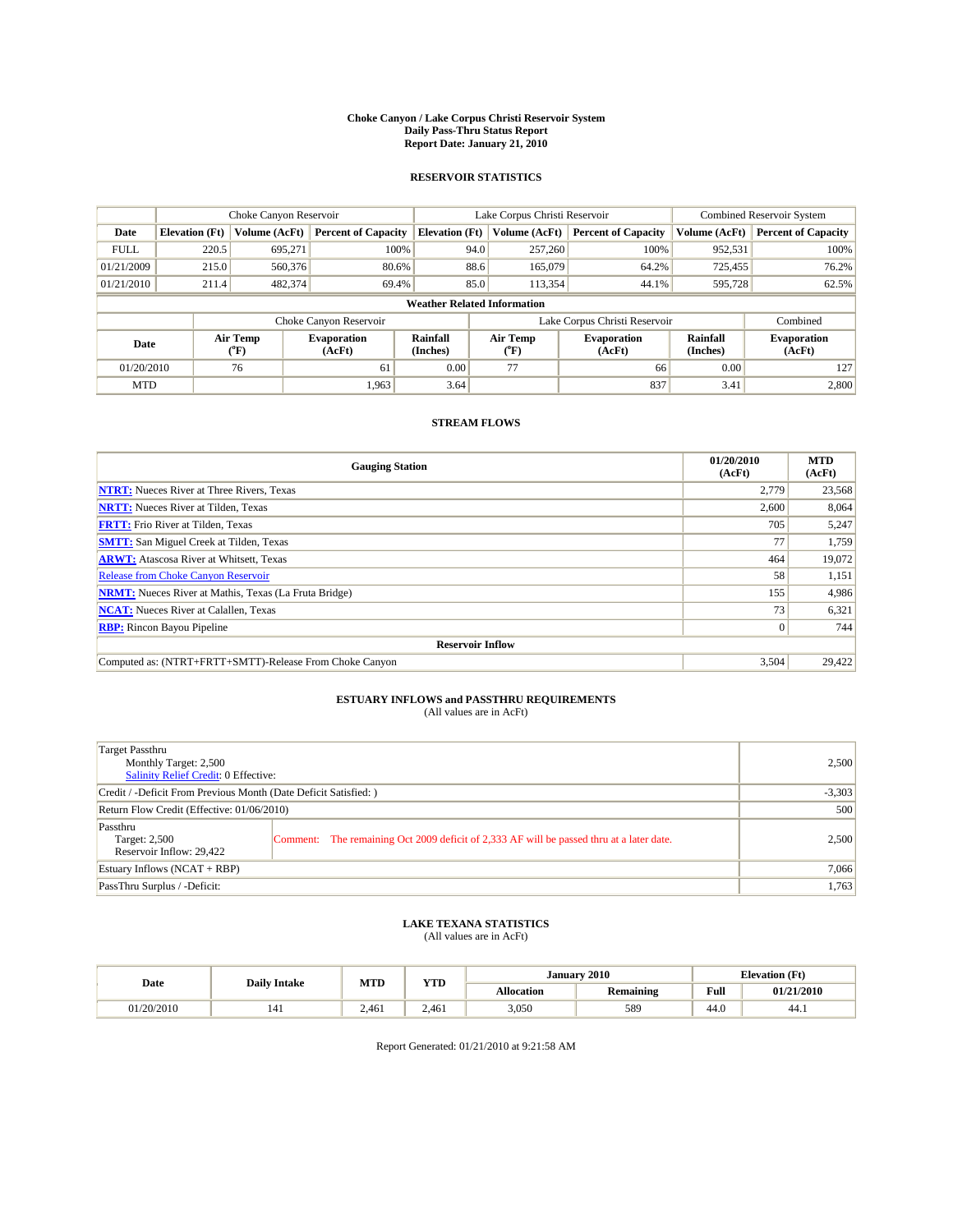#### **Choke Canyon / Lake Corpus Christi Reservoir System Daily Pass-Thru Status Report Report Date: January 22, 2010**

## **RESERVOIR STATISTICS**

|             | Choke Canyon Reservoir |                  |                              |                                    | Lake Corpus Christi Reservoir | <b>Combined Reservoir System</b> |                      |                              |
|-------------|------------------------|------------------|------------------------------|------------------------------------|-------------------------------|----------------------------------|----------------------|------------------------------|
| Date        | <b>Elevation</b> (Ft)  | Volume (AcFt)    | <b>Percent of Capacity</b>   | <b>Elevation</b> (Ft)              | Volume (AcFt)                 | <b>Percent of Capacity</b>       | Volume (AcFt)        | <b>Percent of Capacity</b>   |
| <b>FULL</b> | 220.5                  | 695,271          | 100%                         | 94.0                               | 257,260                       | 100%                             | 952,531              | 100%                         |
| 01/22/2009  | 215.0                  | 560,147          | 80.6%                        | 88.6                               | 164,442                       | 63.9%                            | 724,589              | 76.1%                        |
| 01/22/2010  | 211.4                  | 481,336          | 69.2%                        | 85.2                               | 115,503                       | 44.9%                            | 596,839              | 62.7%                        |
|             |                        |                  |                              | <b>Weather Related Information</b> |                               |                                  |                      |                              |
|             |                        |                  | Choke Canyon Reservoir       |                                    | Lake Corpus Christi Reservoir |                                  |                      | Combined                     |
| Date        |                        | Air Temp<br>(°F) | <b>Evaporation</b><br>(AcFt) | Rainfall<br>(Inches)               | Air Temp<br>("F)              | <b>Evaporation</b><br>(AcFt)     | Rainfall<br>(Inches) | <b>Evaporation</b><br>(AcFt) |
| 01/21/2010  |                        | 79               | 182                          | 0.00                               | 78                            | 118                              | 0.00                 | 300                          |
| <b>MTD</b>  |                        |                  | 2,145                        | 3.64                               |                               | 955                              | 3.41                 | 3,100                        |

## **STREAM FLOWS**

| <b>Gauging Station</b>                                       | 01/21/2010<br>(AcFt) | <b>MTD</b><br>(AcFt) |
|--------------------------------------------------------------|----------------------|----------------------|
| <b>NTRT:</b> Nueces River at Three Rivers, Texas             | 2.600                | 26,168               |
| <b>NRTT:</b> Nueces River at Tilden, Texas                   | 2,600                | 10,664               |
| <b>FRTT:</b> Frio River at Tilden, Texas                     | 121                  | 5,368                |
| <b>SMTT:</b> San Miguel Creek at Tilden, Texas               | 44                   | 1,802                |
| <b>ARWT:</b> Atascosa River at Whitsett, Texas               | 341                  | 19,413               |
| <b>Release from Choke Canyon Reservoir</b>                   | 58                   | 1,209                |
| <b>NRMT:</b> Nueces River at Mathis, Texas (La Fruta Bridge) | 155                  | 5,141                |
| <b>NCAT:</b> Nueces River at Calallen, Texas                 | 109                  | 6,431                |
| <b>RBP:</b> Rincon Bayou Pipeline                            | $\overline{0}$       | 744                  |
| <b>Reservoir Inflow</b>                                      |                      |                      |
| Computed as: (NTRT+FRTT+SMTT)-Release From Choke Canyon      | 2,708                | 32,130               |

# **ESTUARY INFLOWS and PASSTHRU REQUIREMENTS**<br>(All values are in AcFt)

| Target Passthru<br>Monthly Target: 2,500<br><b>Salinity Relief Credit: 0 Effective:</b> |                                                                                          | 2,500    |  |  |
|-----------------------------------------------------------------------------------------|------------------------------------------------------------------------------------------|----------|--|--|
| Credit / -Deficit From Previous Month (Date Deficit Satisfied: )                        |                                                                                          | $-3,303$ |  |  |
| Return Flow Credit (Effective: 01/06/2010)                                              |                                                                                          |          |  |  |
| Passthru<br>Target: 2,500<br>Reservoir Inflow: 32,130                                   | Comment: The remaining Oct 2009 deficit of 2,333 AF will be passed thru at a later date. | 2,500    |  |  |
| Estuary Inflows $(NCAT + RBP)$                                                          |                                                                                          | 7,175    |  |  |
| PassThru Surplus / -Deficit:                                                            |                                                                                          | 1,872    |  |  |

# **LAKE TEXANA STATISTICS** (All values are in AcFt)

|                    | <b>Daily Intake</b> | <b>MTD</b> | <b>XZOD</b><br>. | January           | 2010                  |      | <b>Elevation</b> (Ft) |
|--------------------|---------------------|------------|------------------|-------------------|-----------------------|------|-----------------------|
| Date               |                     |            |                  | <b>Allocation</b> | <b>Remaining</b>      | Full | 01/22/2010            |
| /21/2010<br>11/21. | ے 4ء                | 2.603      | 2.603            | 3.050             | $\overline{1}$<br>44. | 44.U | 44.1                  |

Report Generated: 01/22/2010 at 9:03:04 AM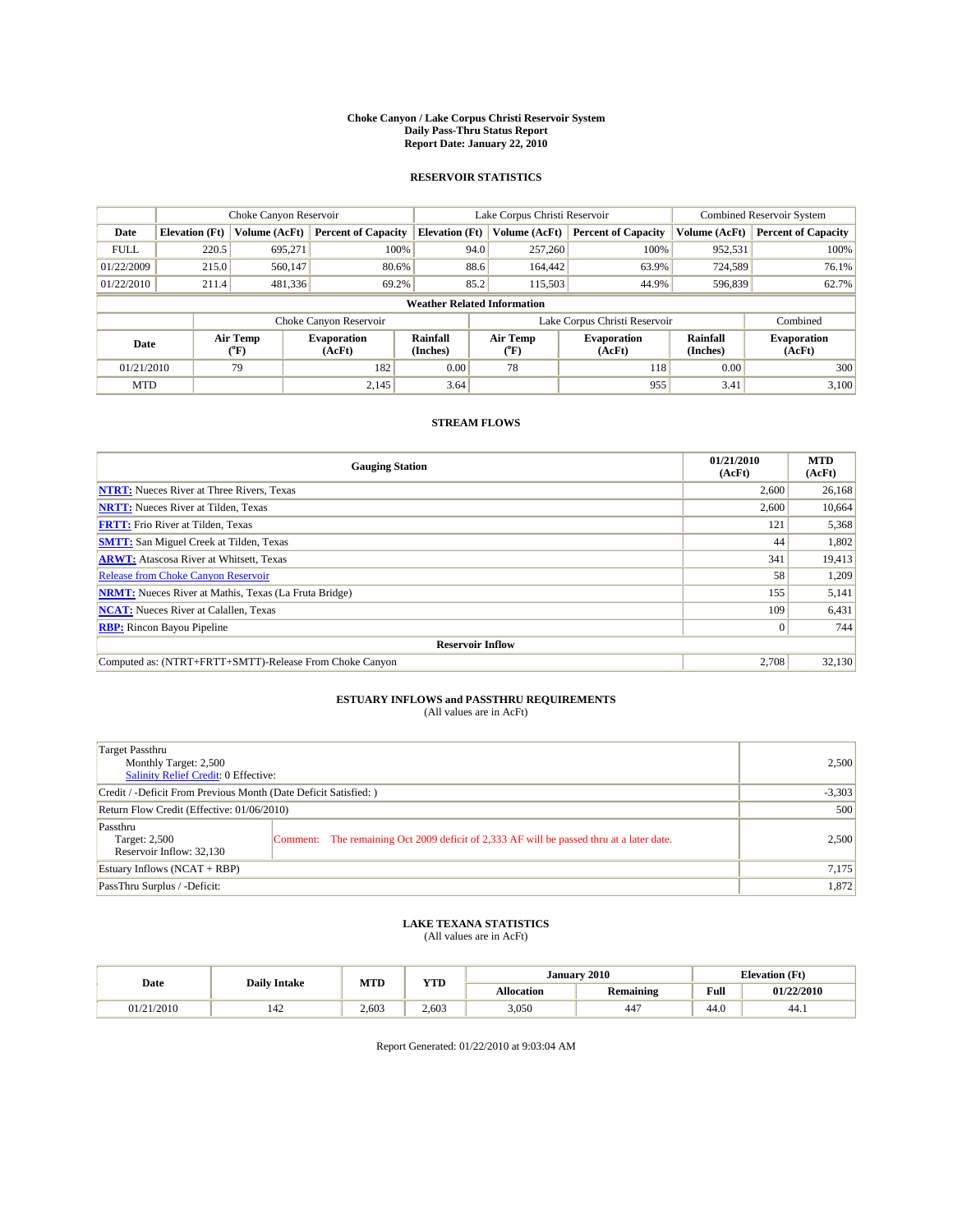#### **Choke Canyon / Lake Corpus Christi Reservoir System Daily Pass-Thru Status Report Report Date: January 23, 2010**

## **RESERVOIR STATISTICS**

|             | Choke Canyon Reservoir |                  |                              |                                    | Lake Corpus Christi Reservoir | <b>Combined Reservoir System</b> |                      |                              |
|-------------|------------------------|------------------|------------------------------|------------------------------------|-------------------------------|----------------------------------|----------------------|------------------------------|
| Date        | <b>Elevation</b> (Ft)  | Volume (AcFt)    | <b>Percent of Capacity</b>   | <b>Elevation</b> (Ft)              | Volume (AcFt)                 | <b>Percent of Capacity</b>       | Volume (AcFt)        | <b>Percent of Capacity</b>   |
| <b>FULL</b> | 220.5                  | 695,271          | 100%                         | 94.0                               | 257,260                       | 100%                             | 952,531              | 100%                         |
| 01/23/2009  | 215.0                  | 559,917          | 80.5%                        | 88.6                               | 164.283                       | 63.9%                            | 724,200              | 76.0%                        |
| 01/23/2010  | 211.4                  | 482,583          | 69.4%                        | 85.4                               | 117,934                       | 45.8%                            | 600,517              | 63.0%                        |
|             |                        |                  |                              | <b>Weather Related Information</b> |                               |                                  |                      |                              |
|             |                        |                  | Choke Canyon Reservoir       |                                    | Lake Corpus Christi Reservoir |                                  |                      | Combined                     |
| Date        |                        | Air Temp<br>(°F) | <b>Evaporation</b><br>(AcFt) | Rainfall<br>(Inches)               | Air Temp<br>("F)              | <b>Evaporation</b><br>(AcFt)     | Rainfall<br>(Inches) | <b>Evaporation</b><br>(AcFt) |
| 01/22/2010  |                        | 76               | 170                          | 0.00                               | 76                            | 105                              | 0.00                 | 275                          |
| <b>MTD</b>  |                        |                  | 2,315                        | 3.64                               |                               | 1.060                            | 3.41                 | 3,375                        |

## **STREAM FLOWS**

| <b>Gauging Station</b>                                       | 01/22/2010<br>(AcFt) | <b>MTD</b><br>(AcFt) |
|--------------------------------------------------------------|----------------------|----------------------|
| <b>NTRT:</b> Nueces River at Three Rivers, Texas             | 2.700                | 28,868               |
| <b>NRTT:</b> Nueces River at Tilden, Texas                   | 758                  | 11,422               |
| <b>FRTT:</b> Frio River at Tilden, Texas                     | 71                   | 5,439                |
| <b>SMTT:</b> San Miguel Creek at Tilden, Texas               | 26                   | 1,828                |
| <b>ARWT:</b> Atascosa River at Whitsett, Texas               | 262                  | 19,675               |
| Release from Choke Canyon Reservoir                          | 58                   | 1,266                |
| <b>NRMT:</b> Nueces River at Mathis, Texas (La Fruta Bridge) | 151                  | 5,292                |
| <b>NCAT:</b> Nueces River at Calallen, Texas                 | 66                   | 6,496                |
| <b>RBP:</b> Rincon Bayou Pipeline                            | $\overline{0}$       | 744                  |
| <b>Reservoir Inflow</b>                                      |                      |                      |
| Computed as: (NTRT+FRTT+SMTT)-Release From Choke Canyon      | 2.739                | 34,869               |

# **ESTUARY INFLOWS and PASSTHRU REQUIREMENTS**<br>(All values are in AcFt)

| <b>Target Passthru</b><br>Monthly Target: 2,500<br><b>Salinity Relief Credit: 0 Effective:</b> |                                                                                          | 2,500    |  |  |
|------------------------------------------------------------------------------------------------|------------------------------------------------------------------------------------------|----------|--|--|
| Credit / -Deficit From Previous Month (Date Deficit Satisfied: )                               |                                                                                          | $-3,303$ |  |  |
| Return Flow Credit (Effective: 01/06/2010)                                                     |                                                                                          |          |  |  |
| Passthru<br>Target: 2,500<br>Reservoir Inflow: 34,869                                          | Comment: The remaining Oct 2009 deficit of 2,333 AF will be passed thru at a later date. | 2,500    |  |  |
| Estuary Inflows $(NCAT + RBP)$                                                                 |                                                                                          | 7,240    |  |  |
| PassThru Surplus / -Deficit:                                                                   |                                                                                          | 1,937    |  |  |

# **LAKE TEXANA STATISTICS** (All values are in AcFt)

| <b>Daily Intake</b>       |  | <b>MTD</b>              | <b>XZOD</b> | January           | 2010             | <b>Elevation</b> (Ft) |            |
|---------------------------|--|-------------------------|-------------|-------------------|------------------|-----------------------|------------|
| Date                      |  |                         | .           | <b>Allocation</b> | <b>Remaining</b> | Full                  | 01/23/2010 |
| /22/2010<br>117 <i>44</i> |  | $274\Delta$<br><b>A</b> | 2.744       | 3,050             | 306              | 44.U                  | -44.1      |

Report Generated: 01/23/2010 at 8:13:24 AM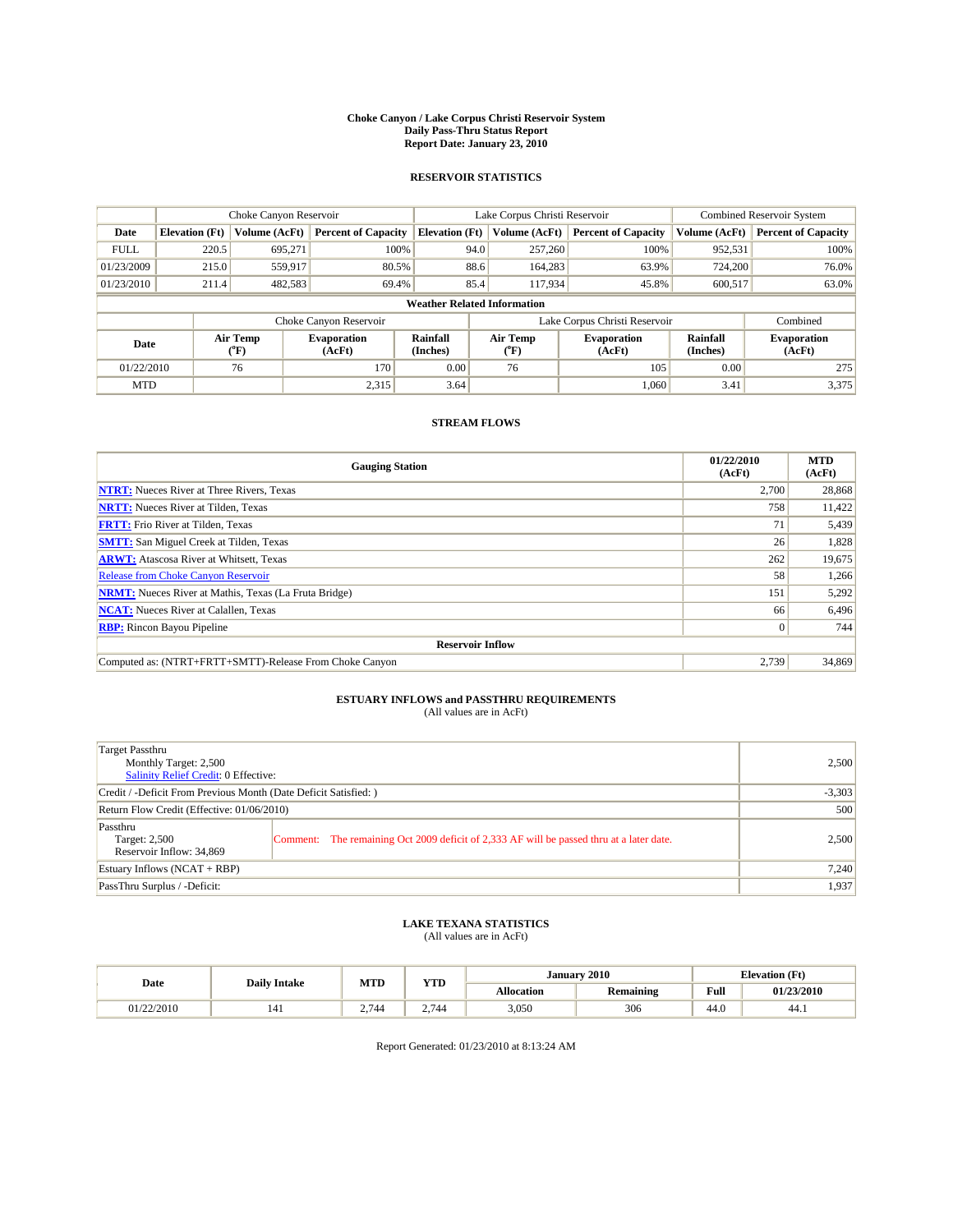#### **Choke Canyon / Lake Corpus Christi Reservoir System Daily Pass-Thru Status Report Report Date: January 24, 2010**

## **RESERVOIR STATISTICS**

|             | Choke Canyon Reservoir |                  |                              |                                    | Lake Corpus Christi Reservoir | <b>Combined Reservoir System</b> |                      |                              |
|-------------|------------------------|------------------|------------------------------|------------------------------------|-------------------------------|----------------------------------|----------------------|------------------------------|
| Date        | <b>Elevation</b> (Ft)  | Volume (AcFt)    | <b>Percent of Capacity</b>   | <b>Elevation</b> (Ft)              | Volume (AcFt)                 | <b>Percent of Capacity</b>       | Volume (AcFt)        | <b>Percent of Capacity</b>   |
| <b>FULL</b> | 220.5                  | 695,271          | 100%                         | 94.0                               | 257,260                       | 100%                             | 952,531              | 100%                         |
| 01/24/2009  | 215.0                  | 559,688          | 80.5%                        | 88.6                               | 164.283                       | 63.9%                            | 723,971              | 76.0%                        |
| 01/24/2010  | 211.4                  | 482,165          | 69.3%                        | 85.4                               | 118,321                       | 46.0%                            | 600,486              | 63.0%                        |
|             |                        |                  |                              | <b>Weather Related Information</b> |                               |                                  |                      |                              |
|             |                        |                  | Choke Canyon Reservoir       |                                    | Lake Corpus Christi Reservoir |                                  |                      | Combined                     |
| Date        |                        | Air Temp<br>(°F) | <b>Evaporation</b><br>(AcFt) | Rainfall<br>(Inches)               | Air Temp<br>("F)              | <b>Evaporation</b><br>(AcFt)     | Rainfall<br>(Inches) | <b>Evaporation</b><br>(AcFt) |
| 01/23/2010  |                        | 74               | 243                          | 0.00                               | 72                            | 120                              | 0.00                 | 363                          |
| <b>MTD</b>  |                        |                  | 2,558                        | 3.64                               |                               | 1.180                            | 3.41                 | 3,738                        |

## **STREAM FLOWS**

| <b>Gauging Station</b>                                       | 01/23/2010<br>(AcFt) | <b>MTD</b><br>(AcFt) |
|--------------------------------------------------------------|----------------------|----------------------|
| <b>NTRT:</b> Nueces River at Three Rivers, Texas             | 1,255                | 30,122               |
| <b>NRTT:</b> Nueces River at Tilden, Texas                   | 296                  | 11,718               |
| <b>FRTT:</b> Frio River at Tilden, Texas                     | 50                   | 5,489                |
| <b>SMTT:</b> San Miguel Creek at Tilden, Texas               | 17                   | 1,846                |
| <b>ARWT:</b> Atascosa River at Whitsett, Texas               | 218                  | 19,893               |
| <b>Release from Choke Canyon Reservoir</b>                   | 58                   | 1,324                |
| <b>NRMT:</b> Nueces River at Mathis, Texas (La Fruta Bridge) | 131                  | 5,423                |
| <b>NCAT:</b> Nueces River at Calallen, Texas                 | 71                   | 6,568                |
| <b>RBP:</b> Rincon Bayou Pipeline                            | $\overline{0}$       | 744                  |
| <b>Reservoir Inflow</b>                                      |                      |                      |
| Computed as: (NTRT+FRTT+SMTT)-Release From Choke Canyon      | 1,264                | 36,133               |

# **ESTUARY INFLOWS and PASSTHRU REQUIREMENTS**<br>(All values are in AcFt)

| Target Passthru<br>Monthly Target: 2,500<br>Salinity Relief Credit: 0 Effective: |                                                                                          | 2,500 |  |  |  |  |
|----------------------------------------------------------------------------------|------------------------------------------------------------------------------------------|-------|--|--|--|--|
|                                                                                  | Credit / -Deficit From Previous Month (Date Deficit Satisfied: )                         |       |  |  |  |  |
| Return Flow Credit (Effective: 01/06/2010)                                       |                                                                                          |       |  |  |  |  |
| Passthru<br>Target: 2,500<br>Reservoir Inflow: 36,133                            | Comment: The remaining Oct 2009 deficit of 2,333 AF will be passed thru at a later date. | 2.500 |  |  |  |  |
| Estuary Inflows (NCAT + RBP)                                                     |                                                                                          |       |  |  |  |  |
| PassThru Surplus / -Deficit:                                                     |                                                                                          | 2,009 |  |  |  |  |

## **LAKE TEXANA STATISTICS** (All values are in AcFt)

|            | <b>Daily Intake</b> | MTD   | <b>XZOD</b><br>1 I.D | January 2010      |                  | <b>Elevation</b> (Ft)                   |            |
|------------|---------------------|-------|----------------------|-------------------|------------------|-----------------------------------------|------------|
| Date       |                     |       |                      | <b>Allocation</b> | <b>Remaining</b> | Full<br>the contract of the contract of | 01/24/2010 |
| 01/23/2010 | 141                 | 2.885 | 2.885                | 3.050             | 165              | 44.0                                    | -44.1      |

Report Generated: 01/24/2010 at 8:07:52 AM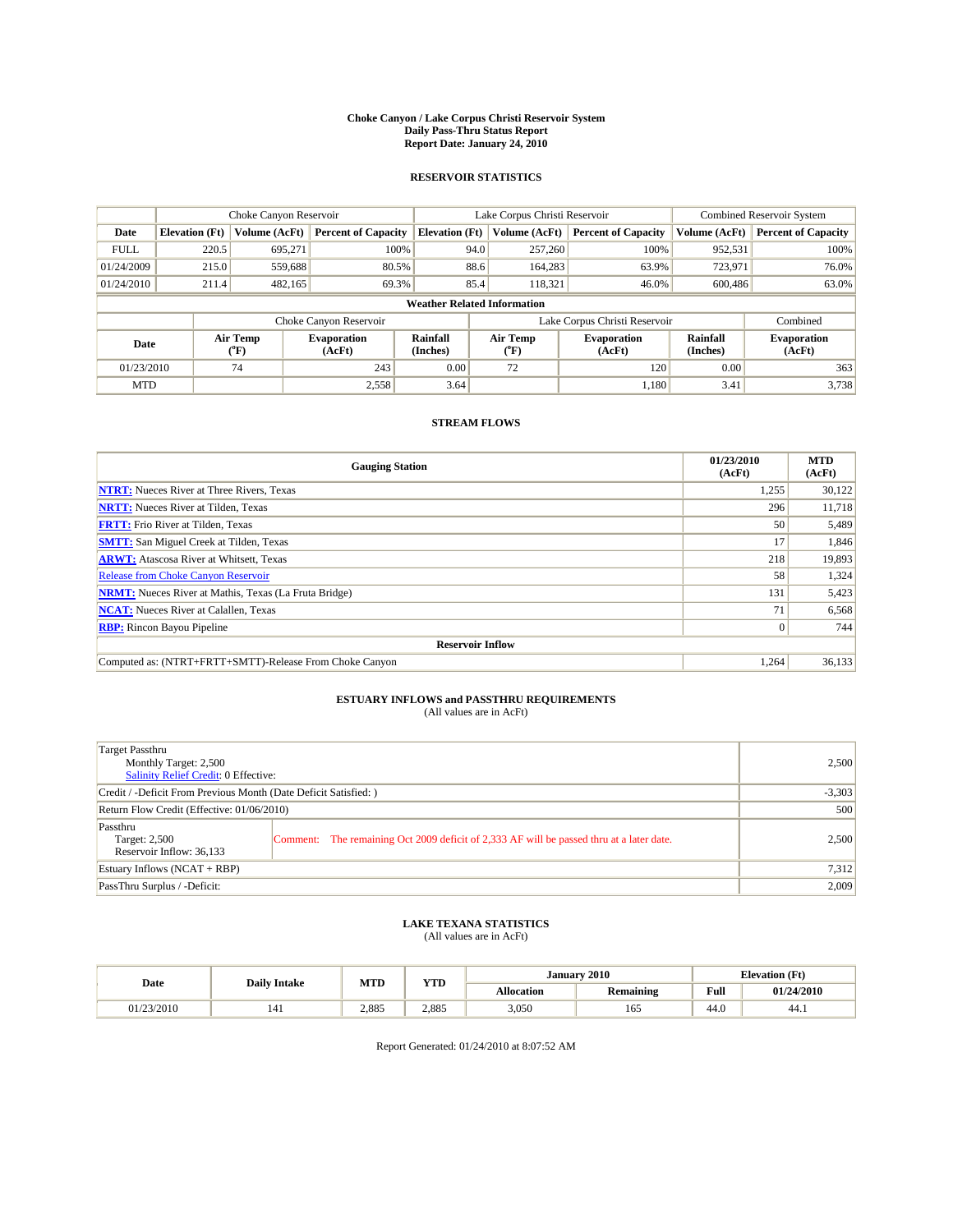#### **Choke Canyon / Lake Corpus Christi Reservoir System Daily Pass-Thru Status Report Report Date: January 25, 2010**

## **RESERVOIR STATISTICS**

|             | Choke Canyon Reservoir |                  |                              |                                    | Lake Corpus Christi Reservoir | <b>Combined Reservoir System</b> |                      |                              |
|-------------|------------------------|------------------|------------------------------|------------------------------------|-------------------------------|----------------------------------|----------------------|------------------------------|
| Date        | <b>Elevation</b> (Ft)  | Volume (AcFt)    | <b>Percent of Capacity</b>   | <b>Elevation</b> (Ft)              | Volume (AcFt)                 | <b>Percent of Capacity</b>       | Volume (AcFt)        | <b>Percent of Capacity</b>   |
| <b>FULL</b> | 220.5                  | 695,271          | 100%                         | 94.0                               | 257,260                       | 100%                             | 952,531              | 100%                         |
| 01/25/2009  | 214.9                  | 559.228          | 80.4%                        | 88.6                               | 163,965                       | 63.7%                            | 723,193              | 75.9%                        |
| 01/25/2010  | 211.4                  | 481,130          | 69.2%                        | 85.5                               | 119,486                       | 46.4%                            | 600,616              | 63.1%                        |
|             |                        |                  |                              | <b>Weather Related Information</b> |                               |                                  |                      |                              |
|             |                        |                  | Choke Canyon Reservoir       |                                    | Lake Corpus Christi Reservoir |                                  |                      | Combined                     |
| Date        |                        | Air Temp<br>(°F) | <b>Evaporation</b><br>(AcFt) | Rainfall<br>(Inches)               | Air Temp<br>("F)              | <b>Evaporation</b><br>(AcFt)     | Rainfall<br>(Inches) | <b>Evaporation</b><br>(AcFt) |
| 01/24/2010  |                        | 74               | 182                          | 0.00                               | 69                            | 219                              | 0.00                 | 401                          |
| <b>MTD</b>  |                        |                  | 2.740                        | 3.64                               |                               | 1,399                            | 3.41                 | 4,139                        |

## **STREAM FLOWS**

| <b>Gauging Station</b>                                       | 01/24/2010<br>(AcFt) | <b>MTD</b><br>(AcFt) |
|--------------------------------------------------------------|----------------------|----------------------|
| <b>NTRT:</b> Nueces River at Three Rivers, Texas             | 437                  | 30,559               |
| <b>NRTT:</b> Nueces River at Tilden, Texas                   | 193                  | 11,911               |
| <b>FRTT:</b> Frio River at Tilden, Texas                     | 34                   | 5,523                |
| <b>SMTT:</b> San Miguel Creek at Tilden, Texas               |                      | 1,857                |
| <b>ARWT:</b> Atascosa River at Whitsett, Texas               | 195                  | 20,088               |
| <b>Release from Choke Canyon Reservoir</b>                   | 58                   | 1,382                |
| <b>NRMT:</b> Nueces River at Mathis, Texas (La Fruta Bridge) | 109                  | 5,532                |
| <b>NCAT:</b> Nueces River at Calallen, Texas                 | 50                   | 6,617                |
| <b>RBP:</b> Rincon Bayou Pipeline                            | $\overline{0}$       | 744                  |
| <b>Reservoir Inflow</b>                                      |                      |                      |
| Computed as: (NTRT+FRTT+SMTT)-Release From Choke Canyon      | 424                  | 36,557               |

# **ESTUARY INFLOWS and PASSTHRU REQUIREMENTS**<br>(All values are in AcFt)

| Target Passthru                                                  |                                                                                          |       |  |  |  |
|------------------------------------------------------------------|------------------------------------------------------------------------------------------|-------|--|--|--|
| Monthly Target: 2,500                                            |                                                                                          | 2,500 |  |  |  |
| <b>Salinity Relief Credit: 0 Effective:</b>                      |                                                                                          |       |  |  |  |
| Credit / -Deficit From Previous Month (Date Deficit Satisfied: ) |                                                                                          |       |  |  |  |
| Return Flow Credit (Effective: 01/06/2010)                       | 500                                                                                      |       |  |  |  |
| Passthru                                                         |                                                                                          |       |  |  |  |
| Target: 2,500                                                    | Comment: The remaining Oct 2009 deficit of 2,333 AF will be passed thru at a later date. | 2,500 |  |  |  |
| Reservoir Inflow: 36,557                                         |                                                                                          |       |  |  |  |
| Estuary Inflows $(NCAT + RBP)$                                   |                                                                                          | 7,362 |  |  |  |
| PassThru Surplus / -Deficit:                                     |                                                                                          | 2,059 |  |  |  |

## **LAKE TEXANA STATISTICS** (All values are in AcFt)

|            | <b>Daily Intake</b> |       | <b>XZOD</b><br><b>MTD</b><br>. | January           | 2010             | <b>Elevation</b> (Ft) |            |
|------------|---------------------|-------|--------------------------------|-------------------|------------------|-----------------------|------------|
| Date       |                     |       |                                | <b>Allocation</b> | <b>Remaining</b> | Full                  | 01/25/2010 |
| 01/24/2010 |                     | 3.026 | 3.026                          | 3.050             | ∽                | 44.U                  | -44.1      |

Report Generated: 01/25/2010 at 8:58:46 AM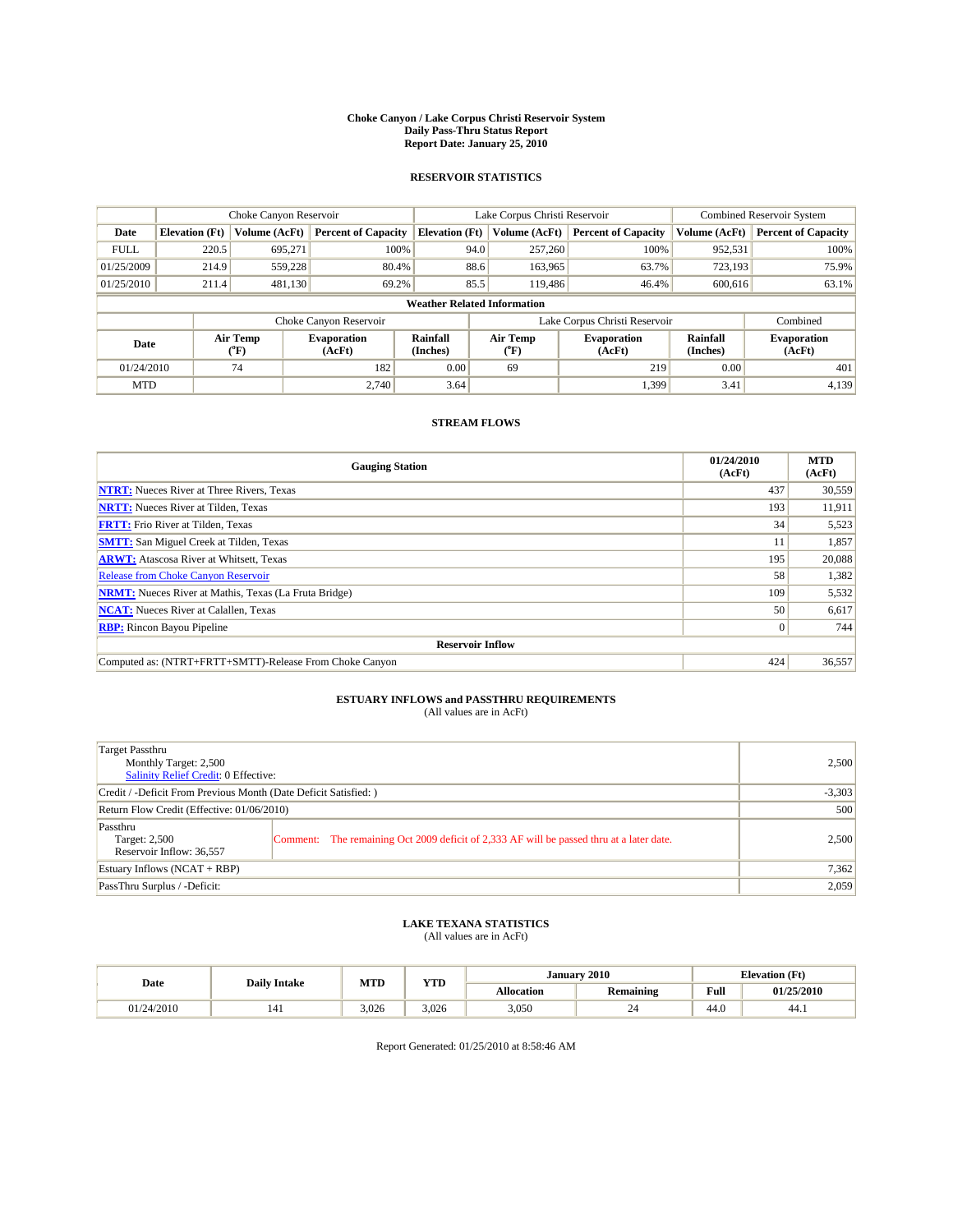#### **Choke Canyon / Lake Corpus Christi Reservoir System Daily Pass-Thru Status Report Report Date: January 26, 2010**

## **RESERVOIR STATISTICS**

|             | Choke Canyon Reservoir |                      |                              |                                    | Lake Corpus Christi Reservoir | <b>Combined Reservoir System</b> |                      |                              |
|-------------|------------------------|----------------------|------------------------------|------------------------------------|-------------------------------|----------------------------------|----------------------|------------------------------|
| Date        | <b>Elevation</b> (Ft)  | <b>Volume (AcFt)</b> | <b>Percent of Capacity</b>   | <b>Elevation</b> (Ft)              | Volume (AcFt)                 | <b>Percent of Capacity</b>       | Volume (AcFt)        | <b>Percent of Capacity</b>   |
| <b>FULL</b> | 220.5                  | 695,271              | 100%                         | 94.0                               | 257,260                       | 100%                             | 952,531              | 100%                         |
| 01/26/2009  | 215.0                  | 559,458              | 80.5%                        |                                    | 88.6<br>163,806               | 63.7%                            | 723,264              | 75.9%                        |
| 01/26/2010  | 211.4                  | 482,165              | 69.3%                        | 85.5                               | 119,615                       | 46.5%                            | 601.780              | 63.2%                        |
|             |                        |                      |                              | <b>Weather Related Information</b> |                               |                                  |                      |                              |
|             |                        |                      | Choke Canyon Reservoir       |                                    | Lake Corpus Christi Reservoir |                                  |                      | Combined                     |
| Date        |                        | Air Temp<br>(°F)     | <b>Evaporation</b><br>(AcFt) | <b>Rainfall</b><br>(Inches)        | Air Temp<br>(°F)              | <b>Evaporation</b><br>(AcFt)     | Rainfall<br>(Inches) | <b>Evaporation</b><br>(AcFt) |
| 01/25/2010  |                        | 69                   | 134                          | 0.00                               | 71                            | 151                              | 0.00                 | 285                          |
| <b>MTD</b>  |                        |                      | 2.874                        | 3.64                               |                               | 1,550                            | 3.41                 | 4,424                        |

## **STREAM FLOWS**

| <b>Gauging Station</b>                                       | 01/25/2010<br>(AcFt) | <b>MTD</b><br>(AcFt) |
|--------------------------------------------------------------|----------------------|----------------------|
| <b>NTRT:</b> Nueces River at Three Rivers, Texas             | 306                  | 30,865               |
| <b>NRTT:</b> Nueces River at Tilden, Texas                   | 133                  | 12,044               |
| <b>FRTT:</b> Frio River at Tilden, Texas                     | 24                   | 5,547                |
| <b>SMTT:</b> San Miguel Creek at Tilden, Texas               | 9                    | 1,866                |
| <b>ARWT:</b> Atascosa River at Whitsett, Texas               | 165                  | 20,253               |
| <b>Release from Choke Canyon Reservoir</b>                   | 58                   | 1,439                |
| <b>NRMT:</b> Nueces River at Mathis, Texas (La Fruta Bridge) | 109                  | 5,641                |
| <b>NCAT:</b> Nueces River at Calallen, Texas                 | 26                   | 6,643                |
| <b>RBP:</b> Rincon Bayou Pipeline                            | $\overline{0}$       | 744                  |
| <b>Reservoir Inflow</b>                                      |                      |                      |
| Computed as: (NTRT+FRTT+SMTT)-Release From Choke Canyon      | 281                  | 36,838               |

# **ESTUARY INFLOWS and PASSTHRU REQUIREMENTS**<br>(All values are in AcFt)

| Target Passthru<br>Monthly Target: 2,500<br>Salinity Relief Credit: 0 Effective: |                                                                                          | 2,500    |  |  |
|----------------------------------------------------------------------------------|------------------------------------------------------------------------------------------|----------|--|--|
| Credit / -Deficit From Previous Month (Date Deficit Satisfied: )                 |                                                                                          | $-3,303$ |  |  |
| Return Flow Credit (Effective: 01/06/2010)                                       |                                                                                          |          |  |  |
| Passthru<br>Target: 2,500<br>Reservoir Inflow: 36,838                            | Comment: The remaining Oct 2009 deficit of 2,333 AF will be passed thru at a later date. | 2.500    |  |  |
| Estuary Inflows (NCAT + RBP)                                                     | 7,387                                                                                    |          |  |  |
| PassThru Surplus / -Deficit:                                                     |                                                                                          | 2,084    |  |  |

# **LAKE TEXANA STATISTICS** (All values are in AcFt)

| <b>Daily Intake</b> |  | <b>MTD</b> | <b>YTD</b> |                   | January 2010           | <b>Elevation</b> (Ft) |            |
|---------------------|--|------------|------------|-------------------|------------------------|-----------------------|------------|
| Date                |  |            |            | <b>Allocation</b> | <b>Remaining</b>       | Full                  | 01/26/2010 |
| 01/25/2010          |  | 3.167      | 3.167      | 3,050             | $\overline{1}$<br>-11. | 44.0                  | 44.1       |

Report Generated: 01/26/2010 at 8:57:31 AM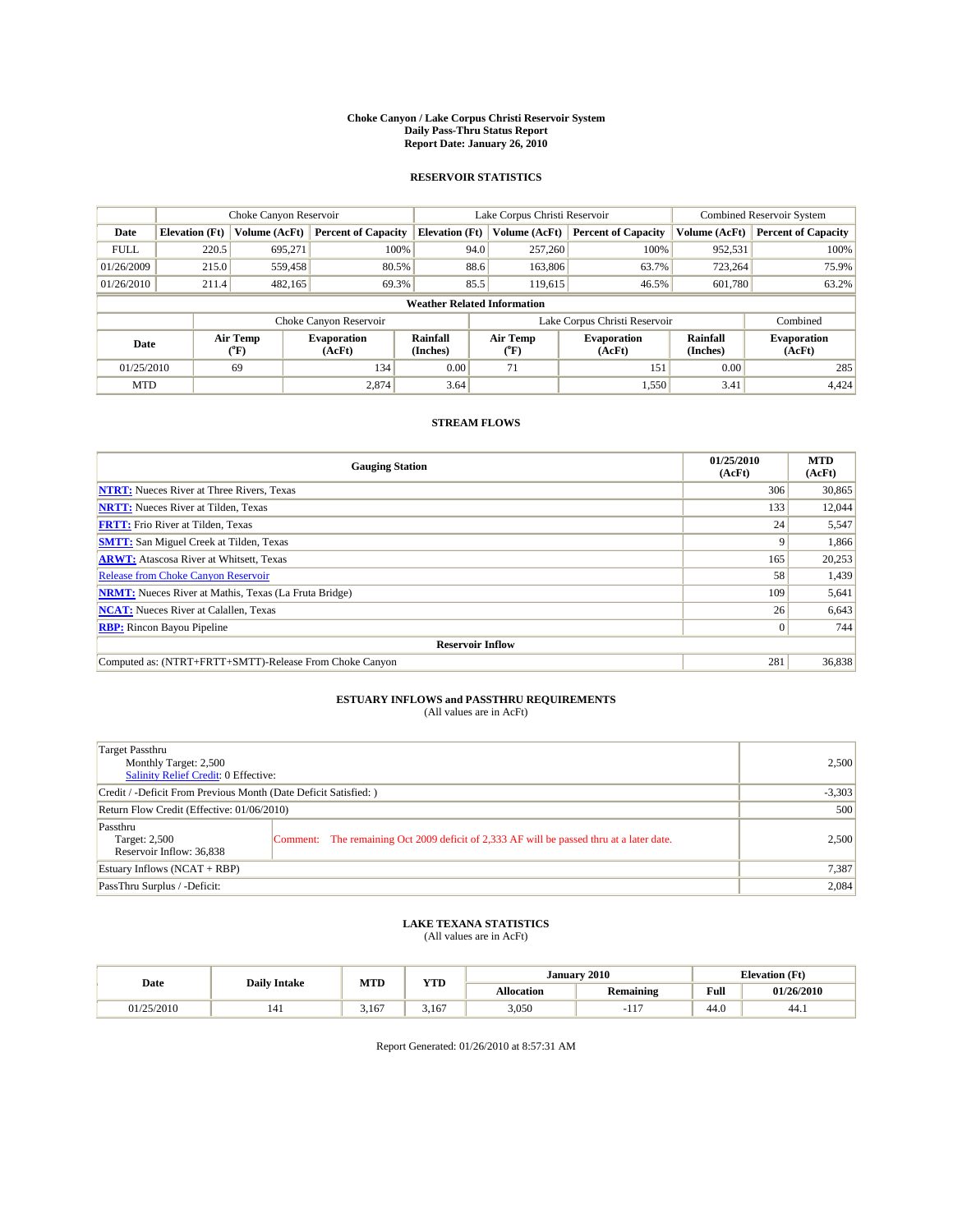#### **Choke Canyon / Lake Corpus Christi Reservoir System Daily Pass-Thru Status Report Report Date: January 27, 2010**

## **RESERVOIR STATISTICS**

|             | Choke Canyon Reservoir |                  |                              |                                    | Lake Corpus Christi Reservoir | <b>Combined Reservoir System</b> |                      |                              |
|-------------|------------------------|------------------|------------------------------|------------------------------------|-------------------------------|----------------------------------|----------------------|------------------------------|
| Date        | <b>Elevation</b> (Ft)  | Volume (AcFt)    | <b>Percent of Capacity</b>   | <b>Elevation</b> (Ft)              | Volume (AcFt)                 | <b>Percent of Capacity</b>       | Volume (AcFt)        | <b>Percent of Capacity</b>   |
| <b>FULL</b> | 220.5                  | 695,271          | 100%                         | 94.0                               | 257,260                       | 100%                             | 952,531              | 100%                         |
| 01/27/2009  | 214.9                  | 559.228          | 80.4%                        | 88.5                               | 163,488                       | 63.5%                            | 722.716              | 75.9%                        |
| 01/27/2010  | 211.3                  | 480,097          | 69.1%                        | 85.5                               | 119,486                       | 46.4%                            | 599,583              | 62.9%                        |
|             |                        |                  |                              | <b>Weather Related Information</b> |                               |                                  |                      |                              |
|             |                        |                  | Choke Canyon Reservoir       |                                    | Lake Corpus Christi Reservoir |                                  |                      | Combined                     |
| Date        |                        | Air Temp<br>(°F) | <b>Evaporation</b><br>(AcFt) | Rainfall<br>(Inches)               | Air Temp<br>("F)              | <b>Evaporation</b><br>(AcFt)     | Rainfall<br>(Inches) | <b>Evaporation</b><br>(AcFt) |
| 01/26/2010  |                        | 73               | 170                          | 0.00                               | 72                            | 159                              | 0.00                 | 329                          |
| <b>MTD</b>  |                        |                  | 3.044                        | 3.64                               |                               | 1.709                            | 3.41                 | 4,753                        |

## **STREAM FLOWS**

| <b>Gauging Station</b>                                       | 01/26/2010<br>(AcFt) | <b>MTD</b><br>(AcFt) |
|--------------------------------------------------------------|----------------------|----------------------|
| <b>NTRT:</b> Nueces River at Three Rivers, Texas             | 234                  | 31,099               |
| <b>NRTT:</b> Nueces River at Tilden, Texas                   | 95                   | 12,139               |
| <b>FRTT:</b> Frio River at Tilden, Texas                     | 20                   | 5,566                |
| <b>SMTT:</b> San Miguel Creek at Tilden, Texas               |                      | 1,869                |
| <b>ARWT:</b> Atascosa River at Whitsett, Texas               | 137                  | 20,390               |
| <b>Release from Choke Canyon Reservoir</b>                   | 58                   | 1,497                |
| <b>NRMT:</b> Nueces River at Mathis, Texas (La Fruta Bridge) | 101                  | 5,743                |
| <b>NCAT:</b> Nueces River at Calallen, Texas                 | 32                   | 6,675                |
| <b>RBP:</b> Rincon Bayou Pipeline                            | $\vert 0 \vert$      | 744                  |
| <b>Reservoir Inflow</b>                                      |                      |                      |
| Computed as: (NTRT+FRTT+SMTT)-Release From Choke Canyon      | 200                  | 37,038               |

# **ESTUARY INFLOWS and PASSTHRU REQUIREMENTS**<br>(All values are in AcFt)

| Target Passthru<br>Monthly Target: 2,500<br>Salinity Relief Credit: 0 Effective: |                                                                                          | 2,500    |  |  |
|----------------------------------------------------------------------------------|------------------------------------------------------------------------------------------|----------|--|--|
| Credit / -Deficit From Previous Month (Date Deficit Satisfied: )                 |                                                                                          | $-3,303$ |  |  |
| Return Flow Credit (Effective: 01/06/2010)                                       |                                                                                          |          |  |  |
| Passthru<br>Target: 2,500<br>Reservoir Inflow: 37,038                            | Comment: The remaining Oct 2009 deficit of 2,333 AF will be passed thru at a later date. | 2.500    |  |  |
| Estuary Inflows (NCAT + RBP)                                                     | 7,419                                                                                    |          |  |  |
| PassThru Surplus / -Deficit:                                                     |                                                                                          | 2,116    |  |  |

## **LAKE TEXANA STATISTICS** (All values are in AcFt)

|            | <b>Daily Intake</b> | <b>MTD</b> | <b>YTD</b> |                   | January 2010     |      | <b>Elevation</b> (Ft) |
|------------|---------------------|------------|------------|-------------------|------------------|------|-----------------------|
| Date       |                     |            |            | <b>Allocation</b> | <b>Remaining</b> | Full | 01/27/2010            |
| 01/26/2010 |                     | 3.308      | 3.308      | 3,050             | $-258$           | 44.0 | 44.1                  |

Report Generated: 01/27/2010 at 8:05:38 AM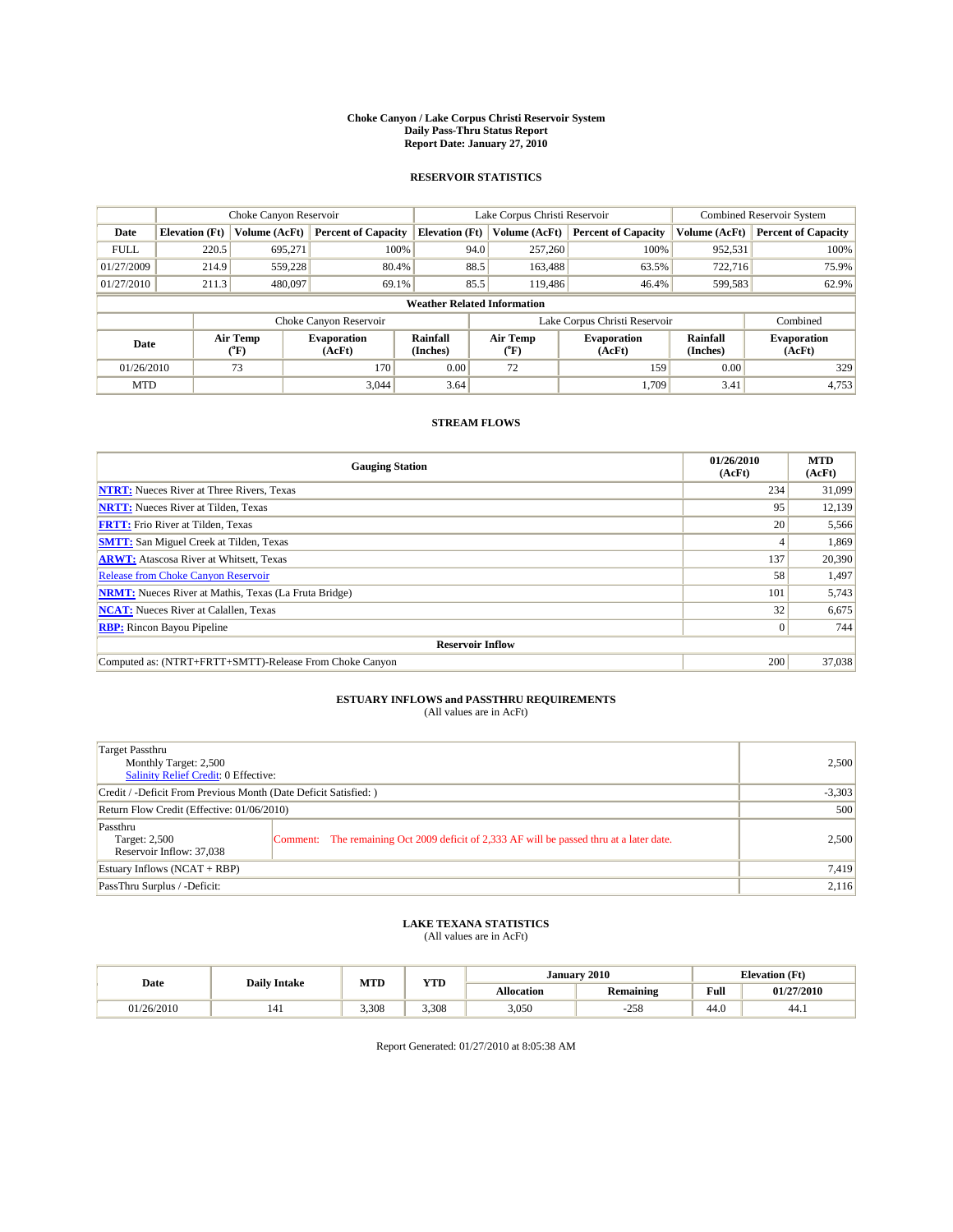#### **Choke Canyon / Lake Corpus Christi Reservoir System Daily Pass-Thru Status Report Report Date: January 28, 2010**

## **RESERVOIR STATISTICS**

|             | Choke Canyon Reservoir |                  |                              |                                    | Lake Corpus Christi Reservoir | <b>Combined Reservoir System</b> |                      |                              |
|-------------|------------------------|------------------|------------------------------|------------------------------------|-------------------------------|----------------------------------|----------------------|------------------------------|
| Date        | <b>Elevation</b> (Ft)  | Volume (AcFt)    | <b>Percent of Capacity</b>   | <b>Elevation</b> (Ft)              | Volume (AcFt)                 | <b>Percent of Capacity</b>       | Volume (AcFt)        | <b>Percent of Capacity</b>   |
| <b>FULL</b> | 220.5                  | 695,271          | 100%                         | 94.0                               | 257,260                       | 100%                             | 952,531              | 100%                         |
| 01/28/2009  | 214.9                  | 558,999          | 80.4%                        | 88.6                               | 164,761                       | 64.0%                            | 723,760              | 76.0%                        |
| 01/28/2010  | 211.3                  | 479,472          | 69.0%                        | 85.5                               | 119,096                       | 46.3%                            | 598,568              | 62.8%                        |
|             |                        |                  |                              | <b>Weather Related Information</b> |                               |                                  |                      |                              |
|             |                        |                  | Choke Canyon Reservoir       |                                    | Lake Corpus Christi Reservoir |                                  |                      | Combined                     |
| Date        |                        | Air Temp<br>(°F) | <b>Evaporation</b><br>(AcFt) | <b>Rainfall</b><br>(Inches)        | Air Temp<br>(°F)              | <b>Evaporation</b><br>(AcFt)     | Rainfall<br>(Inches) | <b>Evaporation</b><br>(AcFt) |
| 01/27/2010  |                        | 70               | 170                          | 0.05                               | 69                            | 45                               | 0.01                 | 215                          |
| <b>MTD</b>  |                        |                  | 3.214                        | 3.69                               |                               | 1.754                            | 3.42                 | 4,968                        |

## **STREAM FLOWS**

| <b>Gauging Station</b>                                       | 01/27/2010<br>(AcFt) | <b>MTD</b><br>(AcFt) |
|--------------------------------------------------------------|----------------------|----------------------|
| <b>NTRT:</b> Nueces River at Three Rivers, Texas             | 191                  | 31,290               |
| <b>NRTT:</b> Nueces River at Tilden, Texas                   | 67                   | 12,206               |
| <b>FRTT:</b> Frio River at Tilden, Texas                     | 24                   | 5,590                |
| <b>SMTT:</b> San Miguel Creek at Tilden, Texas               |                      | 1,874                |
| <b>ARWT:</b> Atascosa River at Whitsett, Texas               | 127                  | 20,517               |
| <b>Release from Choke Canyon Reservoir</b>                   | 58                   | 1,554                |
| <b>NRMT:</b> Nueces River at Mathis, Texas (La Fruta Bridge) | 91                   | 5,834                |
| <b>NCAT:</b> Nueces River at Calallen, Texas                 | 34                   | 6,709                |
| <b>RBP:</b> Rincon Bayou Pipeline                            | $\overline{0}$       | 744                  |
| <b>Reservoir Inflow</b>                                      |                      |                      |
| Computed as: (NTRT+FRTT+SMTT)-Release From Choke Canyon      | 162                  | 37,200               |

# **ESTUARY INFLOWS and PASSTHRU REQUIREMENTS**<br>(All values are in AcFt)

| Target Passthru<br>Monthly Target: 2,500<br>Salinity Relief Credit: 0 Effective: |                                                                                          | 2,500 |  |  |  |  |
|----------------------------------------------------------------------------------|------------------------------------------------------------------------------------------|-------|--|--|--|--|
|                                                                                  | Credit / -Deficit From Previous Month (Date Deficit Satisfied: )                         |       |  |  |  |  |
| Return Flow Credit (Effective: 01/06/2010)                                       | 500                                                                                      |       |  |  |  |  |
| Passthru<br>Target: 2,500<br>Reservoir Inflow: 37,200                            | Comment: The remaining Oct 2009 deficit of 2,333 AF will be passed thru at a later date. | 2.500 |  |  |  |  |
| Estuary Inflows (NCAT + RBP)                                                     | 7,453                                                                                    |       |  |  |  |  |
| PassThru Surplus / -Deficit:                                                     |                                                                                          | 2,150 |  |  |  |  |

## **LAKE TEXANA STATISTICS** (All values are in AcFt)

| <b>Daily Intake</b> |     | MTD   | <b>XZOD</b> | January 2010<br><b>Elevation</b> (Ft) |                  |                                         |            |
|---------------------|-----|-------|-------------|---------------------------------------|------------------|-----------------------------------------|------------|
| Date                |     |       | 1 I.D       | <b>Allocation</b>                     | <b>Remaining</b> | Full<br>the contract of the contract of | 01/28/2010 |
| 01/27/2010          | 141 | 3.448 | 3.448       | 3.050                                 | $-398$           | 44.0                                    | 44.2       |

Report Generated: 01/28/2010 at 10:43:22 AM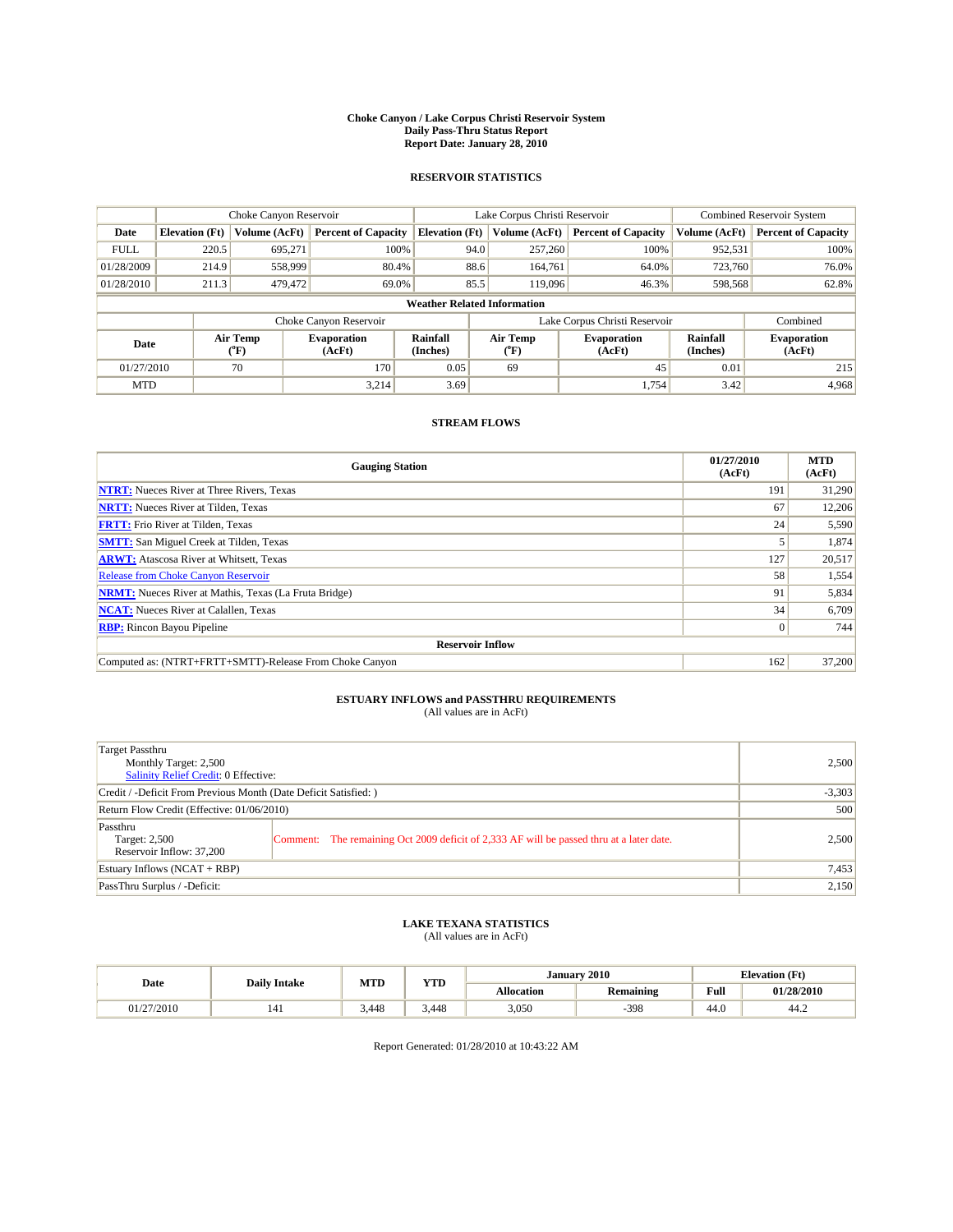#### **Choke Canyon / Lake Corpus Christi Reservoir System Daily Pass-Thru Status Report Report Date: January 29, 2010**

## **RESERVOIR STATISTICS**

|             | Choke Canyon Reservoir |                  |                              |                                    | Lake Corpus Christi Reservoir | <b>Combined Reservoir System</b> |                      |                              |
|-------------|------------------------|------------------|------------------------------|------------------------------------|-------------------------------|----------------------------------|----------------------|------------------------------|
| Date        | <b>Elevation</b> (Ft)  | Volume (AcFt)    | <b>Percent of Capacity</b>   | <b>Elevation</b> (Ft)              | Volume (AcFt)                 | <b>Percent of Capacity</b>       | Volume (AcFt)        | <b>Percent of Capacity</b>   |
| <b>FULL</b> | 220.5                  | 695,271          | 100%                         | 94.0                               | 257,260                       | 100%                             | 952,531              | 100%                         |
| 01/29/2009  | 214.9                  | 558,769          | 80.4%                        | 88.6                               | 163,806                       | 63.7%                            | 722,575              | 75.9%                        |
| 01/29/2010  | 211.4                  | 481,543          | 69.3%                        | 85.4                               | 118,967                       | 46.2%                            | 600,510              | 63.0%                        |
|             |                        |                  |                              | <b>Weather Related Information</b> |                               |                                  |                      |                              |
|             |                        |                  | Choke Canyon Reservoir       |                                    | Lake Corpus Christi Reservoir |                                  |                      | Combined                     |
| Date        |                        | Air Temp<br>(°F) | <b>Evaporation</b><br>(AcFt) | <b>Rainfall</b><br>(Inches)        | Air Temp<br>(°F)              | <b>Evaporation</b><br>(AcFt)     | Rainfall<br>(Inches) | <b>Evaporation</b><br>(AcFt) |
| 01/28/2010  |                        | 73               | 24                           | 0.10                               | 73                            | $\mathbf{8}$                     | 0.07                 | 32                           |
| <b>MTD</b>  |                        |                  | 3,238                        | 3.79                               |                               | 1.762                            | 3.49                 | 5,000                        |

## **STREAM FLOWS**

| <b>Gauging Station</b>                                       | 01/28/2010<br>(AcFt) | <b>MTD</b><br>(AcFt) |
|--------------------------------------------------------------|----------------------|----------------------|
| <b>NTRT:</b> Nueces River at Three Rivers, Texas             | 171                  | 31,460               |
| <b>NRTT:</b> Nueces River at Tilden, Texas                   | 52                   | 12,258               |
| <b>FRTT:</b> Frio River at Tilden, Texas                     | 19                   | 5,609                |
| <b>SMTT:</b> San Miguel Creek at Tilden, Texas               |                      | 1,879                |
| <b>ARWT:</b> Atascosa River at Whitsett, Texas               | 121                  | 20,638               |
| <b>Release from Choke Canyon Reservoir</b>                   | 58                   | 1,612                |
| <b>NRMT:</b> Nueces River at Mathis, Texas (La Fruta Bridge) | 141                  | 5,975                |
| <b>NCAT:</b> Nueces River at Calallen, Texas                 | 24                   | 6,732                |
| <b>RBP:</b> Rincon Bayou Pipeline                            | $\overline{0}$       | 744                  |
| <b>Reservoir Inflow</b>                                      |                      |                      |
| Computed as: (NTRT+FRTT+SMTT)-Release From Choke Canyon      | 136                  | 37,336               |

# **ESTUARY INFLOWS and PASSTHRU REQUIREMENTS**<br>(All values are in AcFt)

| Target Passthru<br>Monthly Target: 2,500<br>Salinity Relief Credit: 625 Effective: 01/27/2010 |                                                                                          |          |  |  |  |
|-----------------------------------------------------------------------------------------------|------------------------------------------------------------------------------------------|----------|--|--|--|
| Credit / -Deficit From Previous Month (Date Deficit Satisfied: )                              |                                                                                          | $-3,303$ |  |  |  |
| Return Flow Credit (Effective: 01/06/2010)                                                    |                                                                                          |          |  |  |  |
| Passthru<br>Target: 1,875<br>Reservoir Inflow: 37,336                                         | Comment: The remaining Oct 2009 deficit of 2,333 AF will be passed thru at a later date. | 1,875    |  |  |  |
| Estuary Inflows $(NCAT + RBP)$                                                                | 7,477                                                                                    |          |  |  |  |
| PassThru Surplus / -Deficit:                                                                  |                                                                                          | 2,799    |  |  |  |

# **LAKE TEXANA STATISTICS** (All values are in AcFt)

| MTD        |                     | <b>YTD</b> | January 2010<br><b>Elevation (Ft)</b> |            |                  |                                         |            |
|------------|---------------------|------------|---------------------------------------|------------|------------------|-----------------------------------------|------------|
| Date       | <b>Daily Intake</b> |            |                                       | Allocation | <b>Remaining</b> | Full<br>the contract of the contract of | 01/29/2010 |
| 01/28/2010 | 141                 | 3.589      | 5.589                                 | 3,050      | $-539$           | 44.0                                    | 44.1       |

Report Generated: 01/29/2010 at 9:25:40 AM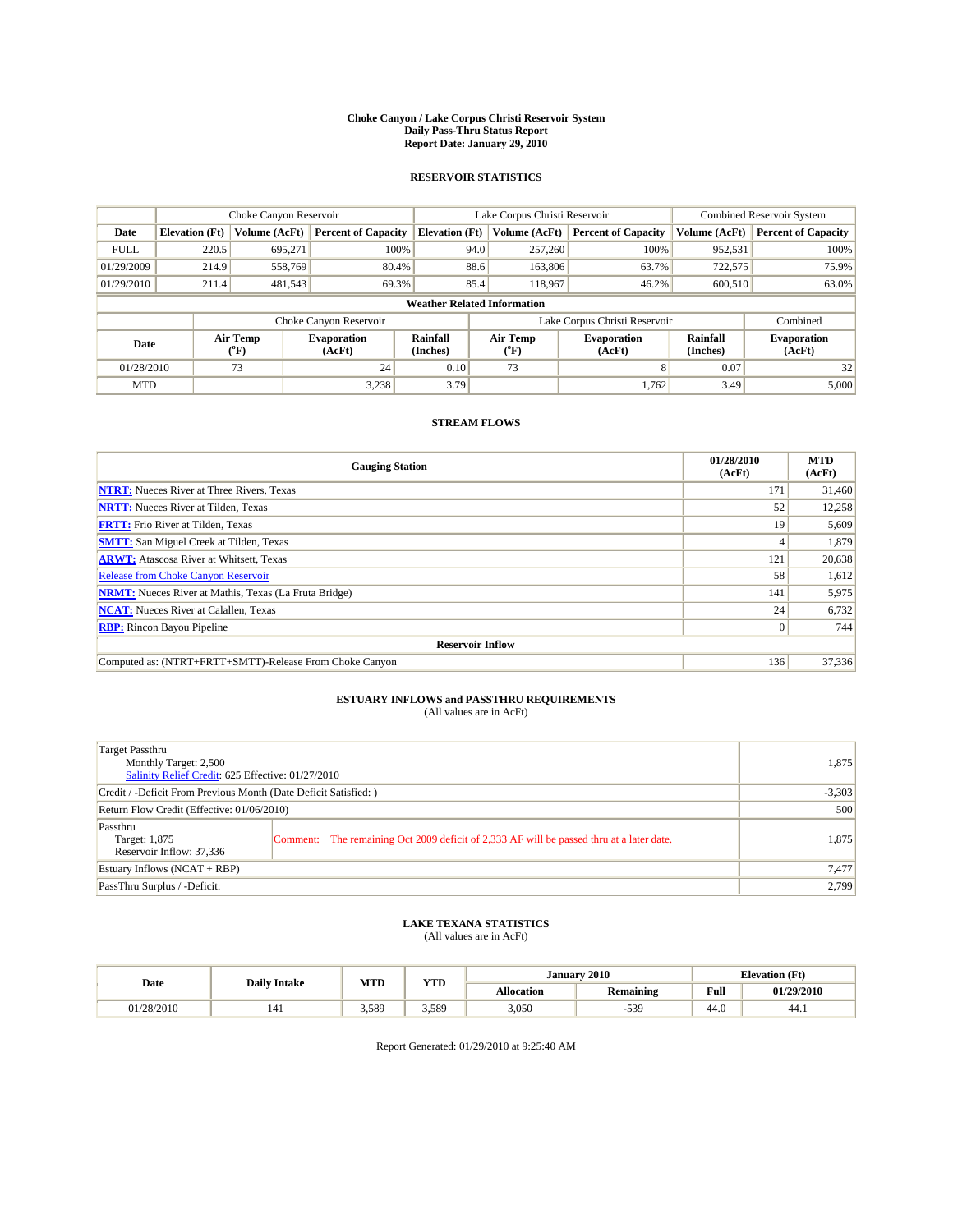#### **Choke Canyon / Lake Corpus Christi Reservoir System Daily Pass-Thru Status Report Report Date: January 30, 2010**

## **RESERVOIR STATISTICS**

|             | Choke Canyon Reservoir |                  |                              |                                    | Lake Corpus Christi Reservoir | <b>Combined Reservoir System</b> |                      |                              |
|-------------|------------------------|------------------|------------------------------|------------------------------------|-------------------------------|----------------------------------|----------------------|------------------------------|
| Date        | <b>Elevation</b> (Ft)  | Volume (AcFt)    | <b>Percent of Capacity</b>   | <b>Elevation</b> (Ft)              | Volume (AcFt)                 | <b>Percent of Capacity</b>       | Volume (AcFt)        | <b>Percent of Capacity</b>   |
| <b>FULL</b> | 220.5                  | 695,271          | 100%                         | 94.0                               | 257,260                       | 100%                             | 952,531              | 100%                         |
| 01/30/2009  | 214.9                  | 558,540          | 80.3%                        | 88.6                               | 163,647                       | 63.6%                            | 722,187              | 75.8%                        |
| 01/30/2010  | 211.3                  | 480,097          | 69.1%                        | 85.5                               | 119,875                       | 46.6%                            | 599,972              | 63.0%                        |
|             |                        |                  |                              | <b>Weather Related Information</b> |                               |                                  |                      |                              |
|             |                        |                  | Choke Canyon Reservoir       |                                    | Lake Corpus Christi Reservoir |                                  |                      | Combined                     |
| Date        |                        | Air Temp<br>(°F) | <b>Evaporation</b><br>(AcFt) | <b>Rainfall</b><br>(Inches)        | Air Temp<br>(°F)              | <b>Evaporation</b><br>(AcFt)     | Rainfall<br>(Inches) | <b>Evaporation</b><br>(AcFt) |
| 01/29/2010  |                        | 58               | 182                          | 0.00                               | 59                            | 129                              | 0.00                 | 311                          |
| <b>MTD</b>  |                        |                  | 3.420                        | 3.79                               |                               | 1,891                            | 3.49                 | 5,311                        |

## **STREAM FLOWS**

| <b>Gauging Station</b>                                       | 01/29/2010<br>(AcFt) | <b>MTD</b><br>(AcFt) |  |  |  |  |  |
|--------------------------------------------------------------|----------------------|----------------------|--|--|--|--|--|
| <b>NTRT:</b> Nueces River at Three Rivers, Texas             | 159                  | 31,619               |  |  |  |  |  |
| <b>NRTT:</b> Nueces River at Tilden, Texas                   | 40                   | 12,298               |  |  |  |  |  |
| <b>FRTT:</b> Frio River at Tilden, Texas                     | 14                   | 5,624                |  |  |  |  |  |
| <b>SMTT:</b> San Miguel Creek at Tilden, Texas               |                      | 1,882                |  |  |  |  |  |
| <b>ARWT:</b> Atascosa River at Whitsett, Texas               | 115                  | 20,753               |  |  |  |  |  |
| <b>Release from Choke Canyon Reservoir</b>                   | 58                   | 1,669                |  |  |  |  |  |
| <b>NRMT:</b> Nueces River at Mathis, Texas (La Fruta Bridge) | 83                   | 6,058                |  |  |  |  |  |
| <b>NCAT:</b> Nueces River at Calallen, Texas                 | 54                   | 6,786                |  |  |  |  |  |
| <b>RBP:</b> Rincon Bayou Pipeline                            | $\overline{0}$       | 744                  |  |  |  |  |  |
| <b>Reservoir Inflow</b>                                      |                      |                      |  |  |  |  |  |
| Computed as: (NTRT+FRTT+SMTT)-Release From Choke Canyon      | 119                  | 37,455               |  |  |  |  |  |

# **ESTUARY INFLOWS and PASSTHRU REQUIREMENTS**<br>(All values are in AcFt)

| Target Passthru<br>Monthly Target: 2,500<br>Salinity Relief Credit: 625 Effective: 01/27/2010 | 1,875                                                                                   |       |
|-----------------------------------------------------------------------------------------------|-----------------------------------------------------------------------------------------|-------|
| Credit / -Deficit From Previous Month (Date Deficit Satisfied: )                              | $-3,303$                                                                                |       |
| Return Flow Credit (Effective: 01/06/2010)                                                    | 500                                                                                     |       |
| Passthru<br>Target: 1,875<br>Reservoir Inflow: 37,455                                         | Comment: The remaining Oct 2009 deficit of 2,333 AF will be passed thru at a later date | 1,875 |
| Estuary Inflows $(NCAT + RBP)$                                                                | 7,530                                                                                   |       |
| PassThru Surplus / -Deficit:                                                                  |                                                                                         | 2,852 |

## **LAKE TEXANA STATISTICS** (All values are in AcFt)

| <b>MTD</b><br><b>Daily Intake</b> |  | <b>YTD</b>     | January 2010 |                   | <b>Elevation (Ft)</b> |      |            |
|-----------------------------------|--|----------------|--------------|-------------------|-----------------------|------|------------|
| Date                              |  |                |              | <b>Allocation</b> | <b>Remaining</b>      | Full | 01/30/2010 |
| 01/29/2010                        |  | 3 720<br>رے رہ | .720<br>.    | 3,050             | $-679$                | 44.0 | 44.1       |

Report Generated: 01/30/2010 at 8:32:51 AM